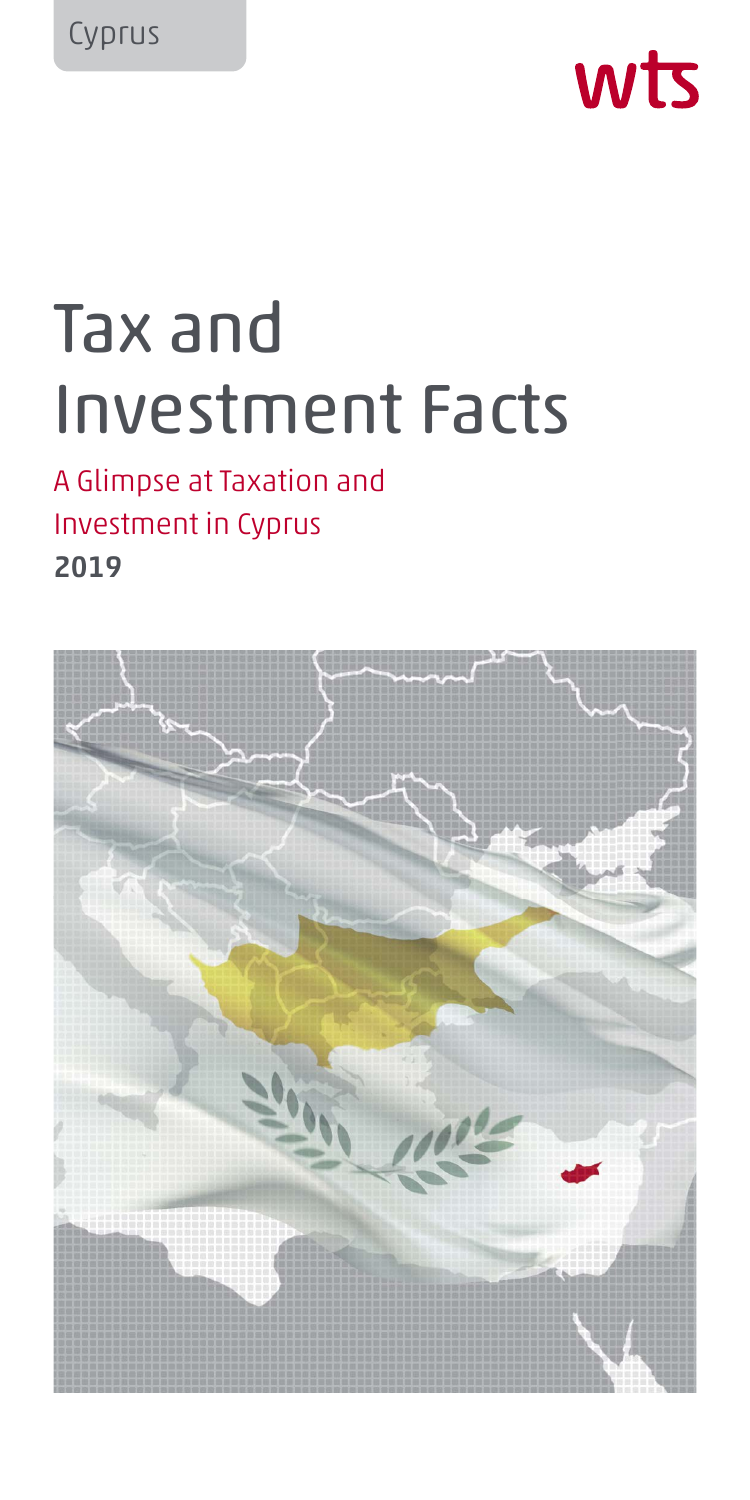# WTS Cyprus **Cyprus**

WTS Cyprus was established in 2009 by professionals with significant experience in their fields of expertise to serve the needs of local and international clients as a "single point of contact" in the areas of Tax, Financial and Business Consulting services.

Our goal is to be exceptional in every way we can. We are committed to providing professional services of the highest level to our clients, regardless of size or market. We specialise in providing Tax Advisory and Tax Compliance services, Accounting and Business Advisory, as well as Risk Management and Assurance engagements. Our services are not just limited to Cyprusoriented matters. We can serve clients in various other jurisdictions through our international network of experts, WTS Global.

It is our philosophy to provide attentive, responsive and personalised services. For this purpose the firm's management team are closely involved in all assignments and the firm's staff are highly committed to completing engagements on a timely and efficient basis.

Our Services:

- → Tax Advisory and Tax Compliance Services
- → Financial and Business Advisory Services
- → Risk Management and Assurance Engagements
- → Accounting
- → Payroll Services

Find more on wtscyprus.com

Contacts in Cyprus Nicolas Kypreos, Partner

nicolas.kypreos@wtscyprus.com

Pambos Chrysanthou, Partner pambos.chrysanthou@ wtscyprus.com

WTS Cyprus Ltd. is a member of WTS Global for Cyprus.

wts global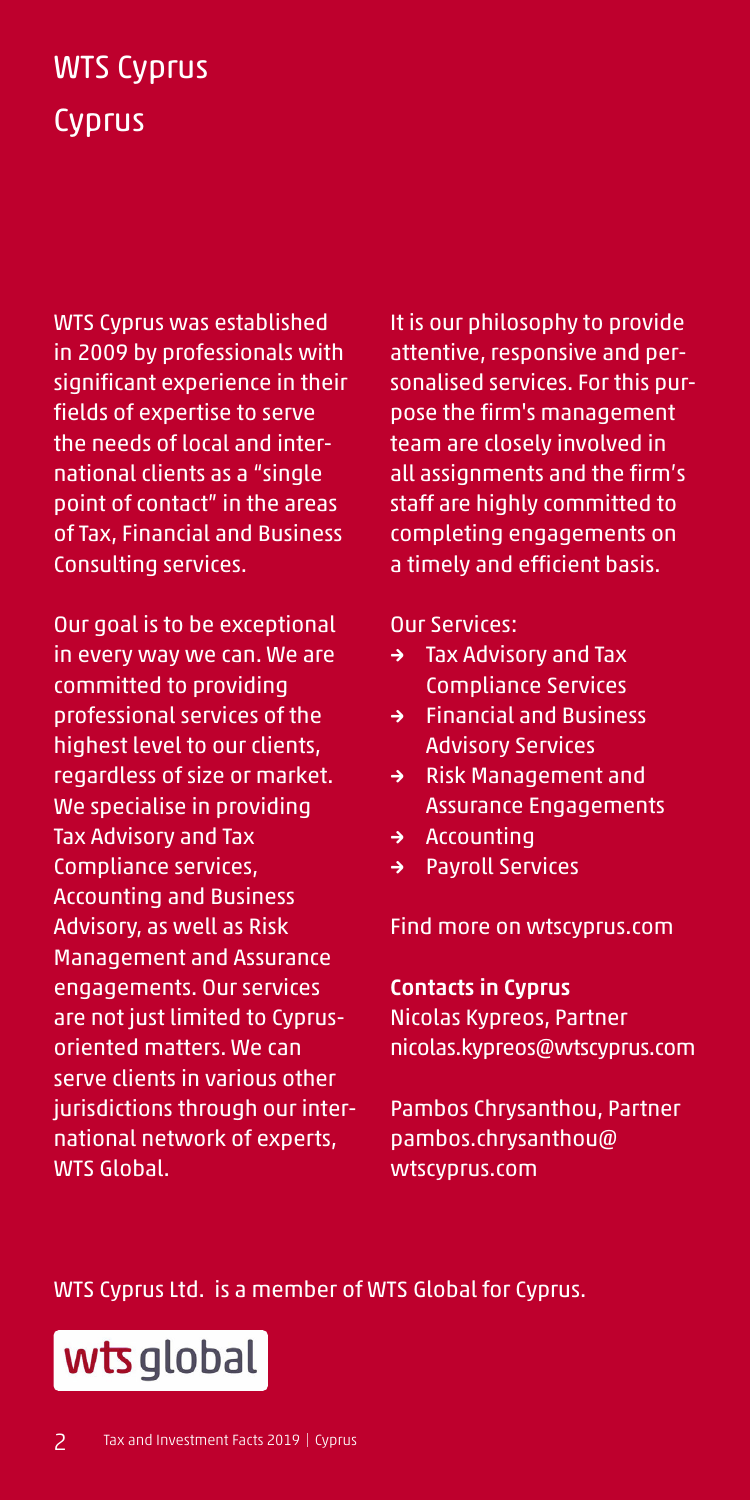## Table of Contents

| $\mathbf{1}$ | <b>Ways of Doing Business /</b><br><b>Legal Forms of Companies</b>  | 4  |
|--------------|---------------------------------------------------------------------|----|
|              | 2 Corporate Taxation                                                | 11 |
|              | <b>3</b> Double Taxation Agreements                                 | 38 |
|              | 4 Transfer Pricing                                                  | 39 |
|              | 5 Anti-avoidance Measures                                           | 42 |
|              | 6 Taxation of Individuals /<br><b>Social Security Contributions</b> | 47 |
|              | <b>7</b> Indirect Taxes                                             | 57 |
| 8            | <b>Inheritance, Gift and Wealth Tax</b>                             | 63 |

wts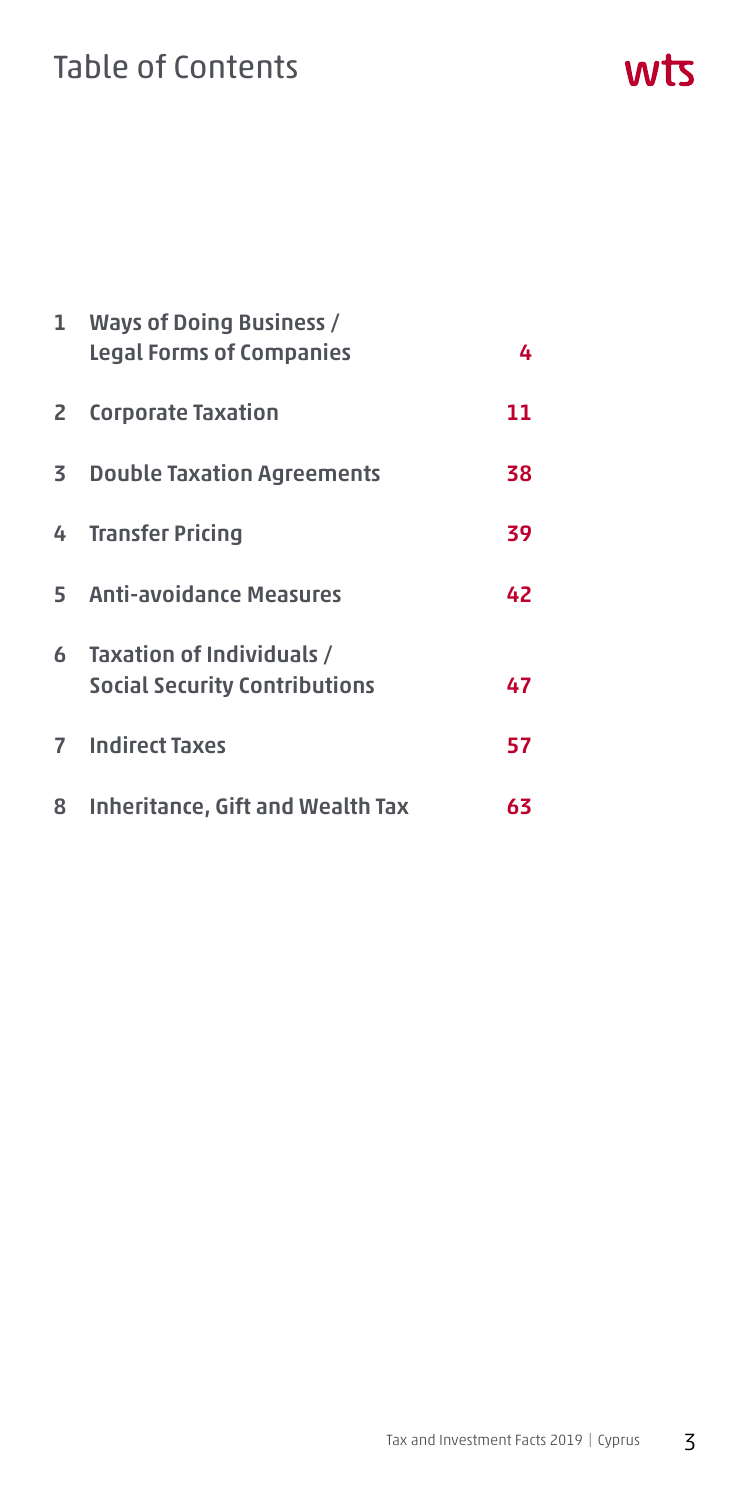## 1 Ways of Doing Business / Legal Forms of Companies

The Republic of Cyprus is a member of the eurozone and a Member State of the European Union. Cypriot corporate statutes are based on English company legislation and the legal system is modelled on English common law. Cypriot legislation, including employment law, is fully aligned and compliant with European Union legislation. European Union Directives are fully implemented into local legislation and European Union Regulations have a direct effect and are directly applied in Cyprus.

The main types of business entity in Cyprus are:

- → Cypriot company
- → Branch of a foreign company
- → Partnership
- → Sole proprietor
- → Cyprus International Trust
- → Alternative Investment Fund

It is important to note that companies providing services other than banking, financial/investment advisory, professional or medical, can commence their business without obtaining any licences or permissions beforehand.

#### Cypriot company

Companies registered in the Republic of Cyprus are governed by the Companies Law, Cap 113, which is modelled on the English Companies Act of 1948. Any amendments made throughout the years in the Cyprus Companies Law were mainly made to harmonise the Companies Law of the Republic with EU standards.

The Companies Law, Cap 113, provides for the following 3 types of company incorporated in Cyprus:

→ Companies limited by shares This is the most widely used among international investors. A Limited Liability Company by shares, as defined in the Cyprus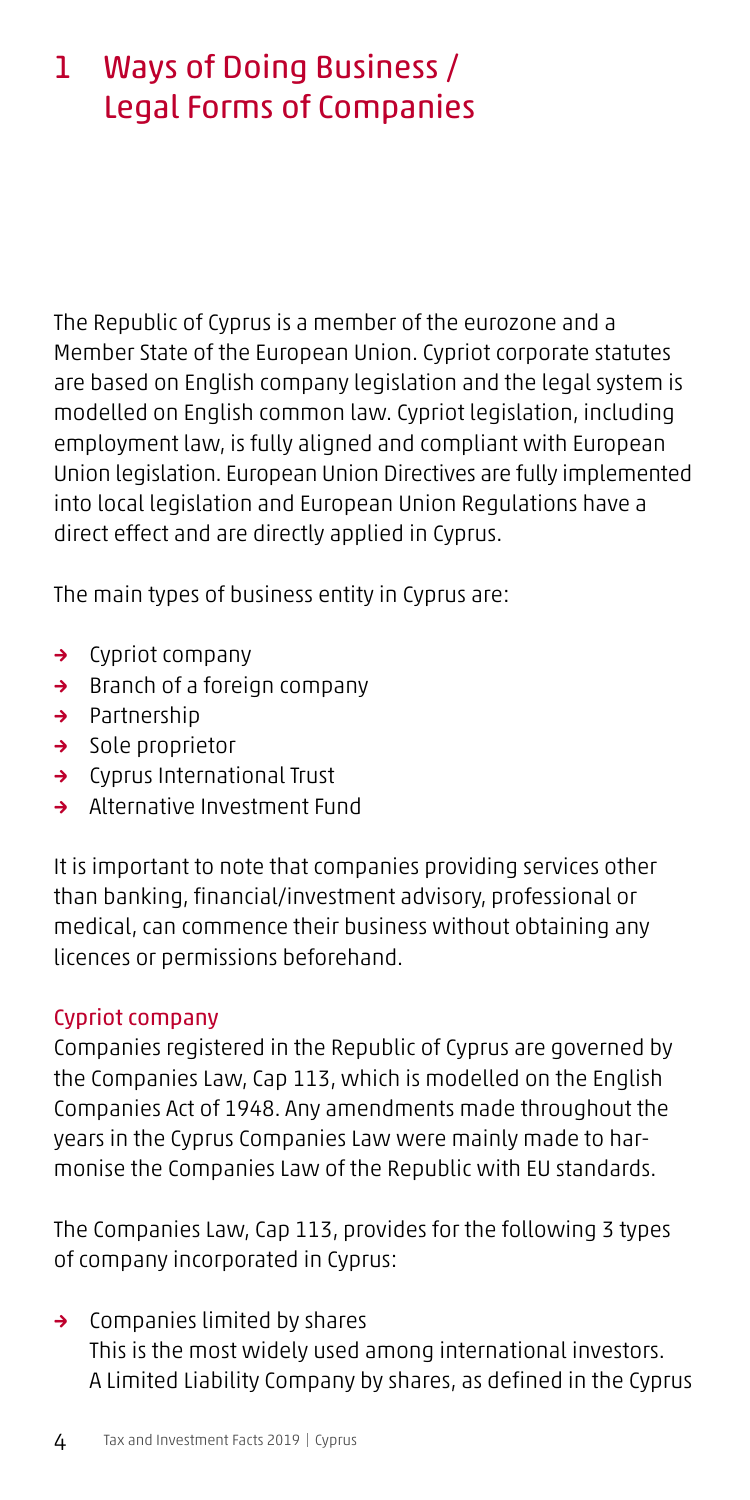# ハバて

Company Law, Chapter 113, is 'a company having the liability of its members limited by the memorandum to the amount, if any, unpaid on shares respectively held by them'. The liability of the shareholders is limited to the nominal value of the shares they have taken up or in case the shares issued at a premium, to their nominal value. In a company limited by shares the members contribute to the capital of the company and the liability owed by the members is to the company and not to the company's creditors.

A company limited by shares can be a Private or a Public Company.

A private company as defined by the Cyprus Company Law, Chapter 113, is a company which by its articles restricts the right for the transfer of its shares, limits the number of its members to fifty, and prohibits any invitation to the public to subscribe any shares or debentures of the company. Private companies have no minimum number of members, therefore a single shareholder can set up a private company. Also, there is no minimum share capital requirement under the Cyprus Company Law, Chapter 113.

A public company as defined in the Cyprus Company Law, Chapter 113, has the means of a company that is not a private company. A public company limited by shares can also be listed on stock exchanges.

Companies limited by shares are legally bound to submit audited financial statements and income tax returns to the Registrar of Companies and local tax authorities on an annual basis.

## → Companies limited by guarantee

Owners guarantee to pay a predetermined sum in the event the company is wound up. Therefore, the members of the company do not have to pay anything unless the company is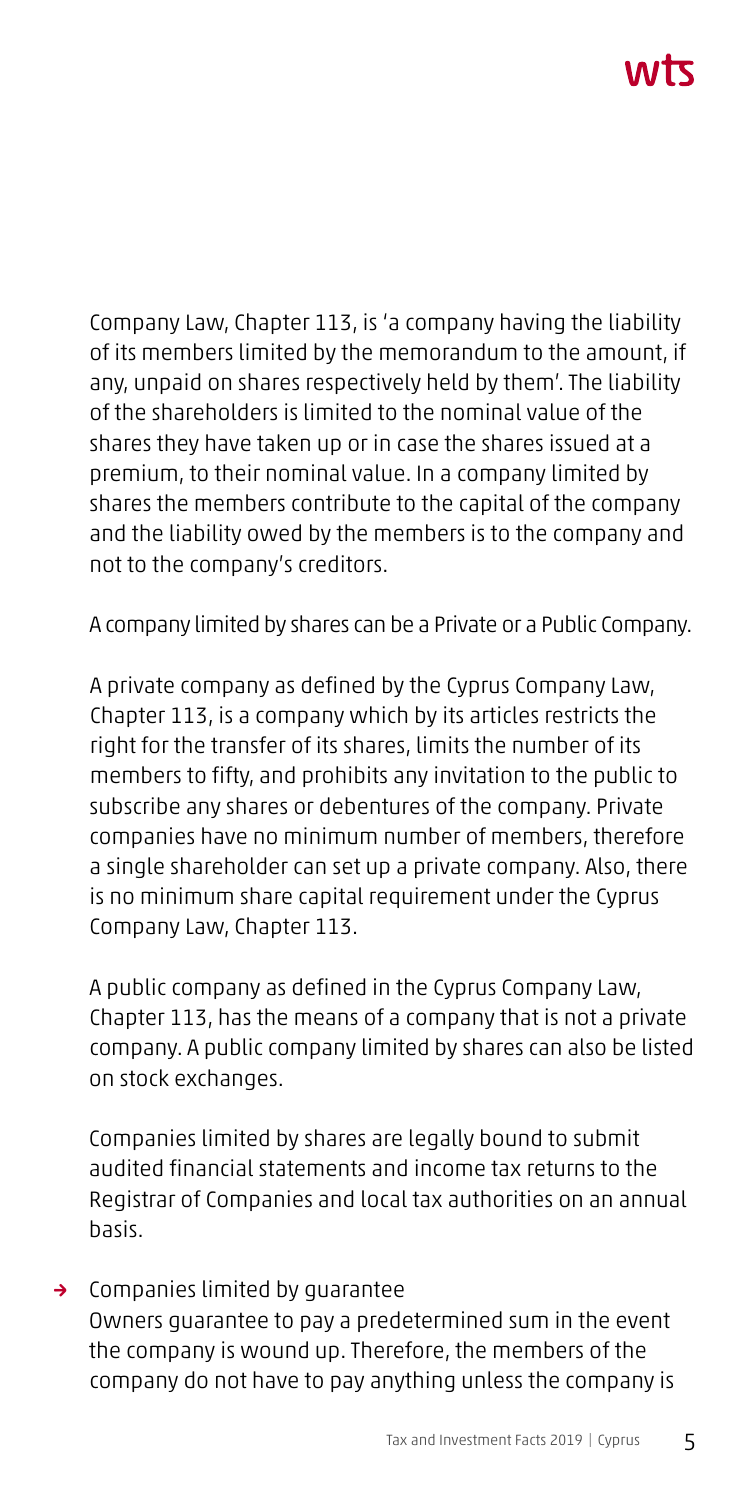wound up and the amount is limited to the sum agreed in the memorandum. In such companies, which usually have the status of a charity or a not-for-profit organisation, no shares are issued as the members do not contribute to the capital of the company.

## Branches and commercial representation offices of foreign legal entities

A company incorporated outside Cyprus may establish a branch or representative office and conduct business in Cyprus provided that, within one month of the date of such establishment, it registers itself as an overseas company with the Cyprus Company Registrar.

A branch is an organisational unit of a foreign entity and has no legal substance; it acts as a business vehicle for the foreign entity facilitating the performance of its international activities. The foreign company must always provide the assets needed to operate the branch and settle its debts. The foreign entity and the branch bear joint and several unlimited liability for debts incurred in the course of the branch's activities.

A branch is required to file financial accounts, Directors' reports and Auditors reports to the Registrar of Companies for every financial year. This is a legal requirement that applies for any other company registered in Cyprus, except for the exempt private companies as described above.

Depending on the activities of the foreign company, permission from the Central Bank may be required if the company is to carry out regulated activities through its Cyprus branch, such as banking, insurance, investment, etc. This does not apply for standard commercial transactions.

The representative office cannot conduct any commercial activities, but foreign business-people can benefit from many other activities carried out through this type of business representation.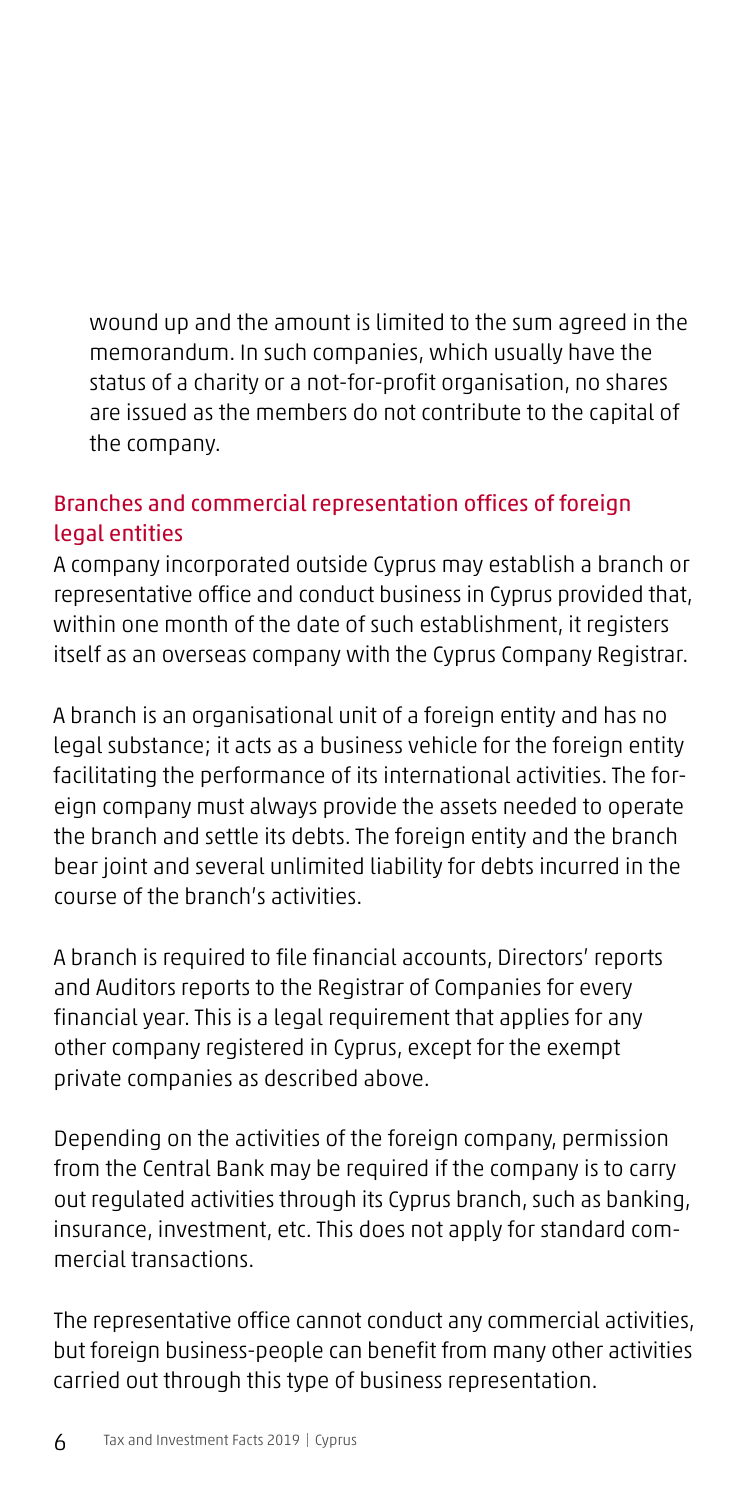# ハバて

#### **Partnerships**

According to the Partnership Law, Cyprus partnerships may only exist if there is a relation between the persons conducting the business activities for the purpose of generating a profit. Partnerships in Cyprus must be registered with the Registrar of Partnerships within one month of formation, providing their name, purpose and place of business.

Partnerships are not required to file accounts or be audited, and regardless whether they have share capital or not, they are not considered legal entities with a separate legal personality.

There are two types of partnership in Cyprus:

→ General Partnerships

Partnerships that have between 2 and 20 members, all of whom bear joint liability for any debts and obligations occurring during their terms as partners. A partner can also be a company with limited liability or another partnership.

→ Limited Partnerships Consist of one or more persons called general partners/ managers, and one or more limited partners. General partners/managers are fully liable for all debts and obligations occurring during their terms, whilst limited partners bear no liability beyond their own contribution. Moreover, limited partners are not actively involved in managing the business and have no binding powers vis-à-vis the firm. Like general partnerships, limited liability companies may also be partners in a limited partnership.

#### Sole Proprietorship

This is the simplest way of forming a business in Cyprus, where an individual owns and runs a business on his/her own account with or without employees. The owner is personally liable for all the debts and obligations of the business. Taxation is based on personal income. A Cypriot sole trader is subject to the same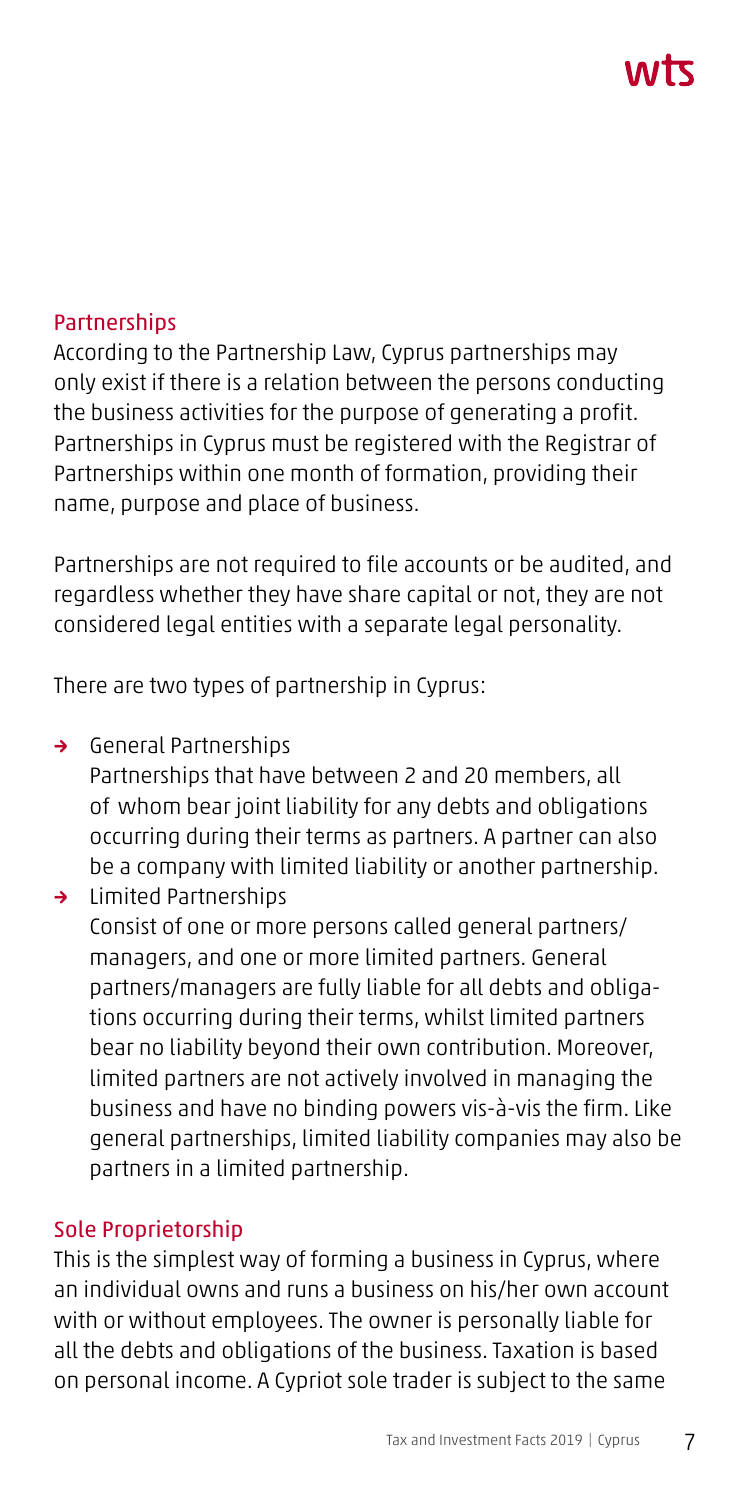regulations as the partnership, with the exception that he or she cannot have partners or any other members in the company. EU citizens do not require a work or residence permit to trade in Cyprus under this category.

## Cyprus International Trusts (CITs)

Trusts are an alternative way of doing business where the asset owner, the settlor, nominates a group of persons, the trustees, to be in control of the assets (e.g. property, shares, cash, etc.), for the benefit of the beneficiaries (i.e. the individual or group of individuals for whom a trust is created). As a general rule, every person who can acquire and dispose of property is able to create a trust (certain exceptions apply).

The main legal framework governing trusts in Cyprus is the Trustees Law of Cyprus (Cap 193) and the International Trusts Law of Cyprus (Law69(I) of 1992 as amended by Law 20(I)/2012).

CITs are widely employed in what may be called "family situations", but also in commercial and business transactions, and are a vehicle for charitable and other purposes. The settlor and the beneficiaries should not be Cyprus tax residents during the year prior to the creation of the trust. A CIT may last for an indefinite period and its income may be accumulated without any limitations (e.g. no time limitation for the distribution of income to beneficiaries).

The settlor has the right to reserve many powers, including the powers to revoke or amend the trust, to instruct the trustee, to appoint and remove trustees, the protector or the enforcer, to change the law regulating the CIT or the place of its administration and other things.

## Alternative Investment Funds (AIFs)

AIFs are governed by the Alternative Investment Funds Law 131(I)/2014 ("AIF Law") and the Alternative Investment Fund Managers Law 56(I)/2013 ("AIFM Law").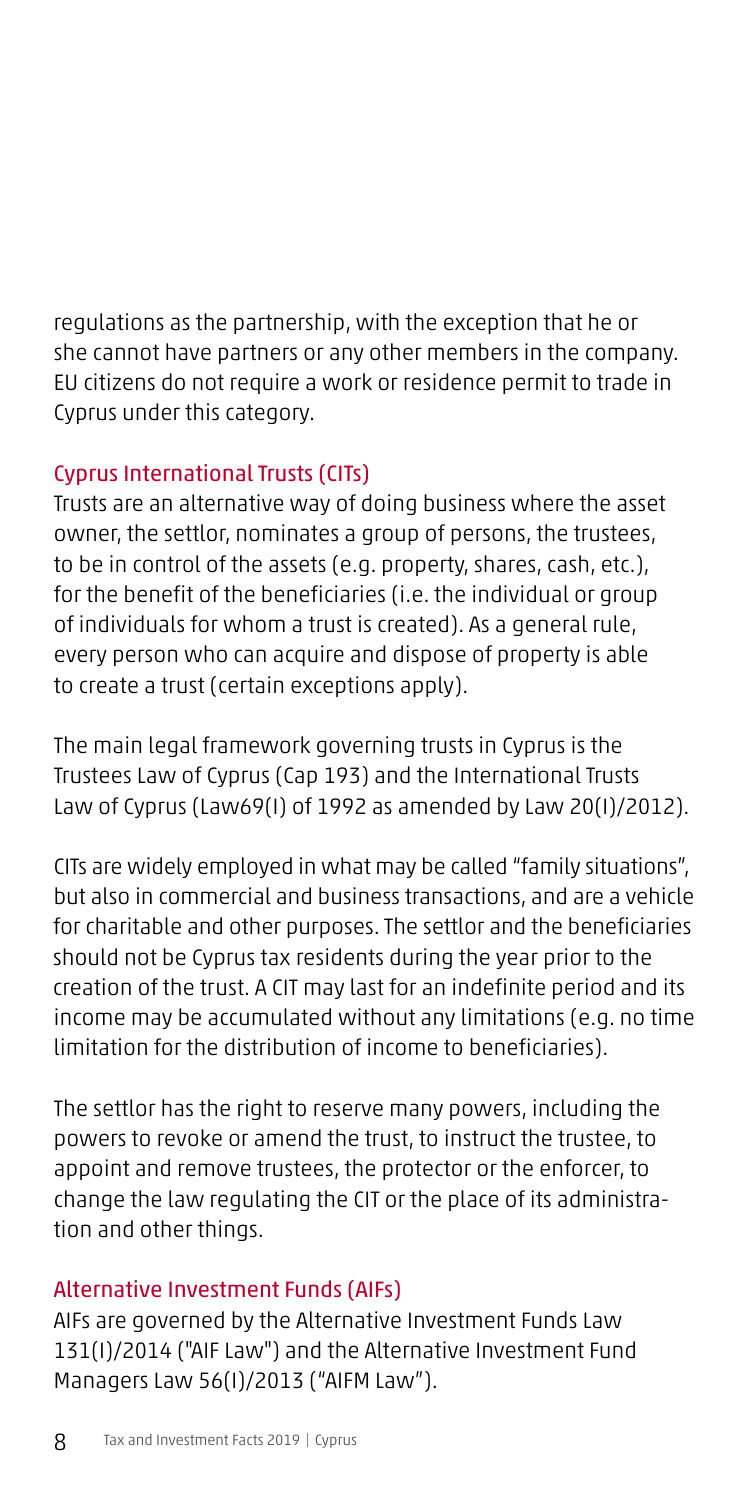# ハハト

AIFs are subject to authorisation from the Cyprus Securities and Exchange Commission prior to commencing their operations. Assessing the application normally takes 3 months from the submission of the mandatory requirements, which includes, amongst others, the prospectus of the AIF, information on the persons conducting the business of the AIF, its organisational structure, the declaration by the external manager and the depository, if appointed, etc.

The legislation provides for two types of AIF, namely, AIFs without limitations on the number of investors and AIFs with a limited number of persons (i.e. up to 75 investors). Different requirements/restrictions apply depending on the type of AIF. Some of them are analysed further below.

#### → Alternative Investment Funds (AIFs)

AIFs with an unlimited number of persons can be in the form of a common fund (CF), a variable capital investment company (VCIC), a fixed capital investment company (FCIC) and a limited partnership with or without legal responsibility (LP). Depending on the legal structure of the AIF, investors have different types of liability, however, such liability is always limited to money invested in the fund (e.g. the amount invested in the form of shares for VCIC or FCIC, participation interest in LP, the amount contributed in the form of units for CF).

AIFs with an unlimited number of persons are intended for professional/well-informed investors as well as for retail investors. AIFs are subject to a minimum capital requirement of EUR 125,000, unless they are established as self-managed AIFs, which results in a minimum capital requirement of EUR 300,000. Externally managed AIFs (i.e. AIFs managed by Alternative Investment Fund Managers) are not subject to minimum capital requirements. Certain conditions relating to the asset portfolio of the AIF apply on determining whether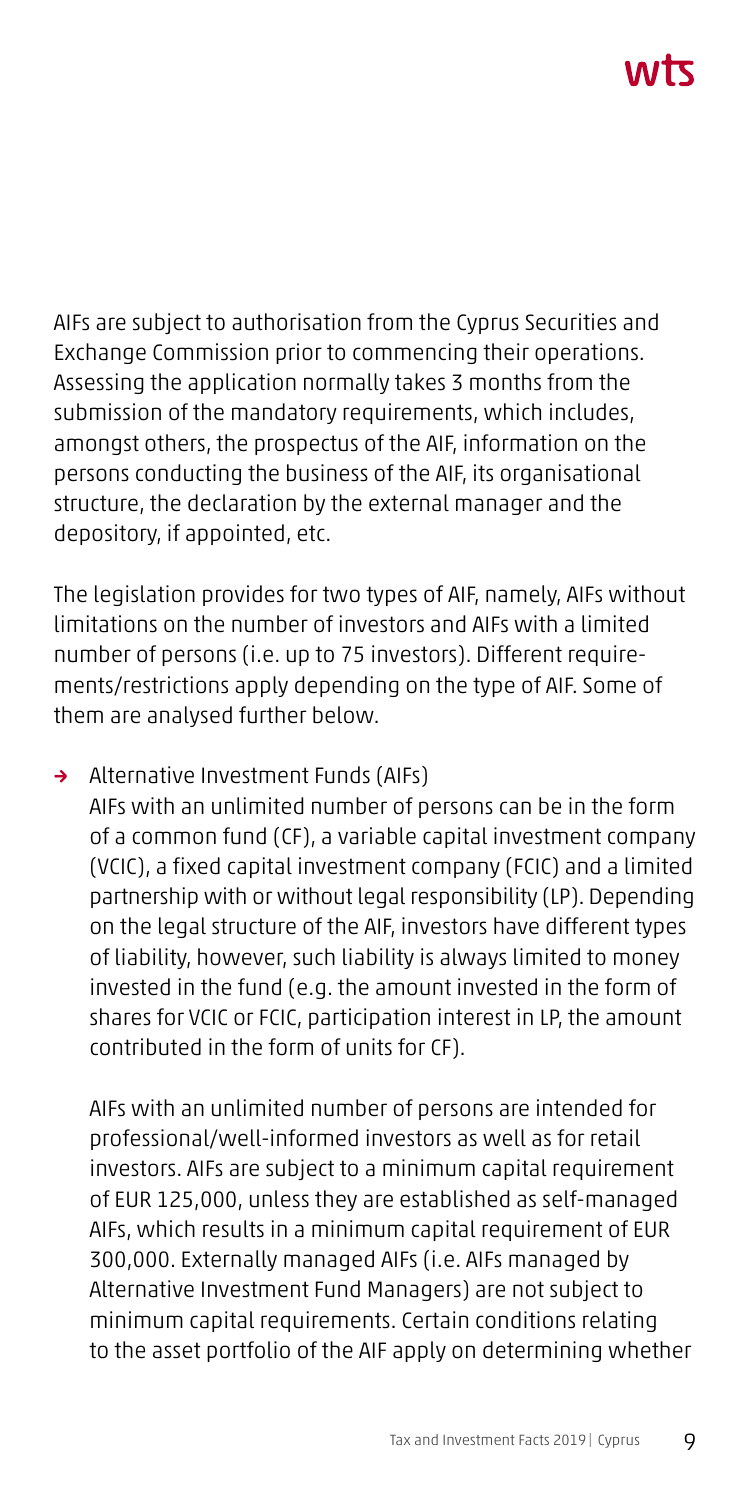an AIF will be managed internally by its Board of Directors (i.e. in the case of an AIF in the form of a VCIC or FCIC) or externally by an Alternative Investment Fund Manager.

There is a mandatory requirement for the appointment of a local depository if the AIF is internally or externally managed with the AIFM Law provisions, compared to an AIF established outside the scope of the AIFM Law, which can appoint a depository operating in another EU member state or third country (subject to conditions) or even waive such requirement if its total assets are not eligible for custody (e.g. real estate or private equity).

→ Alternative Investment Funds with limited number of persons (AIFLNPs)

AIFNPs can be structured in the form of (i) VCIC or FCIC or (ii) LP, however, they cannot take the form of a common fund. Unlike AIFs, AIFNPs have a prescribed limit of 75 investors and are intended only for professional/well-informed investors. AIFNPs are not subject to a minimum capital requirement and are prohibited from being listed and traded on a stock market.

AIFNPs can be managed either internally or externally by an Alternative Investment Fund Manager (in a similar manner as described above for AIFs). In relation to the mandatory requirement for the appointment of a local depository, such require ment may be waived in the case of AIFNPs where

- » their total assets do not exceed EUR 5 million,
- » investors are limited to 5 in total or
- » total assets are not subject to custody.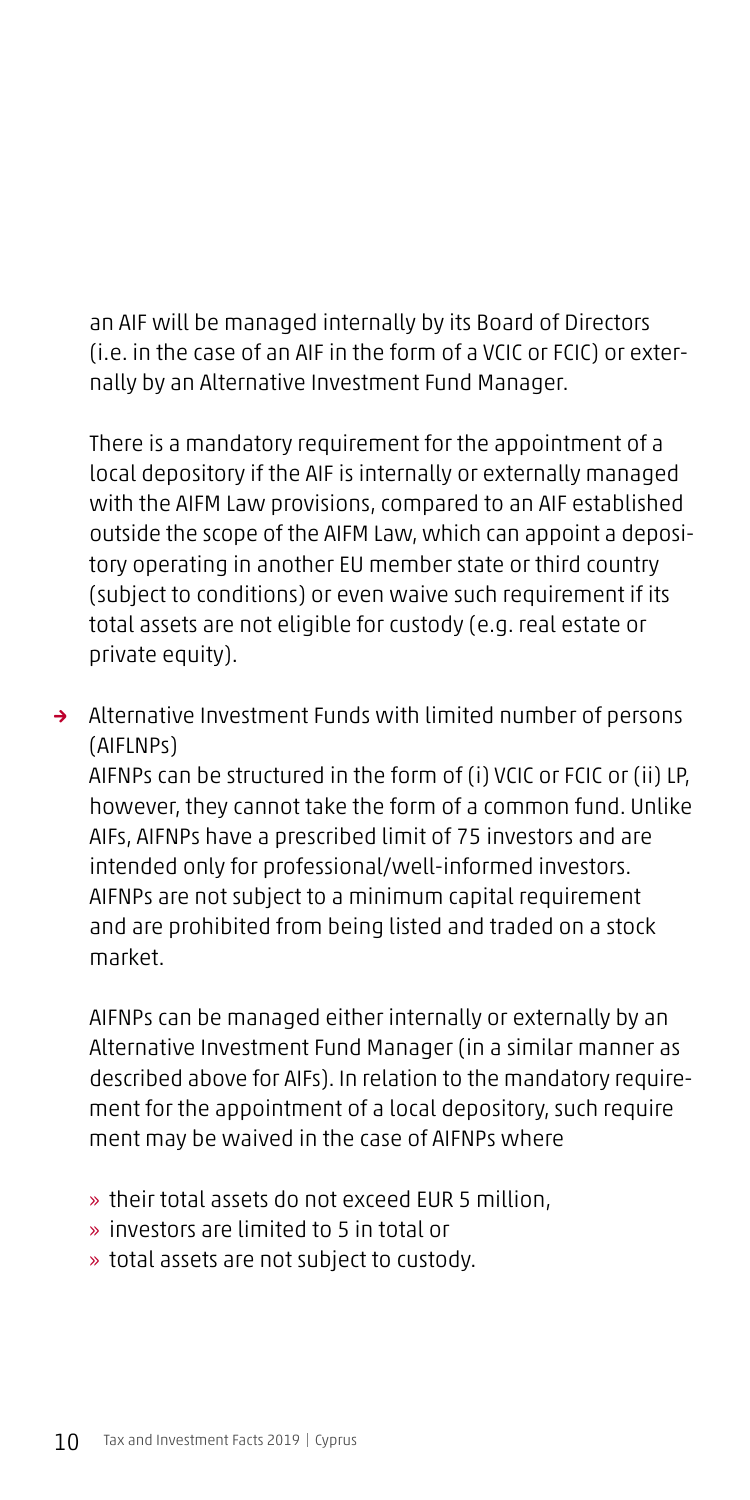## 2.1 Applicable Taxes / Tax Rates

Cyprus levies tax on the basis of the taxpayer's tax residency. A company which is tax resident in the Republic is taxed on income accruing or arising from sources both within and outside the Republic. A company not tax resident in the Republic is taxed on income accruing or derived from a business carried out through a permanent establishment (PE) in Cyprus and on certain income arising from sources in the Republic.

#### Corporation tax

The standard corporation tax rate in Cyprus is 12.5%.

The Cyprus Income Tax Law provides for a number of exemptions for many and varied types of income, profit and gain. The following sources of income are exempt from corporate taxation:

- → Dividend income, excluding, from 1 January 2016, dividends which are tax deductible for the paying company
- → Interest income, excluding interest income arising in the ordinary course of the business or closely connected with the ordinary course of business
- → Foreign Exchange (FX) gains with the exception of FX gains arising from trading in foreign currencies and related derivatives
- → Gains arising from the disposal of securities (i.e. shares, bonds, etc.)
- → Gains arising from a qualifying reorganisation
- → Profits from a permanent establishment maintained outside the Republic (subject to certain conditions)
- → Rent from preserved building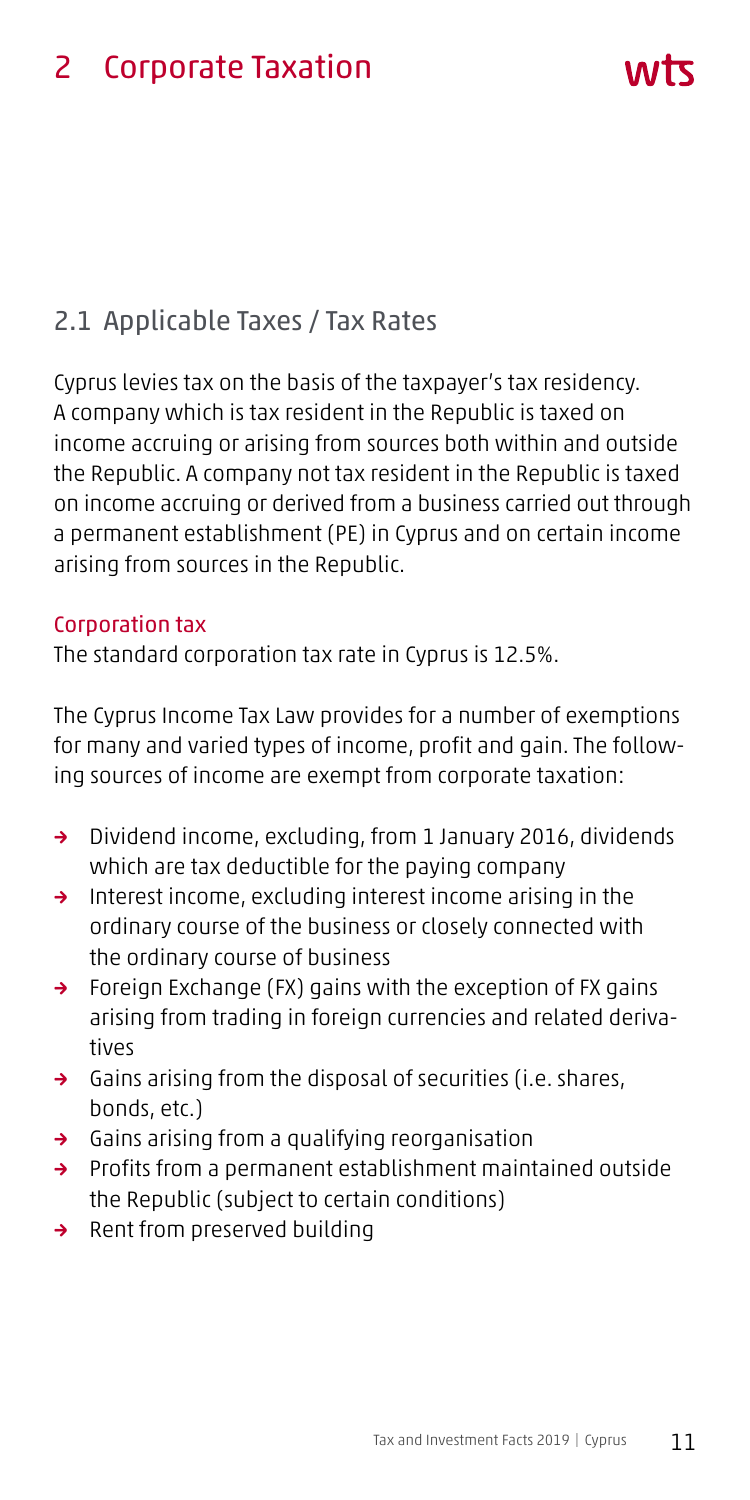## Special Contribution for Defence (SDC)

The Special Contribution for Defence is applicable only for dividend income, 'passive' interest income and rental income earned by tax-resident companies in Cyprus. The following tax rates apply for companies:

|                                                                                                                        | Tax rates             |
|------------------------------------------------------------------------------------------------------------------------|-----------------------|
| Dividend income from Cyprus                                                                                            | Zero $(1)$            |
| tax-resident companies                                                                                                 |                       |
| Dividend income from non-Cyprus<br>tax-resident companies                                                              | Zero $(2)$            |
| Interest income from ordinary<br>activities or closely related to<br>ordinary activities of the<br>business ("active") | Zero $(3)$            |
| Other interest income ("passive")                                                                                      | $30\%$ <sup>(4)</sup> |
| Gross rental income<br>(reduced by 25%)                                                                                | $3\%$ <sup>(5)</sup>  |

Notes:

- (1) Dividends received by a Cyprus tax-resident company from other Cyprus tax-resident companies are exempt, subject to certain anti-avoidance provisions (refer to Section 2.2.2. Taxation of Dividends).
- $(2)$  This exemption does not apply if the conditions below are met:
	- » more than 50% of the paying company's activities result directly or indirectly in investment income; and
	- » the foreign tax is significantly lower than the tax burden in Cyprus. The tax authorities have clarified through a circular that "significantly lower" means an effective tax rate of less than 6.25% on the profit distributed.

When the exemption does not apply, the dividend income received from non-Cyprus tax-resident companies is subject to the Special Contribution for Defence at the rate of 17%.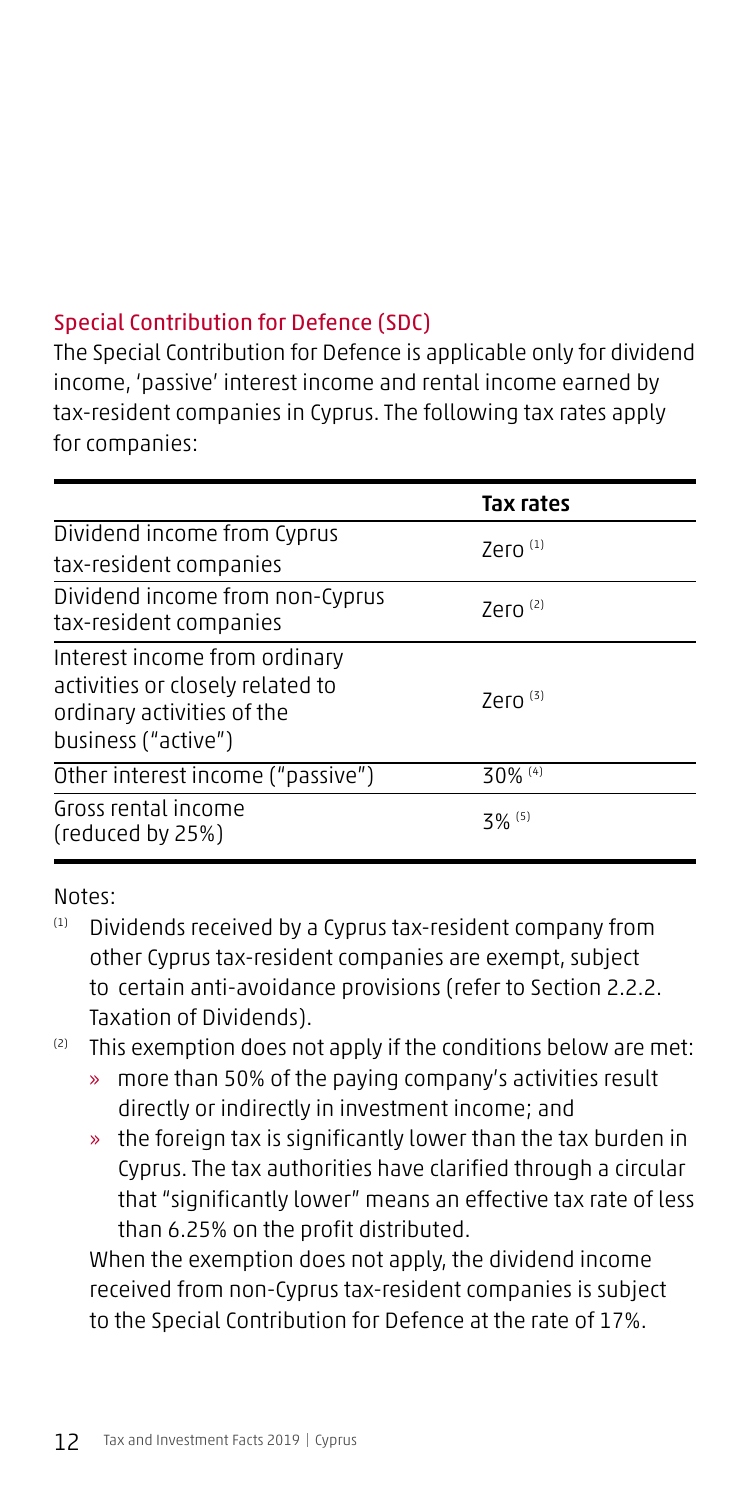# ハバて

Also, from 1 January 2016 the exemption does not apply for dividends received from non-Cyprus tax-resident companies which are tax deductible for the paying companies. In such cases, dividends are subject to corporation tax (at the standard rate of 12.5%) and not the Special Contribution for Defence.

- $(3)$  "Active" interest income is included in the computation of taxable income for corporation tax purposes and is subject to corporation tax at 12.5%.
- (4). The Special Contribution for Defence rate on interest income of 30% is effective for interest received or credited from 29 April 2013 onwards.
- (5) Rental income is also subject to corporation tax (at the standard rate of 12.5%).

## 2.2 Resident Companies

A company is a Cyprus tax resident if it is managed and controlled in Cyprus. Foreign taxes paid can be credited against the Cypriot corporation tax liability.

## 2.2.1 Computation of Taxable Income

Taxable income is based on the accounting profit as per the audited financial statements of the company prepared in accordance with the International Financial Reporting Standards (IFRSs).

In calculating taxable income, all expenses incurred wholly and exclusively for the production of taxable income (supported with documentary evidence) are deductible for corporate tax purposes, including, amongst others: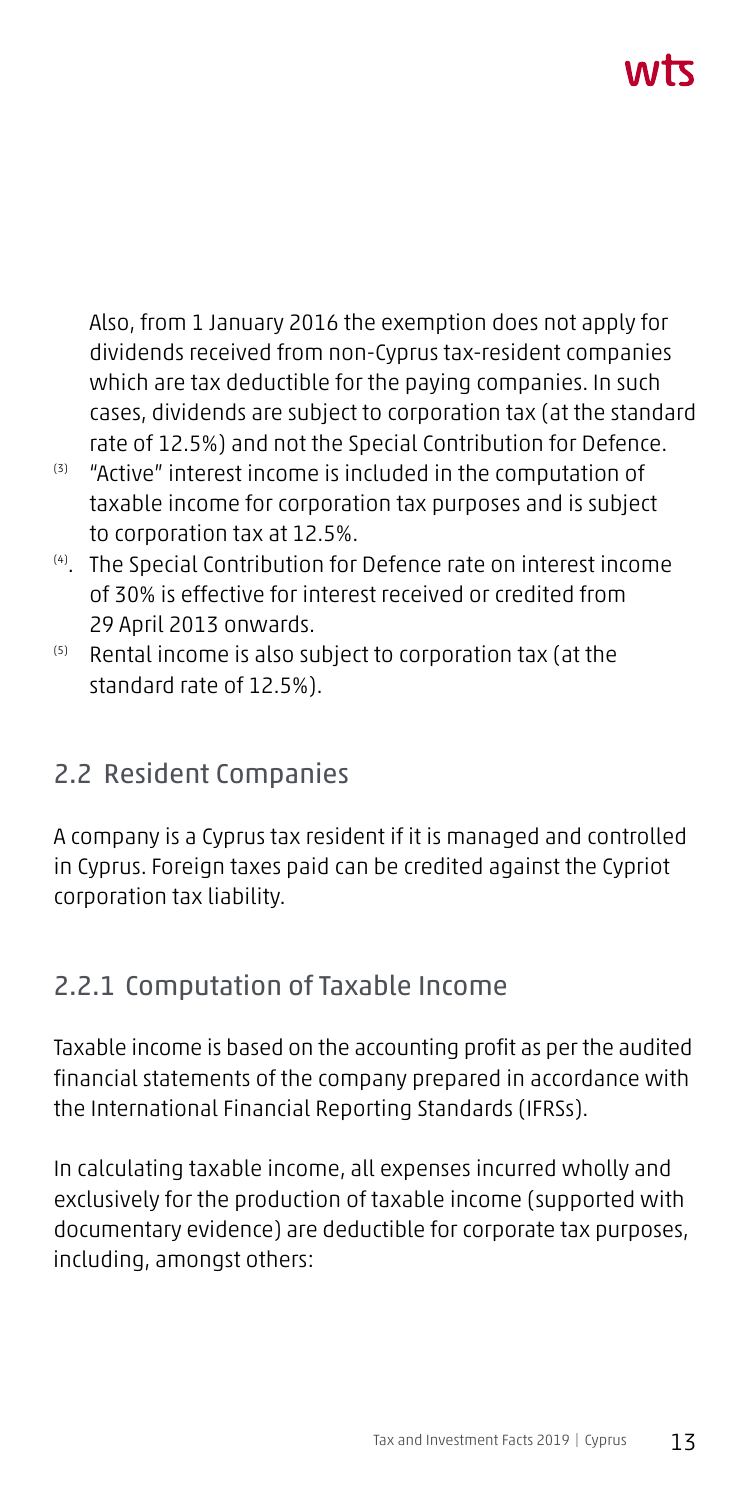- → Interest expense financing the acquisition of 100% shareholdings in subsidiaries that directly or indirectly own assets used in the business is treated as tax deductible, provided that the acquisition was made after 1 January 2012. A restricted amount of interest expense is allowed to the extent the subsidiary (directly or indirectly) owns assets not used in the business.
- → Equity introduced to a company as from 1 January 2015 (new equity) in the form of paid-up share capital or a share premium may be eligible for an annual notional interest deduction (NID). For more details see Section 2.2.8. Incentives.
- → The 'new' Cyprus intellectual property (IP) box provides for an 80% deduction on qualifying profits from qualifying IPs, calculated using the modified nexus fraction. Qualifying profits comprise royalty income, embedded income and other qualifying income derived from qualifying intangible assets, as defined by the 'new' Cyprus IP box. For more details see Section 2.2.8. Incentives below.
- → 80% deduction of the net profit arising from royalty income, embedded income and other qualifying income derived from qualifying intangible assets designated under the 'old' Cyprus IP box. For more details see Section 2.2.8. Incentives.
- → Annual tax amortisation over the useful economic life of a qualifying IP, with a maximum period of 20 years,
- → Donations to approved charities (subject to the availability of the relevant receipts).
- → Employer's contributions to social insurance, national health system and approved funds on employees' salaries.
- → Employer's contributions to
	- » medical fund for employees (capped at 1% on employee's remuneration) and
	- » provident/pension fund for employees (capped at 10% on employee's remuneration).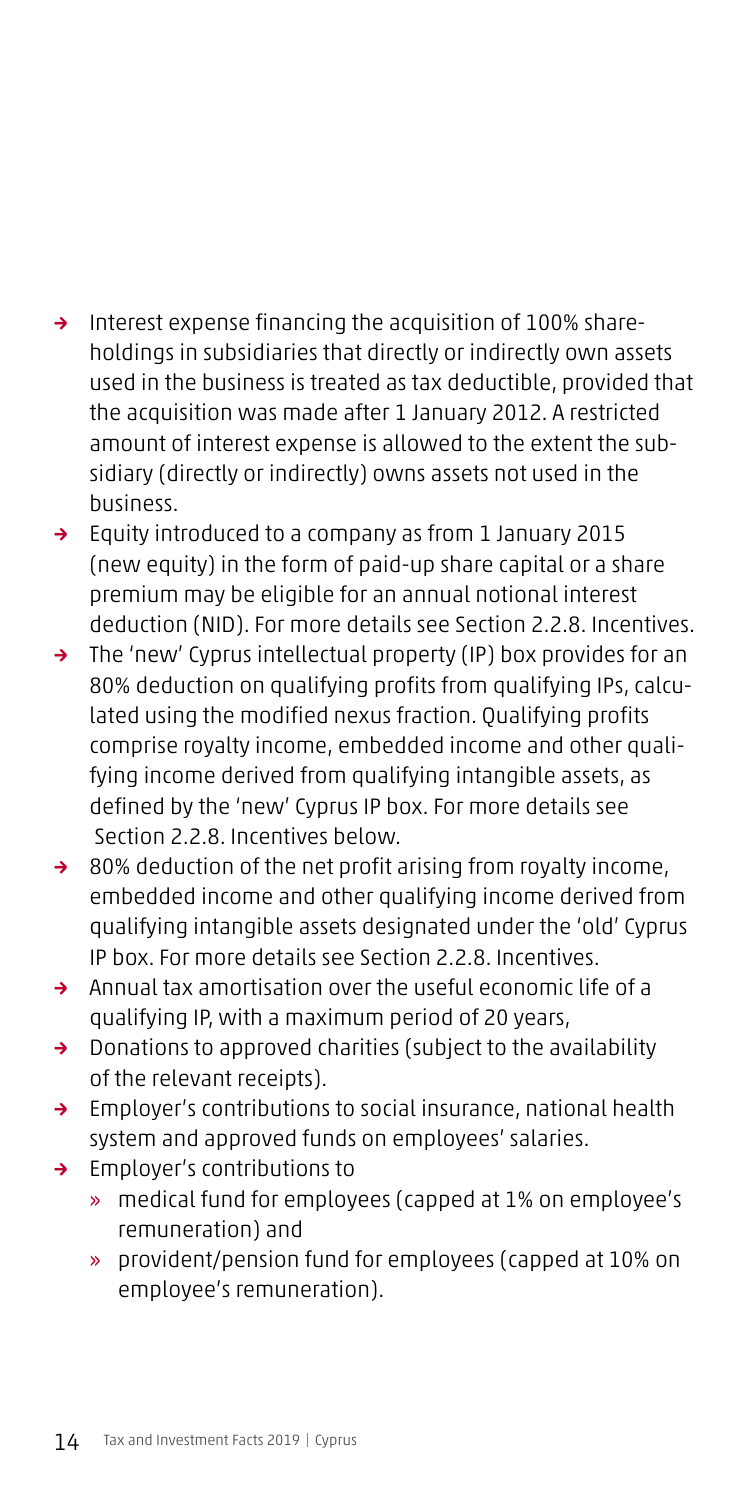# ハバて

- → Any expenditure incurred for the maintenance of a building in respect of which there is a Preservation Order in force (up to EUR 700, EUR 1,100 or EUR 1,200 per square metre, depending on the size of the building).
- → Entertainment expenses for business purposes (deductible up to 1% of the gross income of the business or EUR 17,086, whichever is lower).
- → Specific trading provisions/write-offs for doubtful and bad debts (subject to conditions).

In a similar manner, any expenses not incurred wholly and exclusively for the production of taxable income are not deductible in calculating taxable income. Non-deductible expenses include, amongst others:

- → Expenses not incurred wholly and exclusively for the generation of income, including, amongst others, taxes, penalties, fines, etc.
- → Expenses relating to private motor vehicles, irrespective of whether they are incurred wholly and exclusively for the production of taxable income or not.
- → Interest applicable to the cost of acquiring a private motor vehicle, irrespective of its use, and to the cost of acquiring any other asset not used in the business. The whole amount of the interest expense for 7 years from the date of acquisition of the asset is restricted. The restriction is lifted after 7 years from the date of acquisition of the relevant asset.
- → General trading provisions/write-offs for doubtful and bad debts.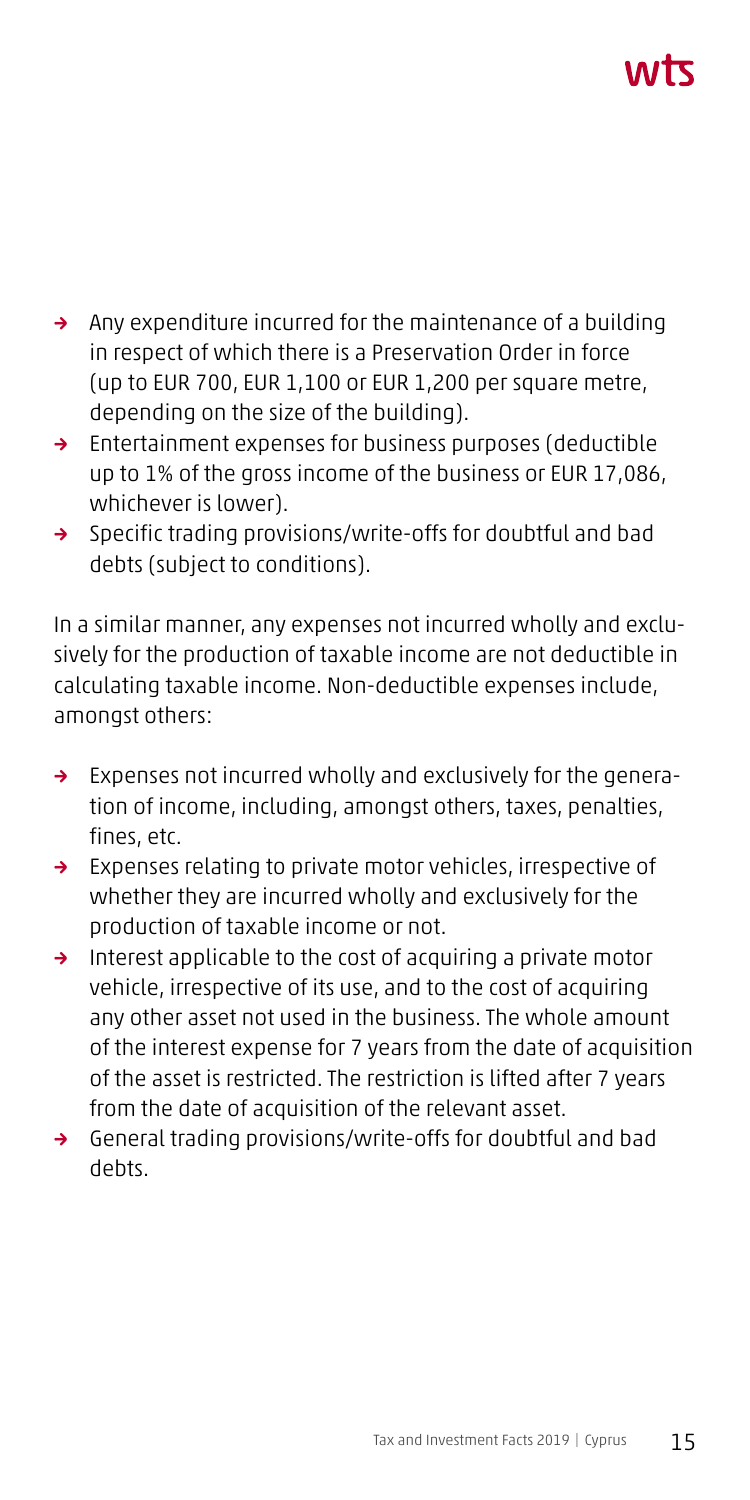## 2.2.2 Taxation of Dividends

Dividends received from a Cyprus tax-resident company or a non-Cyprus tax-resident company are exempt from corporation tax, however, the taxability of dividends received from abroad is also subject to anti-hybrid rules as explained in Note 2 in Section 2.1. Applicable Taxes/Tax Rates.

The dividend income of a Cyprus tax-resident company from another Cyprus tax-resident company is exempt from the SDC, excluding dividends paid indirectly between the Cyprus companies which are declared/paid after 4 years from the end of the year in which the profits from which they are declared/paid were generated. Dividends paid from income derived directly or indirectly from such dividends on which the SDC was previously imposed are exempt from the SDC.

Dividend income from non-Cyprus tax-resident companies is also exempt from the SDC, subject to the provisions described in Note 2 of Section 2.1. Applicable Taxes/Tax Rates. When dividends from abroad are not exempt from the SDC, the gross amount of dividend income (i.e. without deducting any foreign withholding tax paid on such dividends) is subject to the SDC at the applicable rates.

## Deemed dividend distribution

Tax-resident companies in Cyprus are deemed to distribute 70% of their accounting profits (as adjusted for SDC purposes and net of corporation tax, SDC on company incomes, capital gains tax and unrelieved foreign taxes) as a dividend, two years from the end of the tax year in which the profits were generated.

The amount of the deemed dividend distribution is reduced by the actual dividend already paid during the year the profits were generated and the two following years.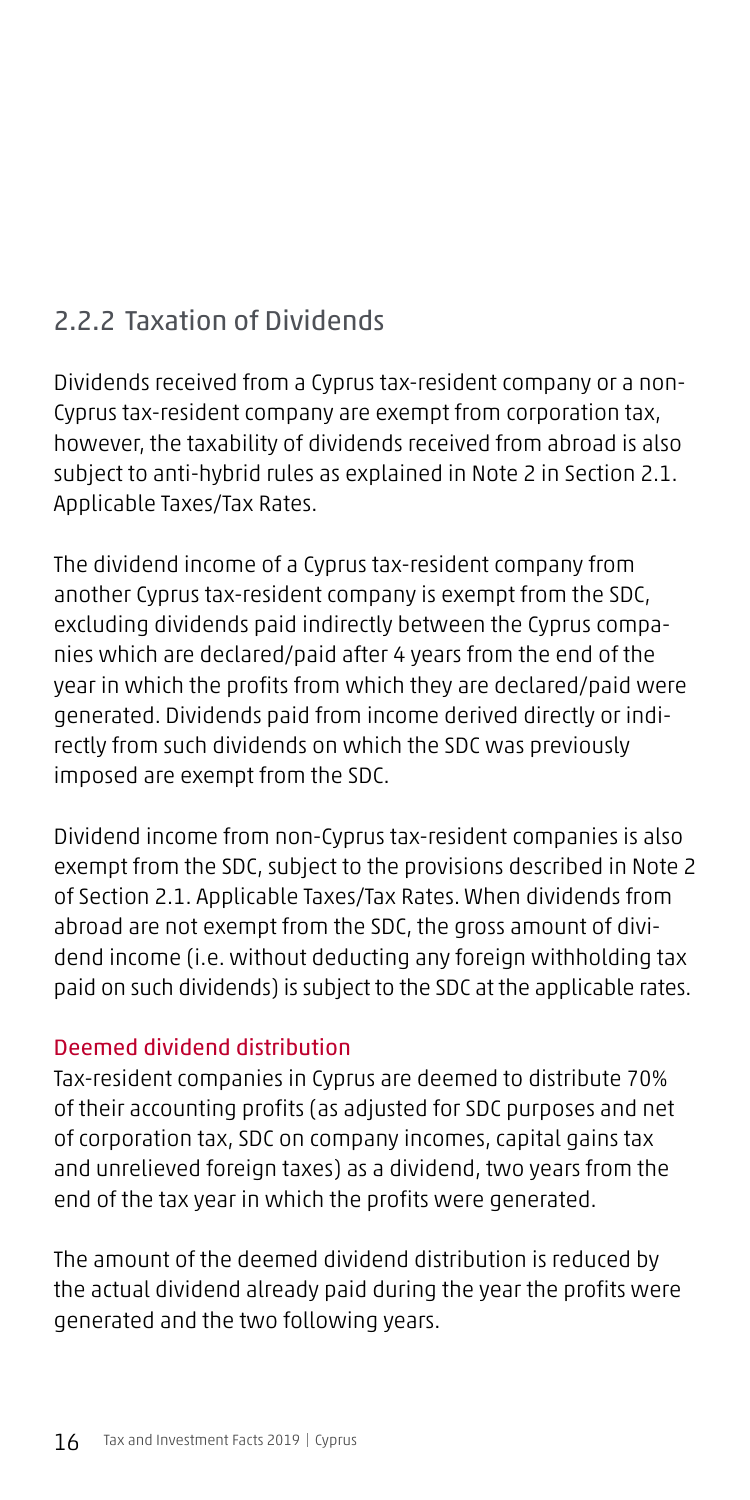# **AITT**

On the remaining net amount (if any) of the deemed dividend, the SDC at 17% is imposed to the extent that the ultimate direct/ indirect shareholders of the company are individuals who are both Cyprus tax residents (and domiciled in Cyprus from 16 July 2015). Prior to 16 July 2015, the imposition applied to the extent the ultimate direct/indirect shareholders of the company were Cyprus tax-resident individuals.

If actual dividends are paid after the lapse of the 2-year period, the SDC at 17% is only imposed on any excess dividend paid that was not previously subject to the deemed dividend distribution.

## 2.2.3 Capital Gains and Losses (including Capital Gains and Losses from Sales of Shares)

Capital Gains Tax (CGT) is imposed (when the transaction/disposal is not subject to income tax) at the rate of 20% on:

- → gains from the disposal of immovable property situated in the Republic,
- → gains from the disposal of shares of companies not listed on a recognised stock exchange which directly own immovable property situated in the Republic, and
- → gains from the disposal of shares of companies not listed on a recognised stock exchange which indirectly own immovable property situated in the Republic and at least 50% of the market value of the said shares derived from such immovable property.

Disposals for CGT purposes include the sale, exchange of properties, gifted property, waiver/abandonment of use or enjoyment of rights, cancellation of lease agreement, compensation received upon cancellation of disposals of property, granting of right to purchase.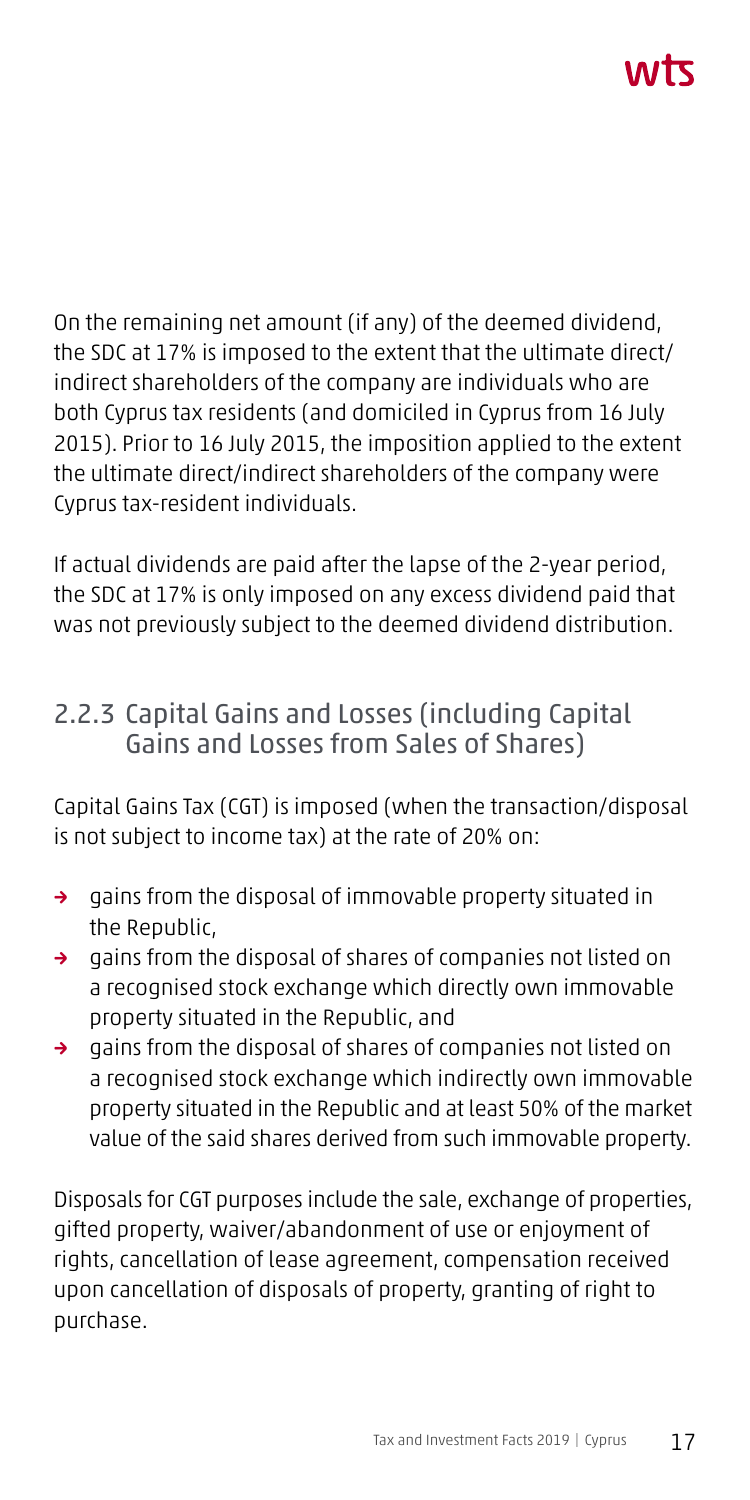The following disposals of immovable property are not subject to CGT:

- → transfer on contemplation of death
- → gifts between spouses, parents and children and relatives up to 3rd degree of kindred
- → gift to a company whose shareholders are members of the donor's family and continue to be members of the family for a period of 5 years from the date of the gift
- → gift of property made from a family company to any of its shareholders, provided that such property was initially acquired by the company by way of a gift. The property must be kept by the shareholder (the donee) for at least 3 years.
- → gifts to charitable organisations, the Government and to political parties
- → exchanges/disposals under the Agricultural Land (Consolidation) Laws
- → transfer of property under a Reorganisation Scheme
- → expropriations
- → exchange of properties, to the extent that the gain made on the exchange has been used to acquire the new property. Any gain that is not taxable is deducted from the cost of the new property, i.e. the payment of tax is deferred until the disposal of the new property.
- → Subject to conditions, land as well as land with buildings, acquired at market value (excluding exchanges, donations and foreclosures) from unrelated parties in the period 16 July 2015 up to 31 December 2016 will be exempt from CGT upon their future disposal.

In computing the capital gain from the disposal of property, the following are deducted from the sale proceeds:

→ the value of the immovable property as at 1 January 1980 or cost if the date of acquisition is later, as adjusted for inflation;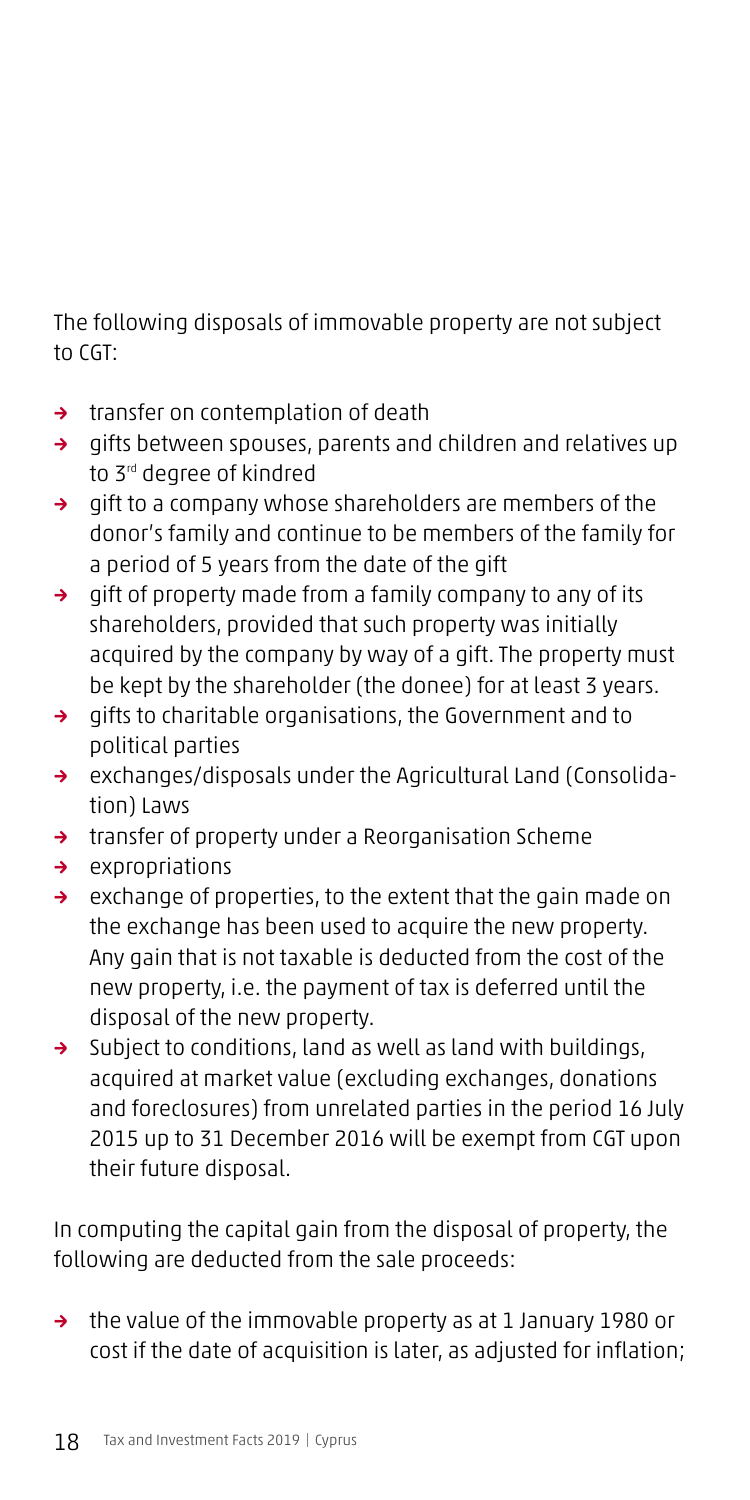# ハハト

- → the cost of any additions after 1 January 1980 or the date of acquisition if later, as adjusted for inflation;
- → other expenses that relate to the acquisition and disposal of immovable property are also deducted from the gain, subject to certain conditions (e.g. interest costs on related loans, transfer fees, legal expenses).

In the case of the disposal of company shares, the gain is calculated exclusively on the basis of the gain relating to immovable property situated in Cyprus. The value of the immovable property will be its market value at the time the shares were disposed of.

In addition, certain disposals are totally exempt from CGT based on their nature (e.g. gifts from parents to children or between spouses).

Also, as described in Section 2.1. Applicable Taxes/Tax Rates, gains arising from the disposal of securities (including shares) are unconditionally exempt from corporate income tax. In a similar manner, losses arising from the disposal of shares are not tax deductible for income tax purposes.

"Securities" are defined as shares, bonds, debentures, founders' shares and other securities of companies or other legal persons incorporated in Cyprus or abroad and options thereon. According to Circulars issued by the Cyprus Tax Authority, the term includes, inter alia, futures/forwards on securities, short positions on securities, swaps on securities, depositary receipts on securities, repos on securities, units in open or close CISs, international collective investment schemes (ICISs), undertakings for collective investment in transferable securities (UCITS), investment trusts and funds, mutual funds, real estate investment trusts (REITs), and units in stock exchange indices on securities. The circulars also clarify specific types of participation in foreign entities which are considered securities.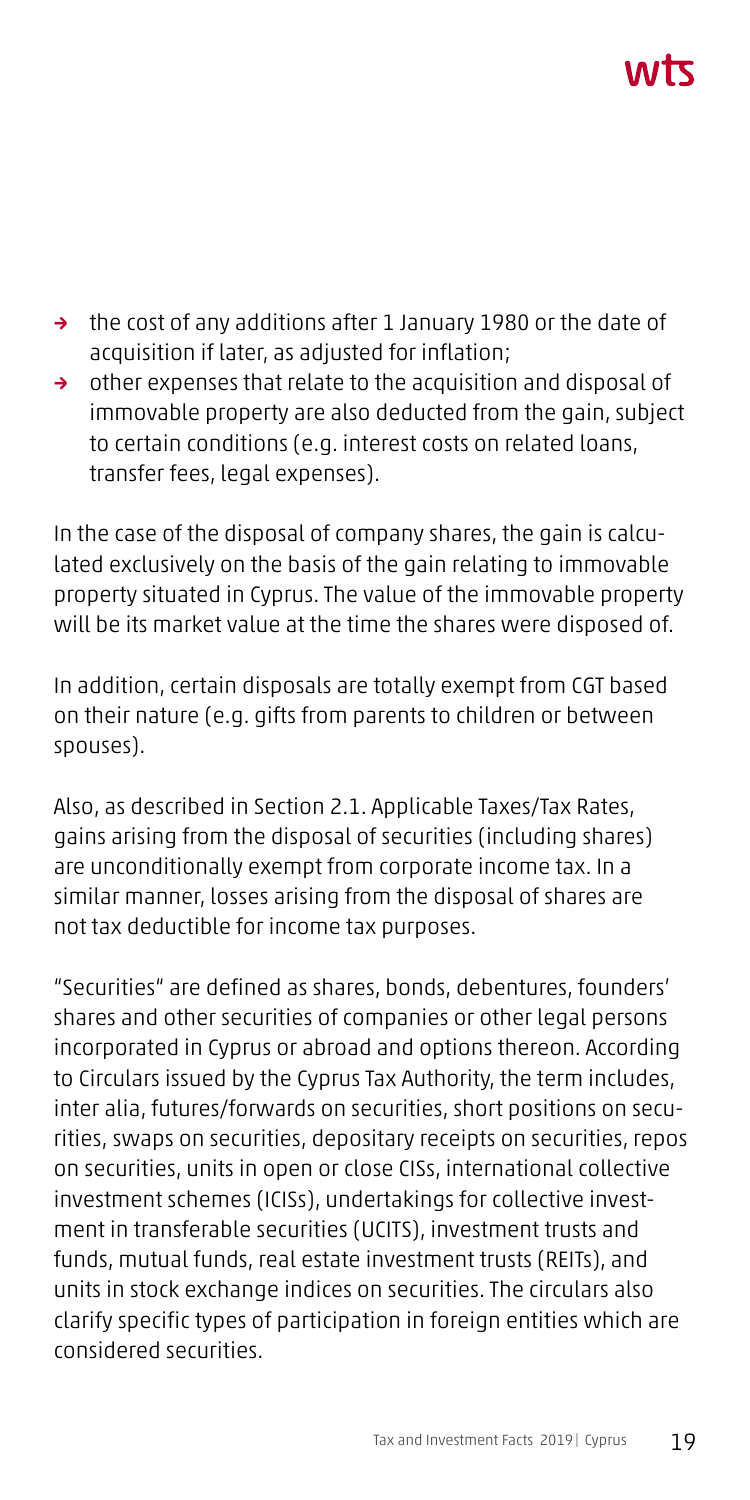## 2.2.4 Depreciation / Capital Allowances

Annual wear and tear allowances are calculated as a percentage on the cost of acquisition of the asset used in the business, and are deductible from taxable income.

| <b>Fixed assets</b>                                      | %              |
|----------------------------------------------------------|----------------|
| Plant and machinery <sup>(1)</sup>                       | 10             |
| Furniture and fittings                                   | 10             |
| Industrial carpets                                       | 10             |
| <b>Boreholes</b>                                         | 10             |
| Machinery and tools used in an agricultural business     | 15             |
| <b>Buildings</b> <sup>(2)</sup>                          | %              |
| Commercial buildings                                     | 3              |
| Industrial, agricultural and hotel buildings (3) (4)     | 4              |
| Flats                                                    | $\overline{5}$ |
| Metallic greenhouse structures                           | 10             |
| Wooden greenhouse structures                             | 33 1/3         |
| Vehicles and Means of Transportation (1)                 | %              |
| Commercial motor vehicles                                | 20             |
| Motor cycles                                             | 20             |
| Excavators, tractors, bulldozers, self-propelled         |                |
| loaders and drums for petrol companies                   | 25             |
| Armoured motor vehicles (e.g. used by Security Services) | 20             |
| Specialised machinery for the laying of railroads        |                |
| (e.g. locomotive engines, ballast wagons, container      |                |
| wagons and container sleeper wagons)                     | 20             |
| New airplanes                                            | 8              |
| New helicopters                                          | 8              |
| Sailing vessels                                          | 4.5            |
| Motor yachts                                             | 6              |
| Steamers, tugs and fishing boats                         | 6              |
| Ship motor launches                                      | 12.5           |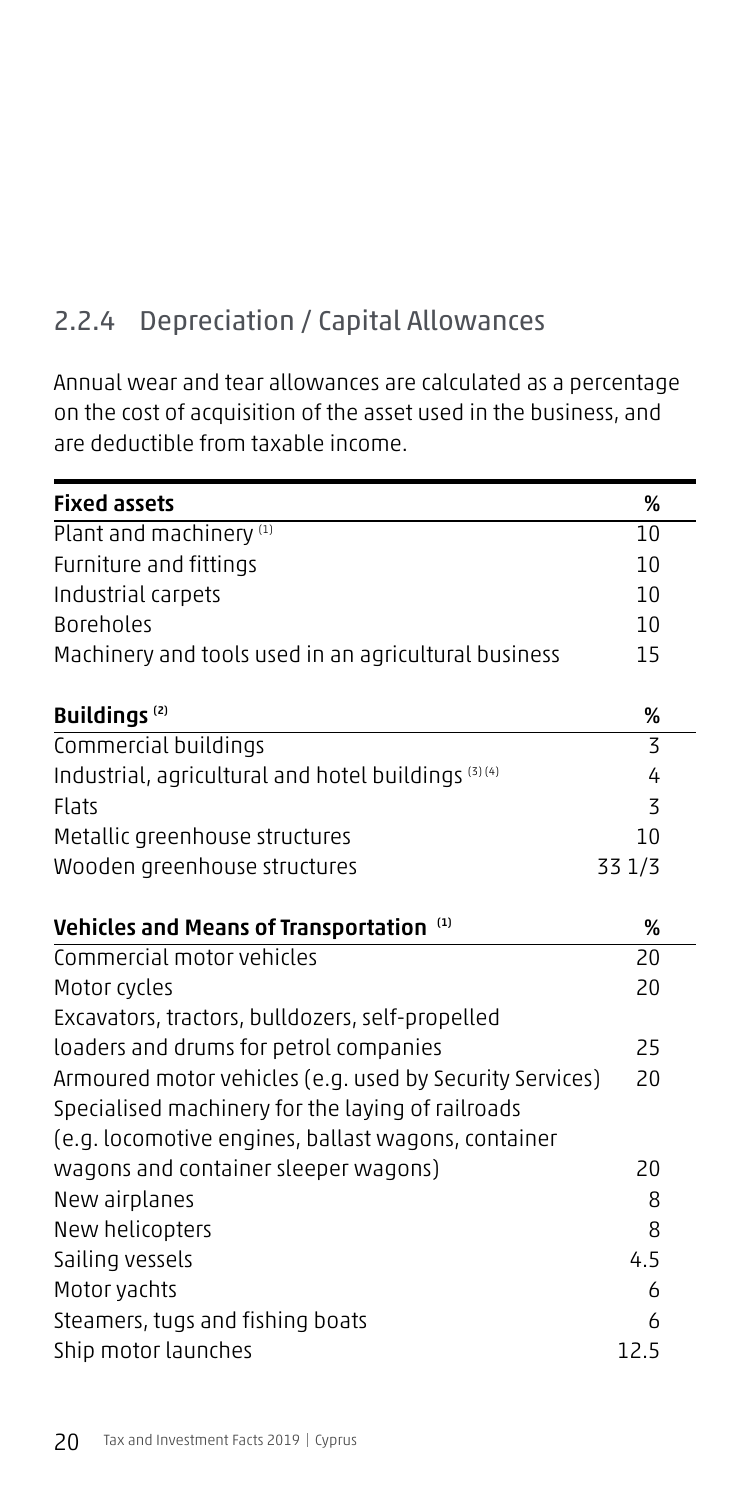| Vehicles and Means of Transportation (continued) (1)<br>% |              |  |
|-----------------------------------------------------------|--------------|--|
| New cargo vessels                                         | 8            |  |
| New passenger vessels                                     | 6            |  |
| Used cargo/passenger vessels                              | Over their   |  |
|                                                           | useful lives |  |
| Other $(1)$                                               | %            |  |
| Televisions and videos                                    | 10           |  |
| Computer hardware and operating systems                   | 20           |  |
| Application software                                      | 33 1/3       |  |
| Expenditure on application software less than             |              |  |
| EUR 1,709, is written off in the year of acquisition      |              |  |
| Wind power generators                                     | 10           |  |
| Photovoltaic systems                                      | 10           |  |
| Tools in general                                          | 33 1/3       |  |
| Videotapes property of video clubs                        | 50           |  |

Notes:

- (1) Plant and machinery, vehicles (excluding private motor vehicles) and other assets acquired during the tax years 2012 – 2018 (inclusive) are eligible for accelerated tax depreciation at the rate of 20% per annum (excluding assets which are already eligible for a higher annual rate of tax depreciation)
- (2) The rates stated for buildings are for new buildings. Rates are amended in the case of used buildings.
- $<sup>(3)</sup>$  In the case of industrial and hotel buildings which are</sup> acquired during the tax years 2012-2018 (inclusive), accelerated tax depreciation at the rate of 7% per annum applies.
- (4) Buildings for agricultural and livestock production acquired during the tax years 2017-2018 (inclusive) are eligible for accelerated tax depreciation at the rate of 7% per annum.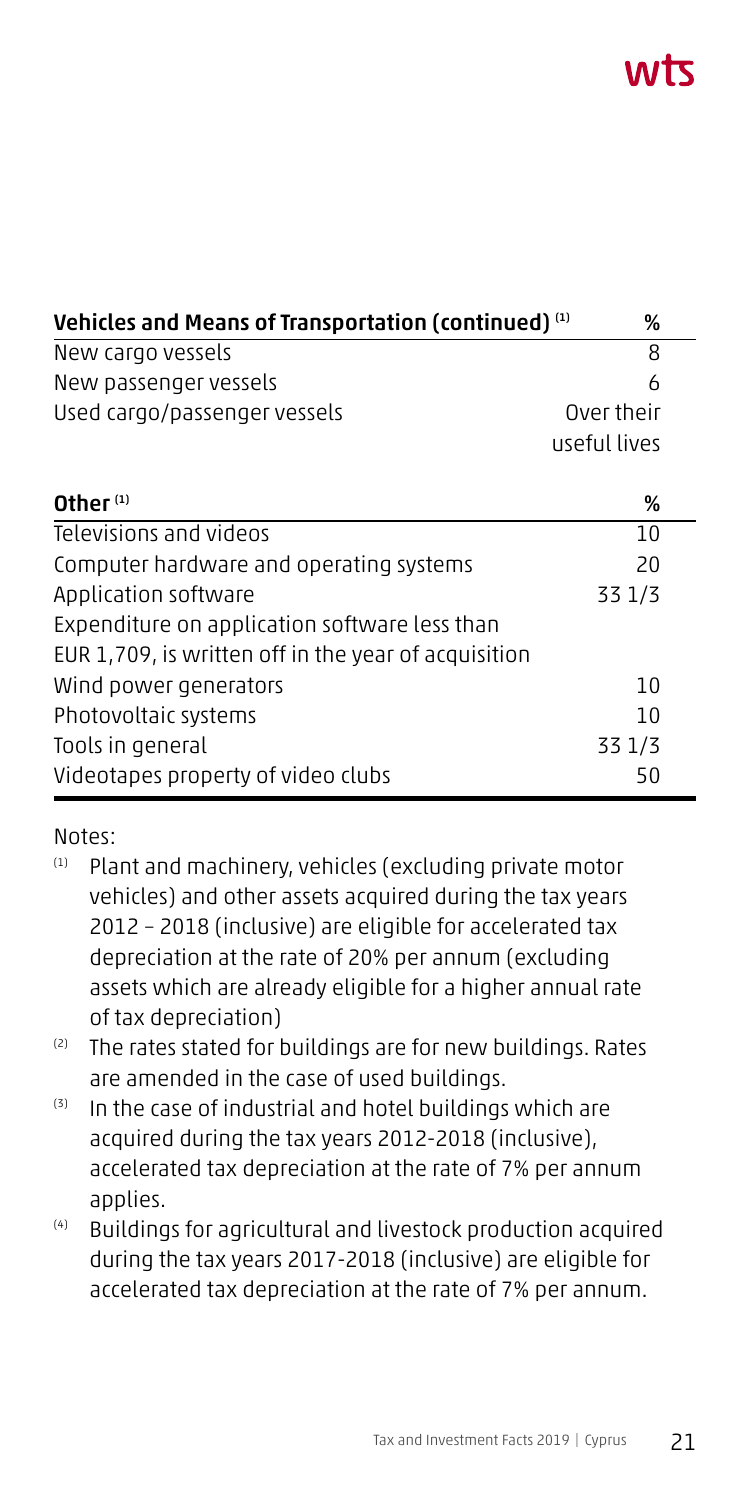## 2.2.5 Loss Carry Over (including Potential Loss of Tax Loss Carry Forward in case of Restructuring)

The tax loss incurred during a tax year and which cannot be set off against other income, is carried forward and set off against the profits of the next 5 years, subject to conditions.

There are certain cases where the tax losses of a company prior to the change in ownership cannot be carried forward. Specifically, if:

- → within any 3-year period there is a change in the ownership of the shares of the company and a substantial change in the nature of the business of the company, or
- → at any time since the scale of the company's activities has diminished or become negligible, and before any substantial reactivation of the business, there is a change in ownership of the company's shares.

In cases where a partnership or a sole trader transfers a business into a company, they can carry forward tax losses into the company for future utilisation.

In the case of a qualified reorganisation, the tax losses of the transferring company may be carried forward to the receiving company, subject to the general provisions of the Cyprus Income Tax Law in relation to the eligibility of the tax losses brought forward.

## Group relief

Current year tax losses may be surrendered by one Cyprus taxresident group company to another, provided that the companies are Cyprus tax-resident companies of a group.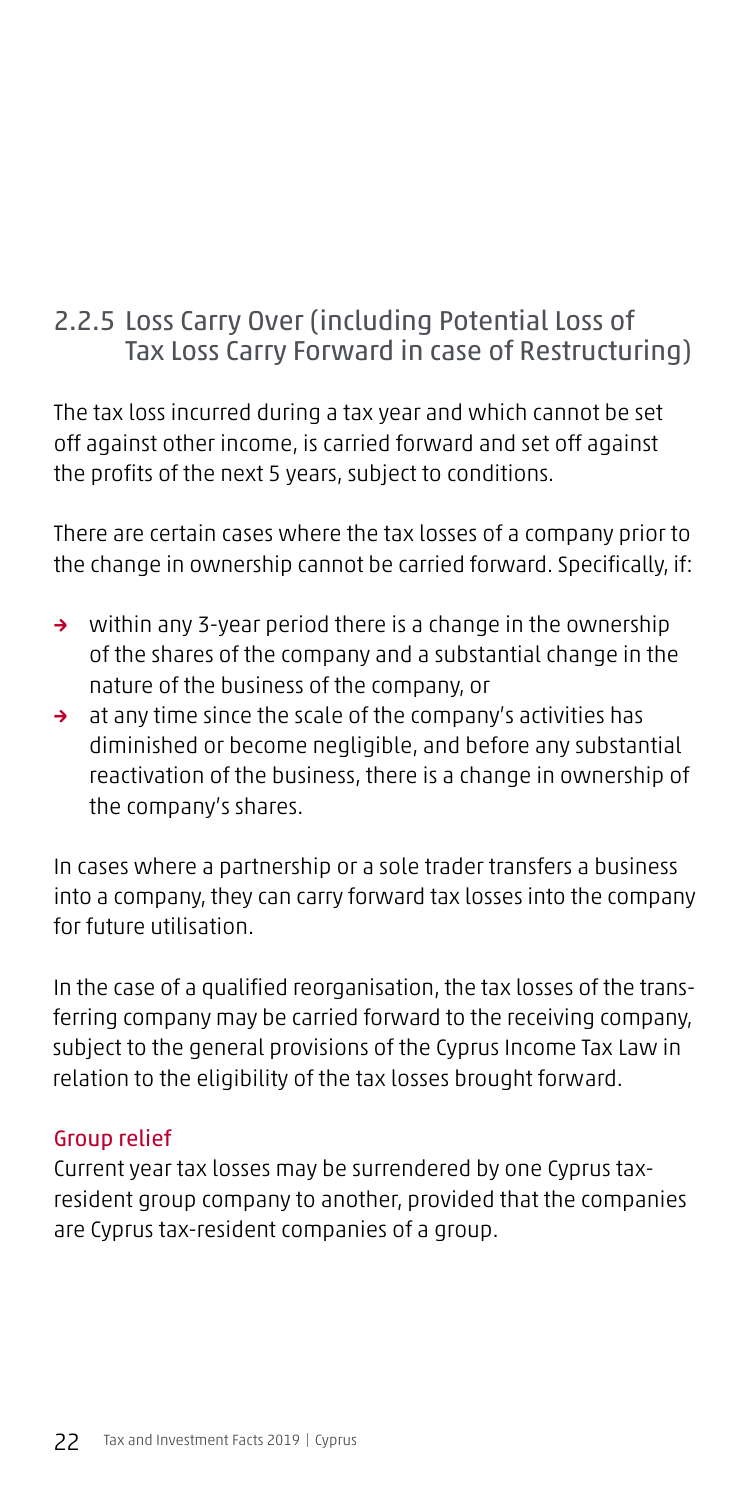A group is defined as:

- → one Cyprus tax-resident company directly or indirectly holding at least 75% of the voting shares of another Cyprus tax-resident company, or,
- → at least 75% (voting shares) of both Cyprus tax-resident companies is held, directly or indirectly, by a third company.

From 1 January 2015:

- → a group company which is tax resident in another EU country may also surrender current year tax losses to a Cyprus taxresident company, provided such company firstly exhausts all possibilities available to utilise its tax losses in its country of residence or in the country of any intermediary EU holding company
- → to establish whether two Cyprus tax-resident companies are part of the same tax group for group relief purposes, the interposition of a non-Cyprus tax-resident company does not affect the eligibility for group relief as long as such company is a tax resident of either an EU country or a country with which Cyprus has a tax treaty or an exchange of information agreement (bilateral or multilateral).

## 2.2.6 Group Taxation

There is no group corporate taxation in Cyprus. However, the group relief provisions (as described in Section 2.2.5. Loss Carry Over above) allow, subject to certain conditions, the companies of the same tax group to transfer tax losses from loss-making group companies to profitable group companies.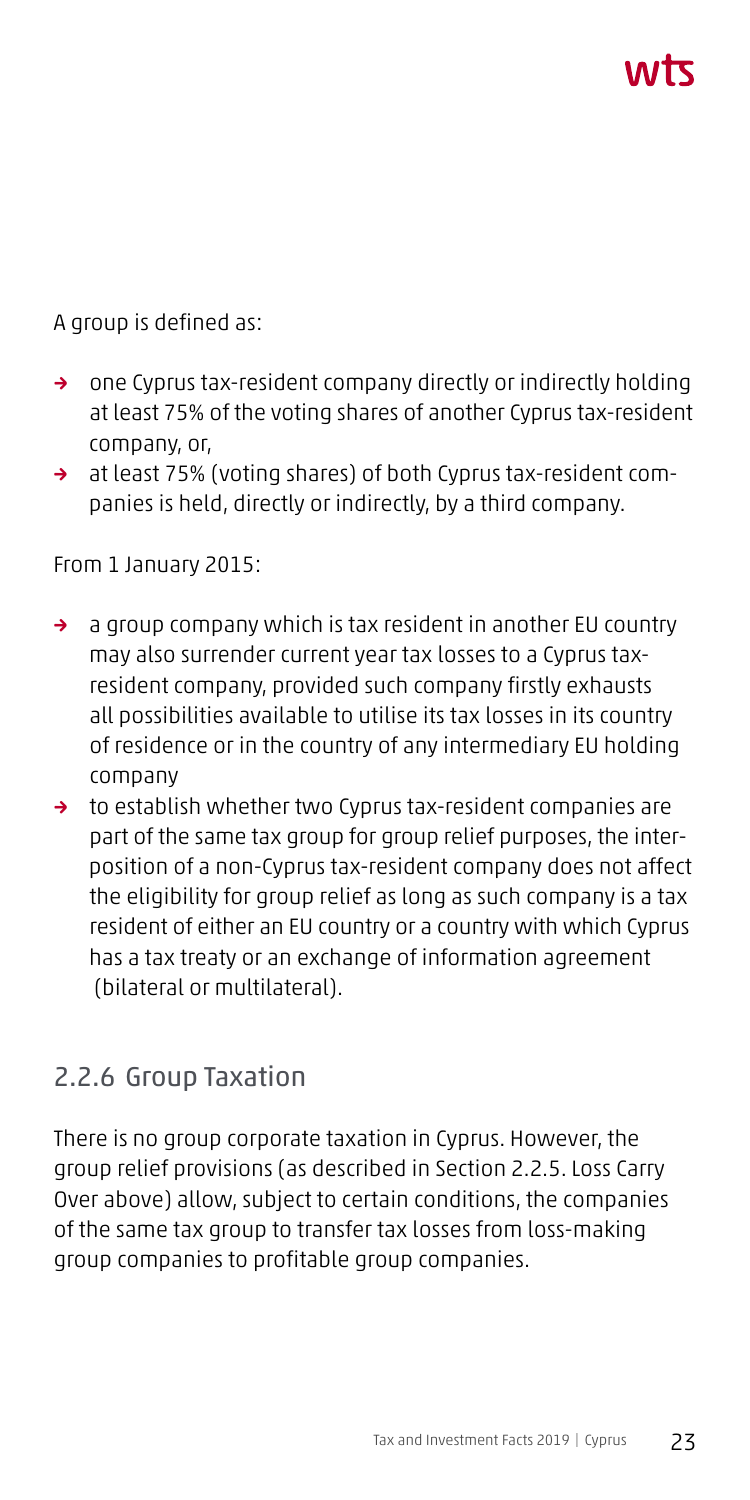## 2.2.7 Relief from Double Taxation (Tax Credit / Tax Exemption)

Cyprus tax-resident corporations are subject to tax on their worldwide income. However, income from a foreign PE (as described below in Section 2.3.1. Concept of Permanent Establishment / Doing Business), as well as most dividend and capital gains income from abroad (see Section 2.2.2.Taxation of Dividends and Section 2.2.3. Capital Gains and Losses), may be exempt from taxation in Cyprus.

Where foreign income is taxed in Cyprus, double taxation is avoided through granting tax credits for the foreign taxes, without the need for a Double Tax Treaty to be in place with the foreign jurisdiction. Transitional rules apply in certain cases on the granting of foreign tax credits where a foreign PE was previously exempt from taxation and subsequently a taxpayer elects to be subject to corporate income tax on foreign PE profits.

## 2.2.8 Incentives

Cyprus being a full member of the European Union offers one of the most attractive tax regimes by providing certain tax credits and incentives which can fit any type of business. An overview of the main ones is presented below.

Cyprus can be an ideal jurisdiction for domestic structures as well as for groups having foreign economic activities since it:

→ provides tax exemption for certain core types of income for holding companies, i.e. dividends received from abroad (subject to conditions), foreign PE trading profits and profits from the disposal of securities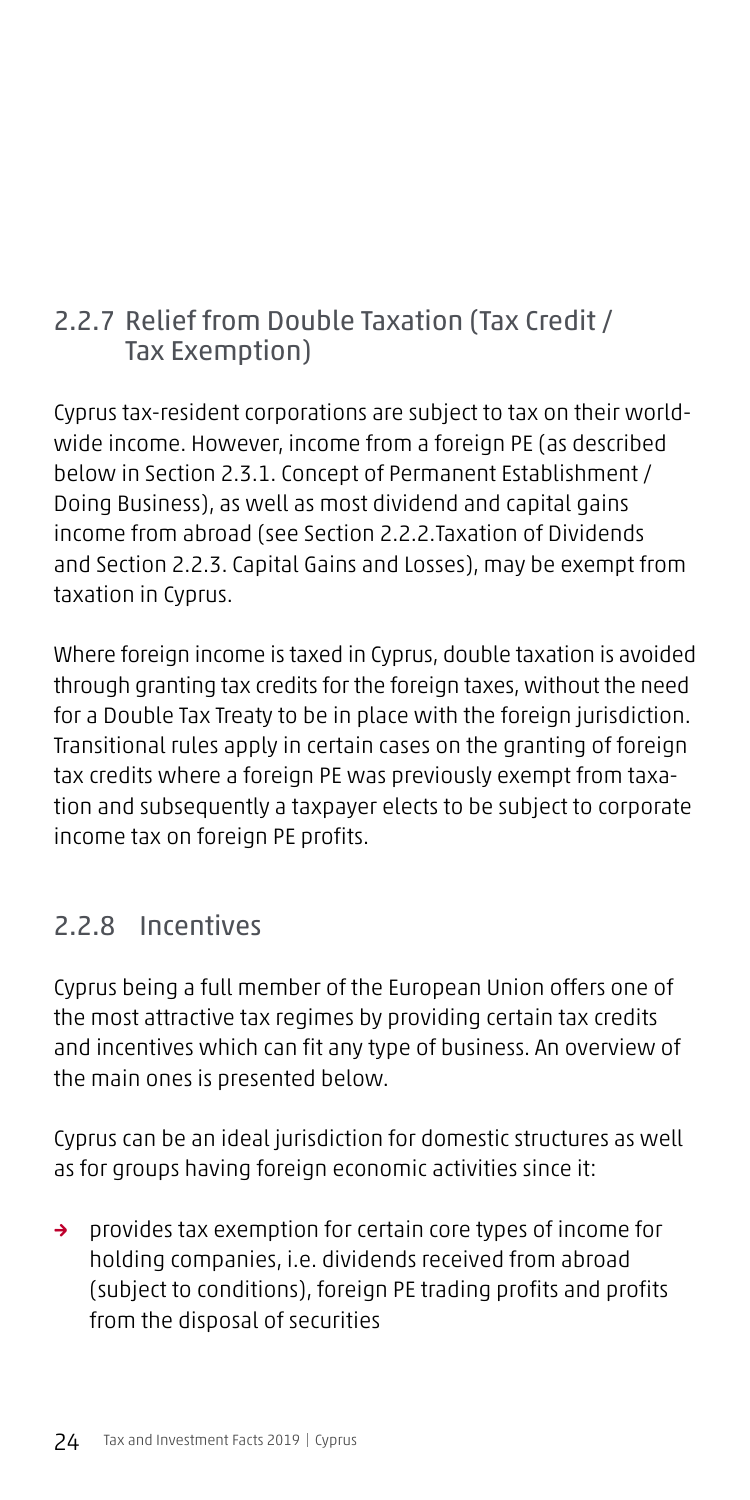# ハハマ

- → does not levy taxes on dividend, interest and royalty payments abroad (unless right is used in Cyprus)
- → does not tax capital gains arising from the disposal of shares in foreign companies holding immovable property abroad, subject to the provisions of the relevant Double Tax Treaty (if applicable)
- → has an extensive Double Tax Treaties Network (see Section 3 Double Taxation Agreements below)
- → has transposed and adopted all EU Directives (e.g. Interest and Royalties Directive, Parent/ Subsidiary Directive, etc.)
- → provides unilateral tax relief for foreign tax incurred

## Notional interest deduction (NID) on corporate equity

In an effort to enhance the economic robustness of Cyprus, and to help companies remain competitive, Cyprus has introduced an annual Notional Interest Deduction (NID) on equity introduced to a Cyprus tax-resident company after 31 December 2014 ("new equity") in the form of paid-up share capital or a share premium. New equity may be settled in cash or with assets contributed in kind. The NID is also applicable to Cyprus PEs of non-Cyprus taxresident companies.

The annual NID deduction is calculated as the new equity multiplied by the NID interest rate (capped at 80% of the company's taxable profit derived from the assets financed by the new equity, as calculated prior to the NID deduction). Any NID deduction that is restricted due to the 80% cap cannot be utilised by way of a carry-forward to future tax years or otherwise. A taxpayer may elect not to claim all or part of the available NID for a particular tax year.

The NID interest rate used in the calculation is the yield on 10-year government bonds (as at 31 December of the prior tax year) in the country where the funds are employed in the business of the company, plus a 3% premium (subject to a minimum amount,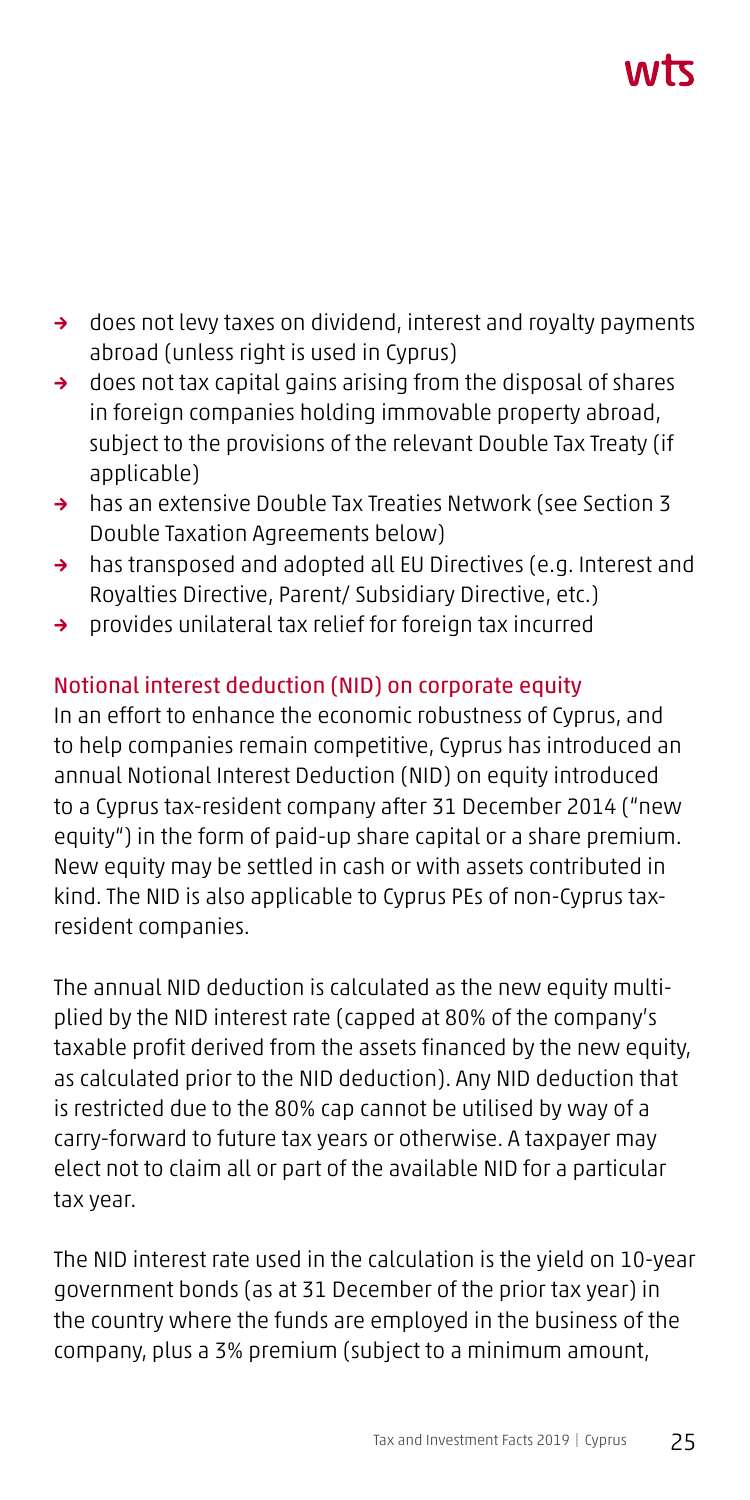which is the yield on the 10-year Cyprus government bond as at the same date, plus a 3% premium). For 2018 the minimum relevant NID interest rate is 4.881% (6.489% for 2017).

Cypriot law provides for specific anti-avoidance provisions as well as a general anti-avoidance provision for transactions lacking commercial purpose, in an effort to prevent abuse of the NID.

## Intellectual property (IP) box

From 1 July 2016, Cyprus introduced a 'new' IP box, which is aligned with the conclusions of the OECD BEPS Action 5 report on the (modified) nexus approach. The 'old' Cyprus IP box was closed on 30 June 2016, however, transitional/grandfathering provisions apply.

## New Cyprus IP box

The new Cyprus IP box provides for notional tax deductible expense equalling 80% of the net qualifying profits from qualifying IPs.

Qualifying IPs are legally or economically owned:

- → patents;
- → copyrighted software;
- → utility models, IP assets granting protection to plants and genetic material, orphan drug designations, extensions of patent protection, and
- → other legally protected patent-like IP (subject to conditions).

The above IPs are considered qualified if:

- → they have been developed by a Cypriot company in Cyprus, or
- → their development was outsourced to an unrelated party, or
- → they have been developed by a Cypriot company via a taxable foreign branch.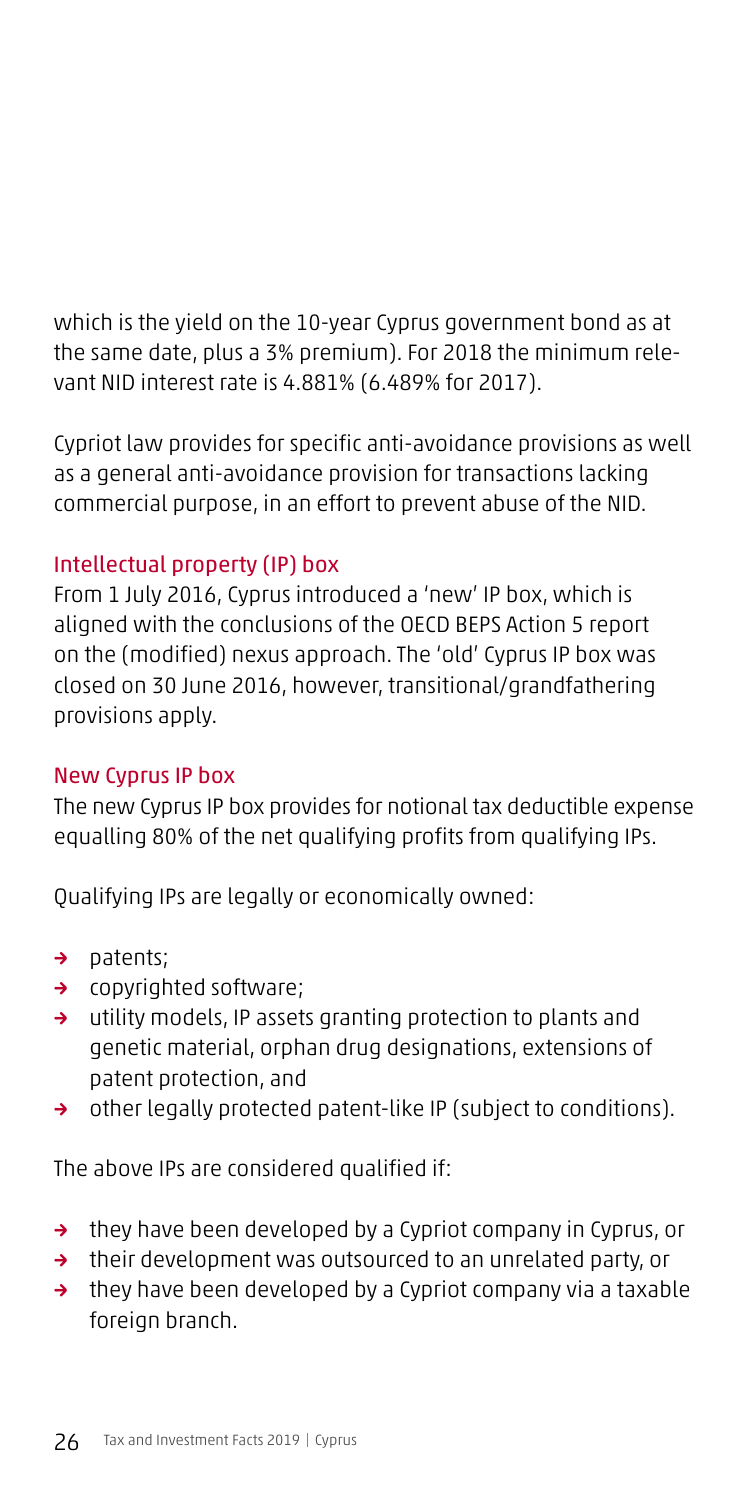# ハバて

Marketing-related IP, such as trademarks, brands, image rights and other IP rights used for the marketing of goods and services do not qualify under the 'new' Cyprus IP box.

Qualifying profits, include inter alia:

- → royalty income from qualifying IP;
- → amounts for the granting of a licence to exploit qualifying IP;
- → amounts derived from insurance/compensation in relation to qualifying IP;
- → gains on the disposal of qualifying IP (if not of a capital nature, which are not subject to taxation in Cyprus), and
- → IP income embedded in sale of products or services, or use of processes directly related to qualifying IP assets.

In calculating the amount of qualifying IP profits entitled to the 80% deduction, a fraction is applied to the above IP profits based on the R&D activity of the taxpayer; the higher the amount of R&D undertaken by the taxpayer during the development of the IP, the higher the R&D fraction (modified nexus fraction).

Tax amortisation on any expenditure of a capital nature for the acquisition or development of IP is introduced with effect from 1 July 2016 and is allocated over the lifetime of the IP, in accordance with accepted accounting principles, with a maximum period of 20 years. Also, the taxpayer has the option to claim the whole tax amortisation or part of it for a particular tax year.

Cyprus IP companies can achieve an effective tax rate up to a minimum of 2.5% on qualifying profits. The actual effective tax rate can be even lower if a company also benefits from NID on qualifying equity.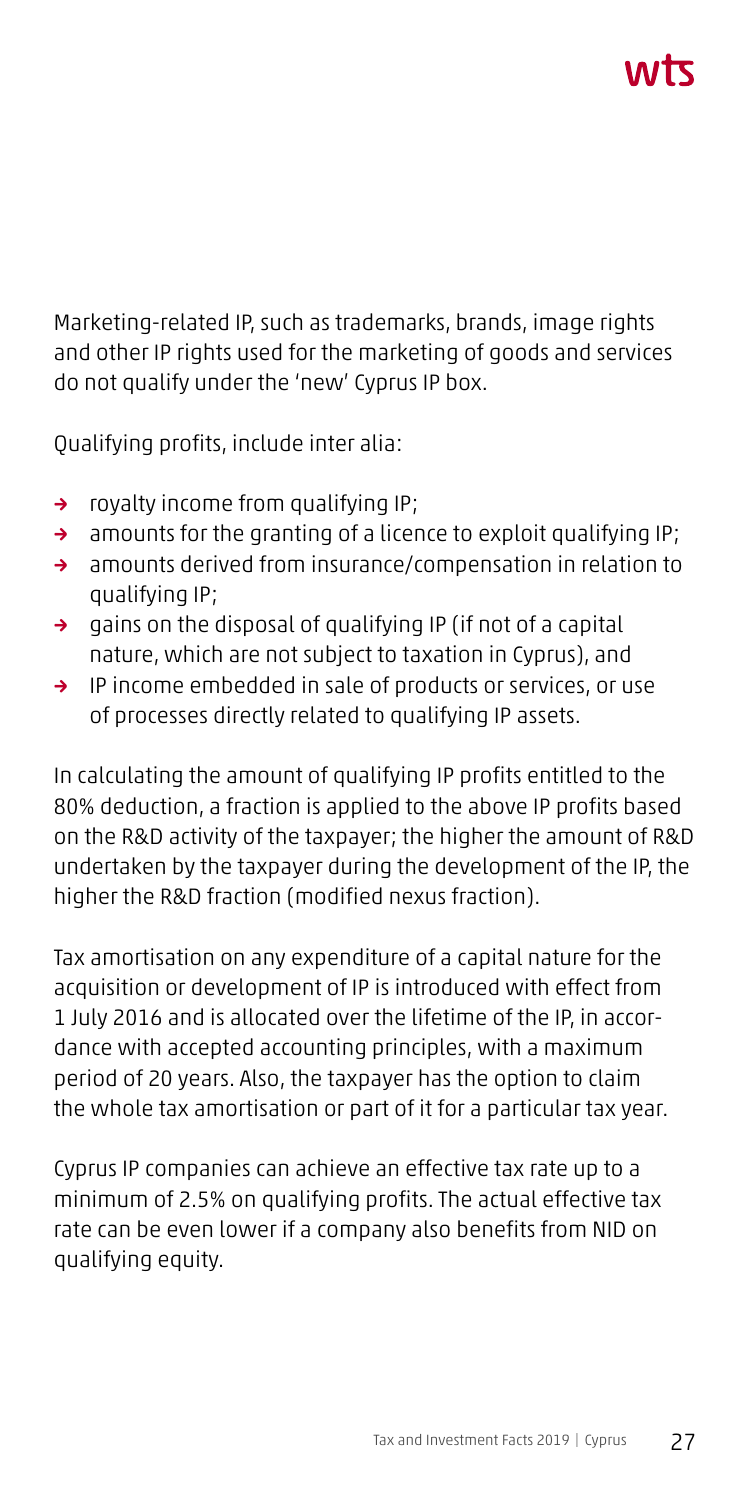#### Old Cyprus IP box

Under the 'old' Cyprus IP box, Cypriot IP companies benefited from:

- → 80% deduction of worldwide royalty income generated from owned IP (net of any direct expenses such as financing cost for the acquisition/development of the IP, tax amortisation and indirect expenses).
- → 80% deduction of profit from the disposal of owned IP (net of any direct expense as described above). For losses generated from the disposal of IP, only 20% of such losses was treated as tax deductible.
- → Tax deduction for expenses of a capital nature relating to the acquisition/development of the IP, in the year that such expenses were incurred and in the 4 following years on a straight-line basis.

The old Cyprus IP box was closed from 30 June 2016. Under transitional/grandfathering rules, taxpayers with IPs that were already included in the old Cyprus IP box as of 30 June 2016 shall continue to apply the old Cyprus IP box provisions for a further 5 years (i.e. until 30 June 2021) for that IP.

A much shorter transitional/grandfathering period to 31 December 2016 applied in the case of IPs acquired directly or indirectly from related parties during the period 2 January 2016 to 30 June 2016, unless, at the time of acquisition, such IPs were already benefiting from an IP box (including the Cyprus IP box) or were not acquired with the main purpose (or one of the main purposes) being tax avoidance.

#### Taxation of Funds

Operating a fund in Cyprus can provide a number of significant advantages, including, amongst others, tax benefits such as: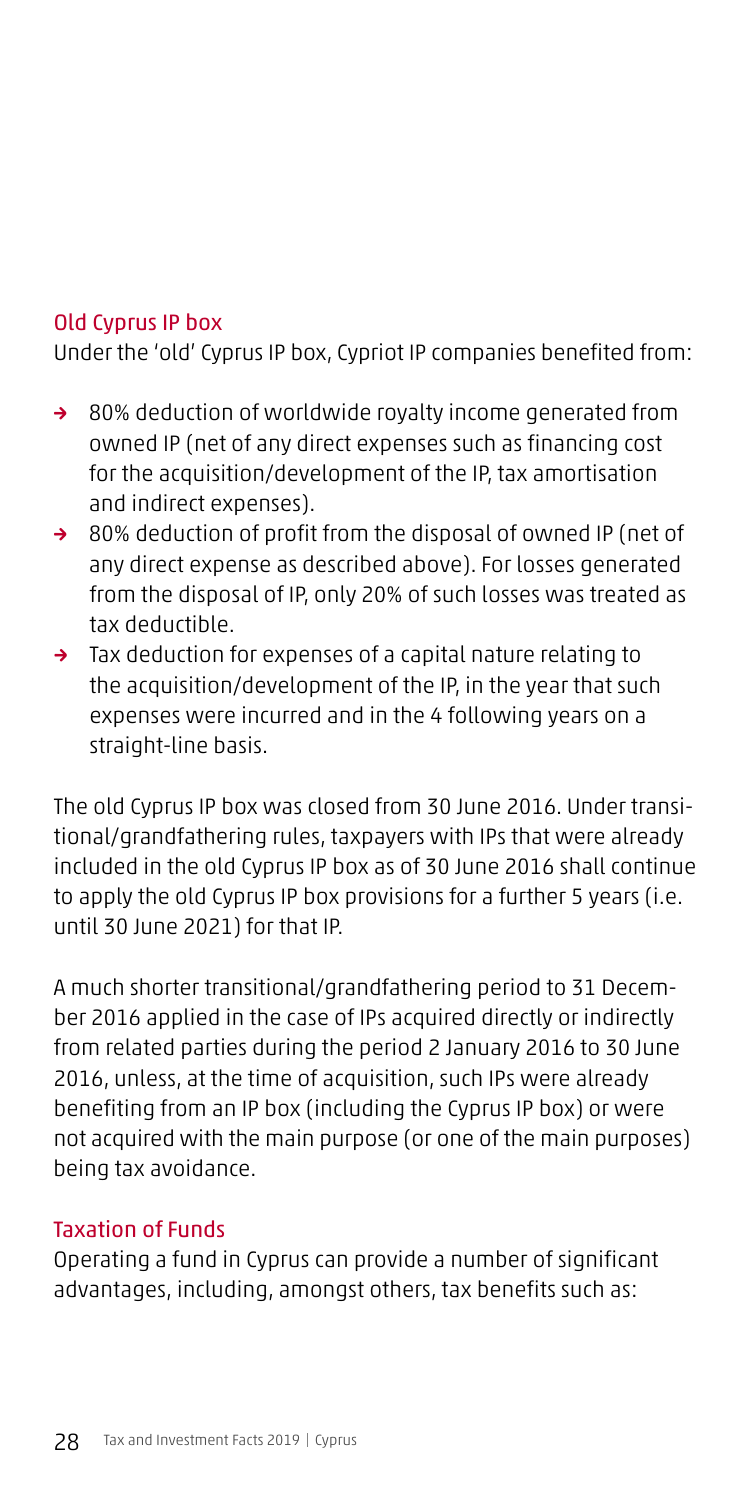# ハバて

- → no CGT on the gains arising from the disposal or redemption of units in funds unless the fund owns immovable property in Cyprus. However, even if it owns immovable property in Cyprus, no CGT arises if the fund is listed on a recognised stock exchange
- → Cyprus stamp duty does not apply on the subscription, redemption, conversion or transfer of a fund's units
- → no PE will be deemed to arise in Cyprus in cases of
	- » investment into tax-transparent Cypriot investment funds by non-resident investors, and
	- » management from Cyprus of non-Cypriot investment funds
- → the management fee charged for the provision of collective management services to investment funds is exempt from VAT, provided certain conditions are met
- → funds in the form of an investment company can take advantage of the wide double tax treaty network of Cyprus

## 2.3 Non-Resident Companies

Income Tax Law of 2002 (in effect since 1 January 2003) introduced the term 'resident' to the vocabulary of Cypriot tax law. According to the Law "... when applied to a company it means a company whose management and control is exercised in the Republic, and "non-resident" or "resident outside the Republic" shall be construed accordingly".

A non-Cyprus tax-resident company is taxed on income accrued or derived from a business activity carried out through a permanent establishment in Cyprus and on certain income arising from sources in Cyprus.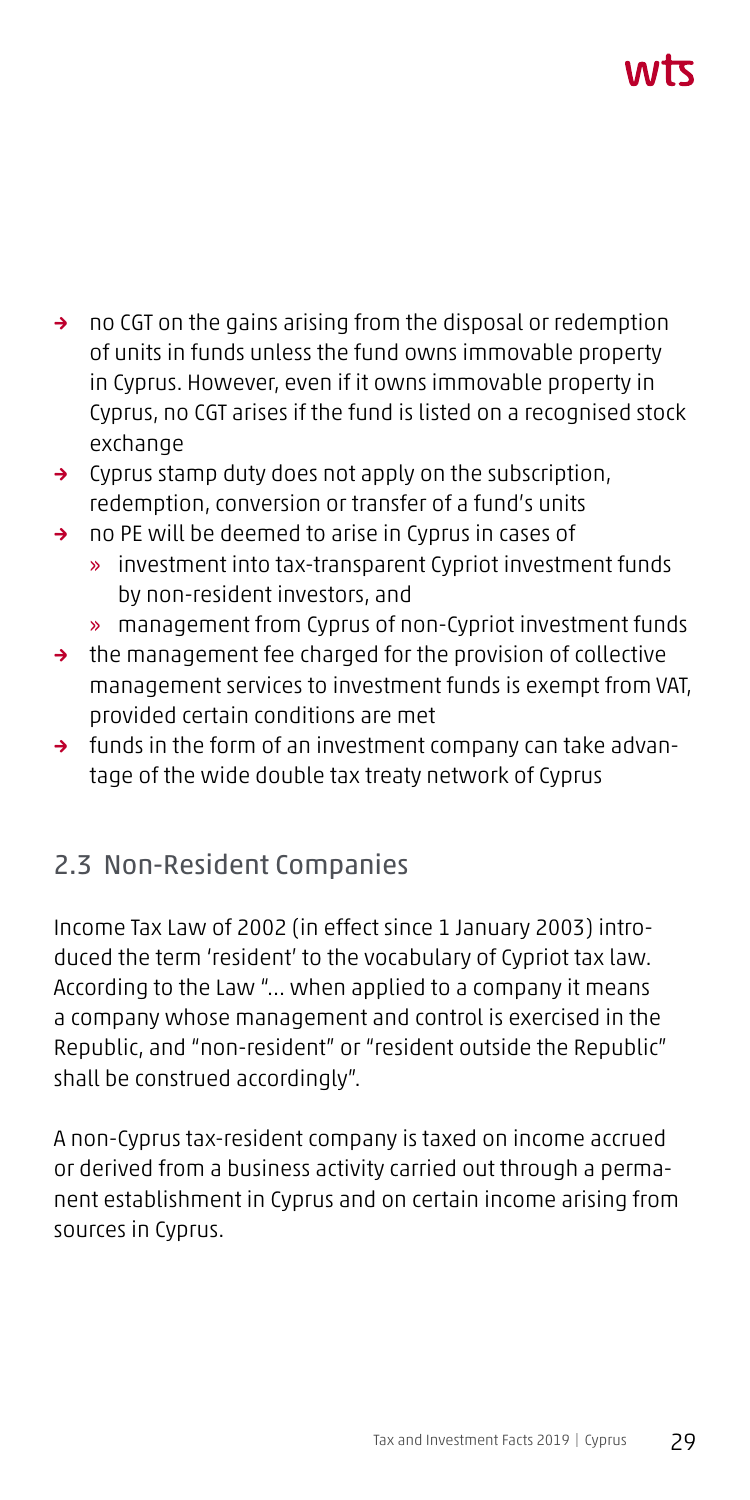## 2.3.1 Concept of Permanent Establishment / Doing Business

Cyprus Income Tax Law also provides for the determination of a taxable Cyprus PE of a non-Cyprus tax-resident company. These specific legislative provisions are broadly in line with the relevant article of the 2014 OECD model DTT, with the addition of offshore activities relating to the exploration, extraction, or exploitation of the seabed, subsoil, and natural resources, as well as the installation and exploitation of pipelines and other installations on the seabed.

Profits from a PE abroad are exempt from corporate income tax.

The PE exemption is applicable unless the anti-avoidance rules below apply:

- → more than 50% of the foreign PE's activities (directly or indirectly) result in investment income, and
- → the foreign tax burden on a PE's profit is significantly lower than the tax burden in Cyprus (i.e. an effective tax rate of less than 6.25%).

As from 1 July 2016, taxpayers may irrevocably elect to tax (under income tax) the profits of a foreign PE (and utilise foreign PE losses). In certain cases, transitional rules apply on the granting of foreign tax credits where a foreign PE was previously exempt from taxation and a taxpayer subsequently elects to be subject to corporate income tax on foreign PE profits.

Losses from an exempt foreign PE are eligible to be offset with other profits of the Cypriot company in Cyprus. Any remaining/ unutilised PE tax loss may only be carried forward for future offsetting against the same Cypriot company's income for subsequent years (subject to the general provisions on losses carried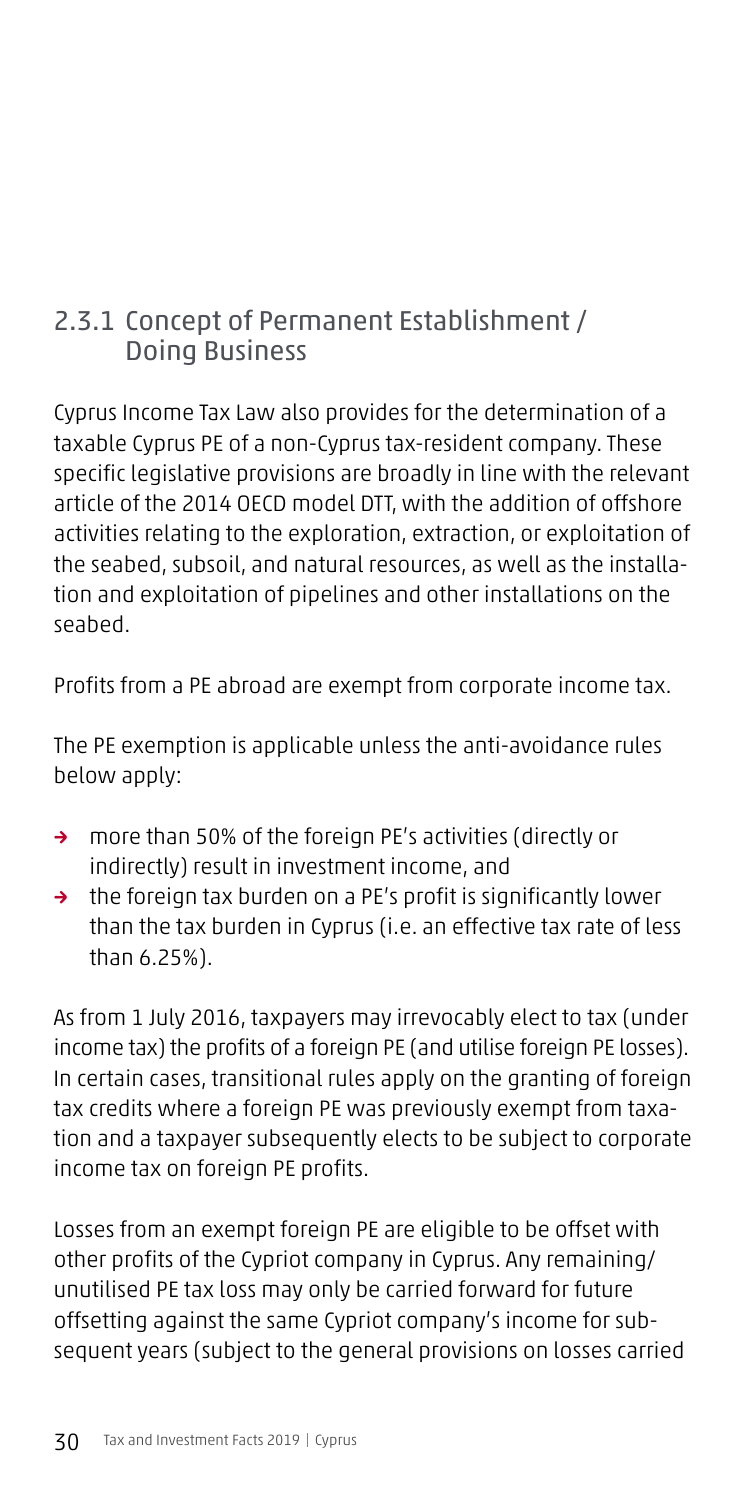forward, as described in Section 2.2.5. Loss Carry Over). Losses of a foreign PE can also be surrendered to other group companies (under normal conditions for group relief).

It is important to note that any PE tax losses deducted in previous years against taxable income are recaptured (i.e. become taxable up to the amount of losses previously allowed) when the PE returns to profit.

## 2.3.2 Withholding Taxes

Cyprus does not levy a Withholding Tax (WHT) on dividends, interests and royalties paid to the non-residents of Cyprus, except in the case of royalties earned on rights used within Cyprus, which are subject to WHT of 10% (5% in the case of cinematographic films). This Cypriot WHT on royalties for rights used within Cyprus may be reduced or even eliminated by reference to the provisions of the relevant Double Tax Treaty (if applicable) or by the EU Interest and Royalty Directive as transposed into Cyprus tax legislation.

Cyprus, however, levies WHT on the following types of income:

- → 10% WHT on technical services performed by non-residents in Cyprus. No such WHT is levied if such services are performed via a Cyprus PE or between 'associated' companies as defined by the EU Interest and Royalty Directive.
- → 10% WHT on the gross income/receipts derived from the exercise in Cyprus by a non-resident individual of any profession or vocation and the remuneration of non-resident public entertainers (e.g. theatrical, musical, football clubs or other athletic programmes).
- → 5% WHT is levied on gross income derived within Cyprus by non-residents with no local PE for services regarding the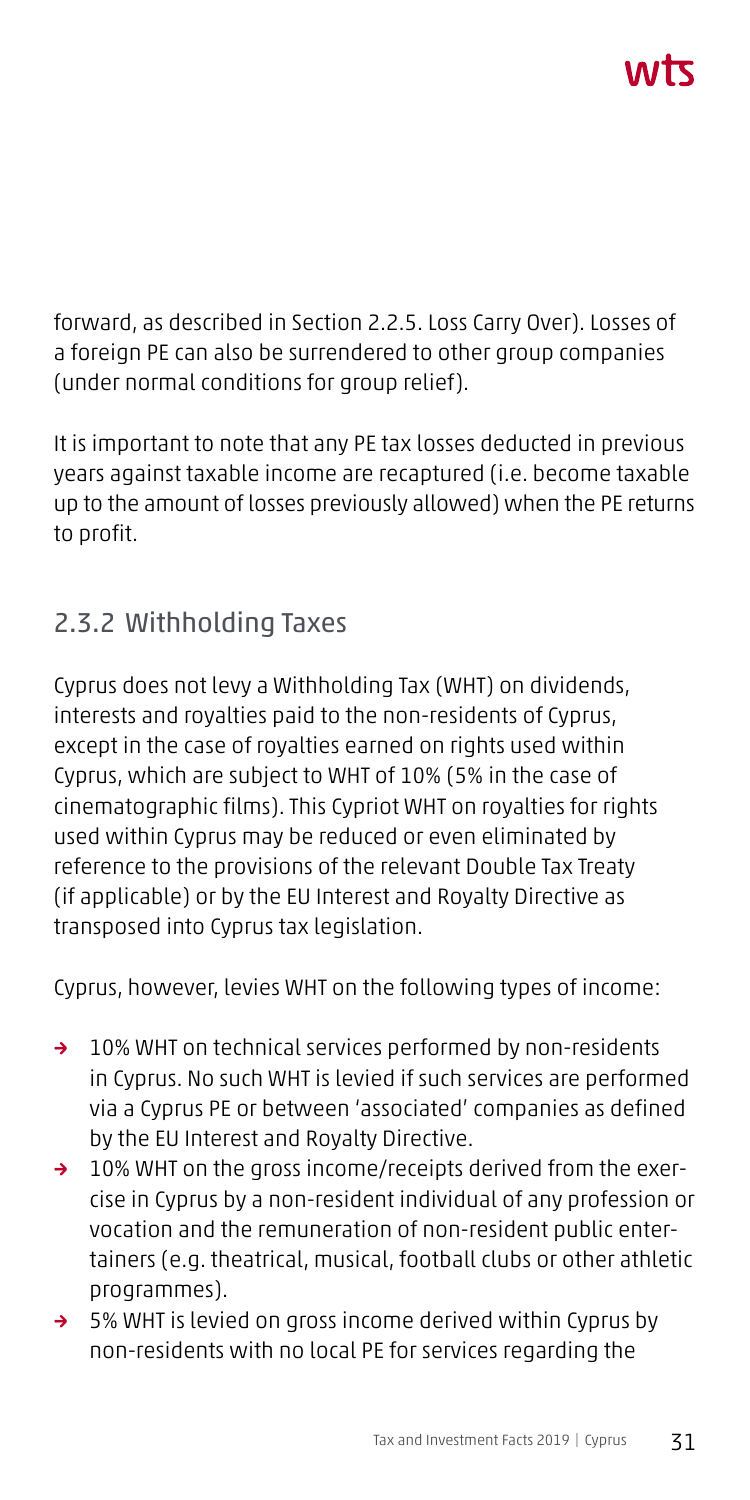exploration, extraction or exploitation of the continental shelf, as well as the establishment and use of pipelines and other installations on the ground, on the seabed, and on the surface of the sea.

In the table below (and the accompanying notes), we illustrate the applicable Cyprus WHT rates outbound for dividend, interest and royalty payments.

|                          | <b>WHT</b>                                       |                |                                                       |                                                          |
|--------------------------|--------------------------------------------------|----------------|-------------------------------------------------------|----------------------------------------------------------|
| Recipient                | Dividends <sup>(1)</sup> Interest <sup>(1)</sup> |                | <b>Royalty</b><br>rights not<br>used within<br>Cyprus | <b>Royalty</b><br>rights used<br>within<br><b>Cyprus</b> |
| Non-treaty               | $\Omega$                                         | 0              | 0                                                     | $5/10^{(2)}$                                             |
| Treaty:                  |                                                  |                |                                                       |                                                          |
| Armenia                  | $\Omega$                                         | $\overline{0}$ | $\Omega$                                              | 5                                                        |
| Austria                  | $\Omega$                                         | $\Omega$       | $\Omega$                                              | $\Omega$                                                 |
| <b>Bahrain</b>           | $\Omega$                                         | $\overline{0}$ | $\overline{0}$                                        | $\overline{0}$                                           |
| Barbados <sup>(13)</sup> | $\Omega$                                         | $\Omega$       | $\Omega$                                              | $\Omega$                                                 |
| <b>Belarus</b>           | $\Omega$                                         | $\overline{0}$ | $\Omega$                                              | 5                                                        |
| <b>Belgium</b>           | $\Omega$                                         | $\overline{0}$ | $\Omega$                                              | $\Omega$                                                 |
| Bosnia <sup>(7)</sup>    | $\Omega$                                         | $\Omega$       | $\Omega$                                              | $5/10^{(5)}$                                             |
| Bulgaria                 | $\Omega$                                         | $\Omega$       | $\Omega$                                              | $5/10^{(5)}$                                             |
| Canada                   | $\Omega$                                         | $\overline{0}$ | $\Omega$                                              | $0/5/10^{(4,5)}$                                         |
| China                    | $\Omega$                                         | $\overline{0}$ | $\Omega$                                              | $5/10^{(5)}$                                             |
| Czech Rep.               | $\Omega$                                         | $\overline{0}$ | $\Omega$                                              | $0/10^{(11)}$                                            |
| Denmark                  | $\Omega$                                         | $\overline{0}$ | $\Omega$                                              | $\Omega$                                                 |
| Egypt                    | $\Omega$                                         | $\Omega$       | $\Omega$                                              | $5/10^{(5)}$                                             |
| Estonia                  | $\Omega$                                         | $\overline{0}$ | $\Omega$                                              | $\Omega$                                                 |
| Ethiopia <sup>(14)</sup> | $\Omega$                                         | $\Omega$       | $\Omega$                                              | 5                                                        |
| Finland                  | $\Omega$                                         | $\overline{0}$ | $\Omega$                                              | $\Omega$                                                 |
| France                   | $\Omega$                                         | $\Omega$       | $\Omega$                                              | $0/5^{(3)}$                                              |
| Georgia                  | $\Omega$                                         | $\overline{0}$ | $\Omega$                                              | $\Omega$                                                 |
| Germany                  | $\overline{0}$                                   | $\overline{0}$ | 0                                                     | $\overline{0}$                                           |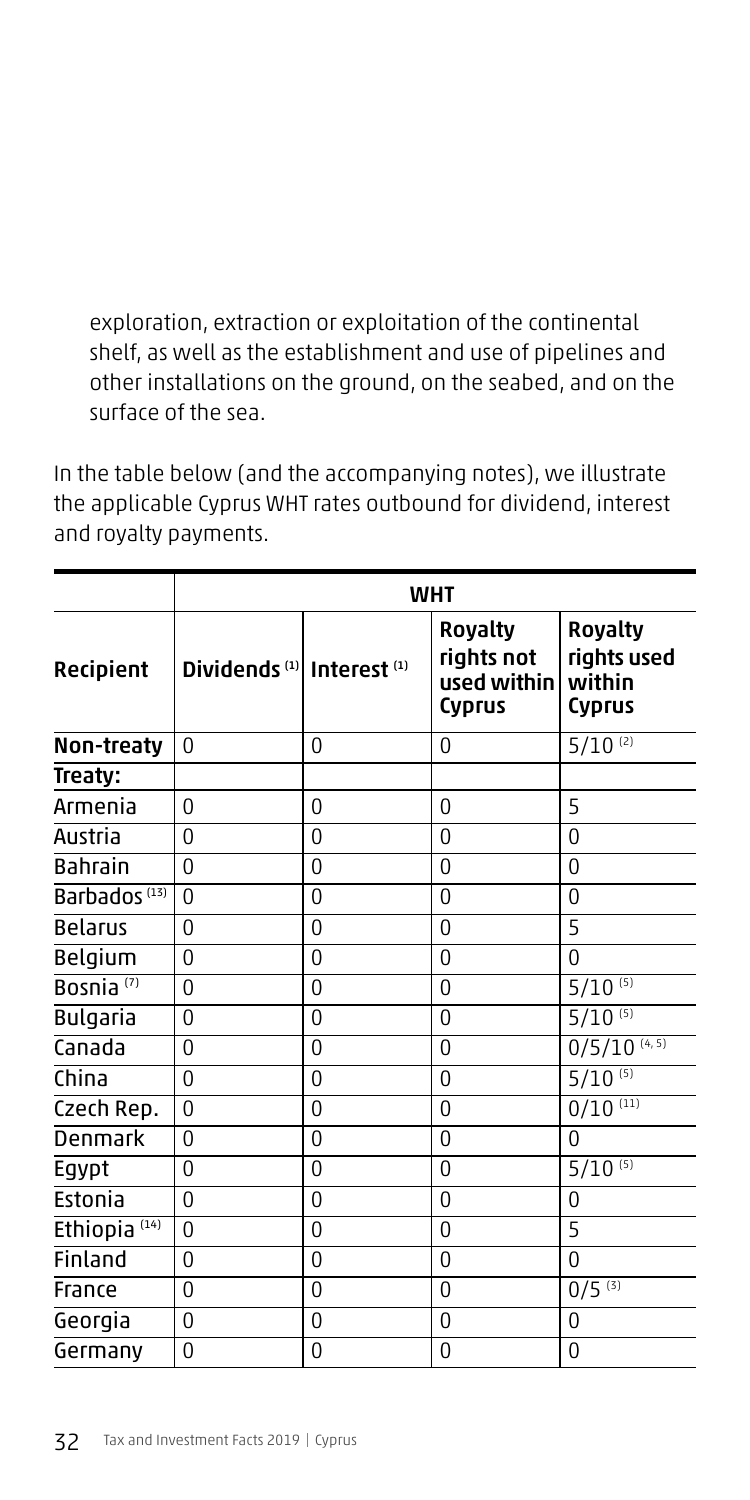# wts

|                                 | <b>WHT</b>                                       |                |                                                       |                                                          |
|---------------------------------|--------------------------------------------------|----------------|-------------------------------------------------------|----------------------------------------------------------|
| Recipient                       | Dividends <sup>(1)</sup> Interest <sup>(1)</sup> |                | <b>Royalty</b><br>rights not<br>used within<br>Cyprus | <b>Royalty</b><br>rights used<br>within<br><b>Cyprus</b> |
| Greece                          | 0                                                | 0              | $\overline{0}$                                        | $0/5$ <sup>(5)</sup>                                     |
| Guernsey                        | $\overline{0}$                                   | $\overline{0}$ | $\Omega$                                              | $\Omega$                                                 |
| <b>Hungary</b>                  | $\Omega$                                         | $\Omega$       | $\Omega$                                              | $\Omega$                                                 |
| Iceland                         | $\Omega$                                         | $\overline{0}$ | $\Omega$                                              | 5                                                        |
| India                           | $\Omega$                                         | $\overline{0}$ | $\Omega$                                              | $5/10^{(5)}$                                             |
| Iran $^{(13)}$                  | $\overline{0}$                                   | $\overline{0}$ | $\Omega$                                              | $5/6^{(5)}$                                              |
| Ireland                         | $\Omega$                                         | $\overline{0}$ | 0                                                     | $0/5$ <sup>(5)</sup>                                     |
| Italy                           | $\overline{0}$                                   | $\overline{0}$ | $\overline{0}$                                        | $\overline{0}$                                           |
| Jersey <sup>(13)</sup>          | $\overline{0}$                                   | $\overline{0}$ | $\overline{0}$                                        | $\overline{0}$                                           |
| Kuwait                          | $\overline{0}$                                   | $\overline{0}$ | $\overline{0}$                                        | $\overline{5}$                                           |
| Latvia                          | $\Omega$                                         | $\Omega$       | $\Omega$                                              | $0/5$ <sup>(12)</sup>                                    |
| Lebanon                         | $\Omega$                                         | $\overline{0}$ | $\Omega$                                              | $\Omega$                                                 |
| Lithuania                       | $\Omega$                                         | $\Omega$       | $\Omega$                                              | $\overline{5}$                                           |
| Luxem-<br>bourg <sup>(16)</sup> | 0                                                | $\overline{0}$ | 0                                                     | $\overline{0}$                                           |
| Malta                           | $\Omega$                                         | $\overline{0}$ | $\overline{0}$                                        | $5/10^{(5)}$                                             |
| Mauritius <sup>(16)</sup>       | 0                                                | $\overline{0}$ | $\overline{0}$                                        | $\Omega$                                                 |
| Moldova                         | $\overline{0}$                                   | $\overline{0}$ | $\overline{0}$                                        | 5                                                        |
| Monte-<br>negro <sup>(7)</sup>  | 0                                                | $\overline{0}$ | 0                                                     | $5/10^{(5)}$                                             |
| Norway                          | $\Omega$                                         | $\Omega$       | $\Omega$                                              | $\Omega$                                                 |
| Poland                          | $\Omega$                                         | $\overline{0}$ | $\Omega$                                              | $\overline{5}$                                           |
| Portugal                        | $\Omega$                                         | $\overline{0}$ | 0                                                     | $5/10^{(5)}$                                             |
| Qatar                           | 0                                                | $\overline{0}$ | $\overline{0}$                                        | $\overline{5}$                                           |
| Romania                         | 0                                                | $\overline{0}$ | $\overline{0}$                                        | $0/5$ <sup>(10)</sup>                                    |
| Russia                          | 0                                                | $\overline{0}$ | $\overline{0}$                                        | $\overline{0}$                                           |
| San Marino <sup>(16)</sup>      | $\Omega$                                         | $\overline{0}$ | $\Omega$                                              | $\Omega$                                                 |
| Serbia <sup>(7)</sup>           | $\Omega$                                         | $\overline{0}$ | $\overline{0}$                                        | $5/10^{(5)}$                                             |
| <b>Seychelles</b>               | $\overline{0}$                                   | $\overline{0}$ | $\overline{0}$                                        | $\overline{5}$                                           |
| Singapore                       | $\overline{0}$                                   | $\overline{0}$ | $\overline{0}$                                        | $5/10^{(5)}$                                             |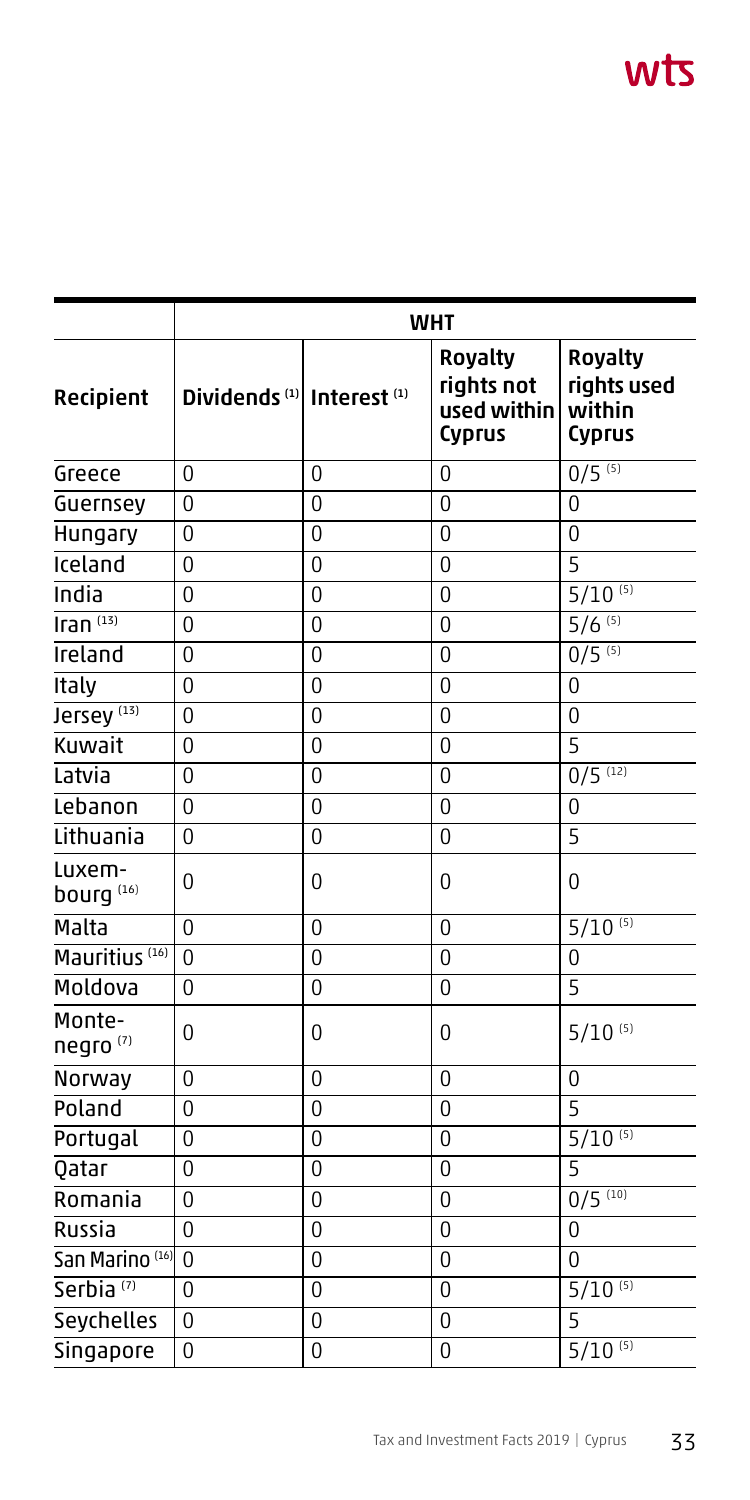|                                   | WHT                                              |          |                                                              |                                                          |
|-----------------------------------|--------------------------------------------------|----------|--------------------------------------------------------------|----------------------------------------------------------|
| Recipient                         | Dividends <sup>(1)</sup> Interest <sup>(1)</sup> |          | <b>Royalty</b><br>rights not<br>used within<br><b>Cyprus</b> | <b>Royalty</b><br>rights used<br>within<br><b>Cyprus</b> |
| Slovak<br>Republic <sup>(9)</sup> | 0                                                | 0        | <sup>0</sup>                                                 | $0/5$ (10)                                               |
| Slovenia                          | $\Omega$                                         | $\Omega$ | 0                                                            | 5                                                        |
| South Africal                     | $\Omega$                                         | 0        | $\Omega$                                                     | $\Omega$                                                 |
| Spain                             | 0                                                | $\Omega$ | $\Omega$                                                     | $\Omega$                                                 |
| Sweden                            | $\Omega$                                         | $\Omega$ | $\Omega$                                                     | $\Omega$                                                 |
| Switzerland                       | $\Omega$                                         | 0        | $\Omega$                                                     | $\Omega$                                                 |
| Syria                             | 0                                                | 0        | $\Omega$                                                     | $5/10^{(5)}$                                             |
| Thailand                          | 0                                                | 0        | $\Omega$                                                     | $5/10^{(6)}$                                             |
| Ukraine                           | 0                                                | 0        | $\Omega$                                                     | $5/10^{(8)}$                                             |
| <b>United Arab</b><br>Emirates    | 0                                                | 0        | 0                                                            | 0                                                        |
| United<br>Kingdom $(15)$          | 0                                                | 0        | 0                                                            | 0                                                        |

Notes:

- (1) Under Cypriot legislation, there is no WHT on dividends and interest paid to non-residents of Cyprus. Furthermore, there is no WHT either on royalties paid to non-residents of Cyprus for rights not used within Cyprus.
- (2) Royalties earned on rights used within Cyprus are subject to WHT of 10% (except royalties relating to cinematographic films, where the WHT rate is 5%).
- $(3)$  A WHT rate of 5% is applicable on cinematographic films, including films and videotape for television.
- (4) 0% on literary, dramatic, musical or artistic work (excluding motion picture films and works on film or videotape for use in connection with television).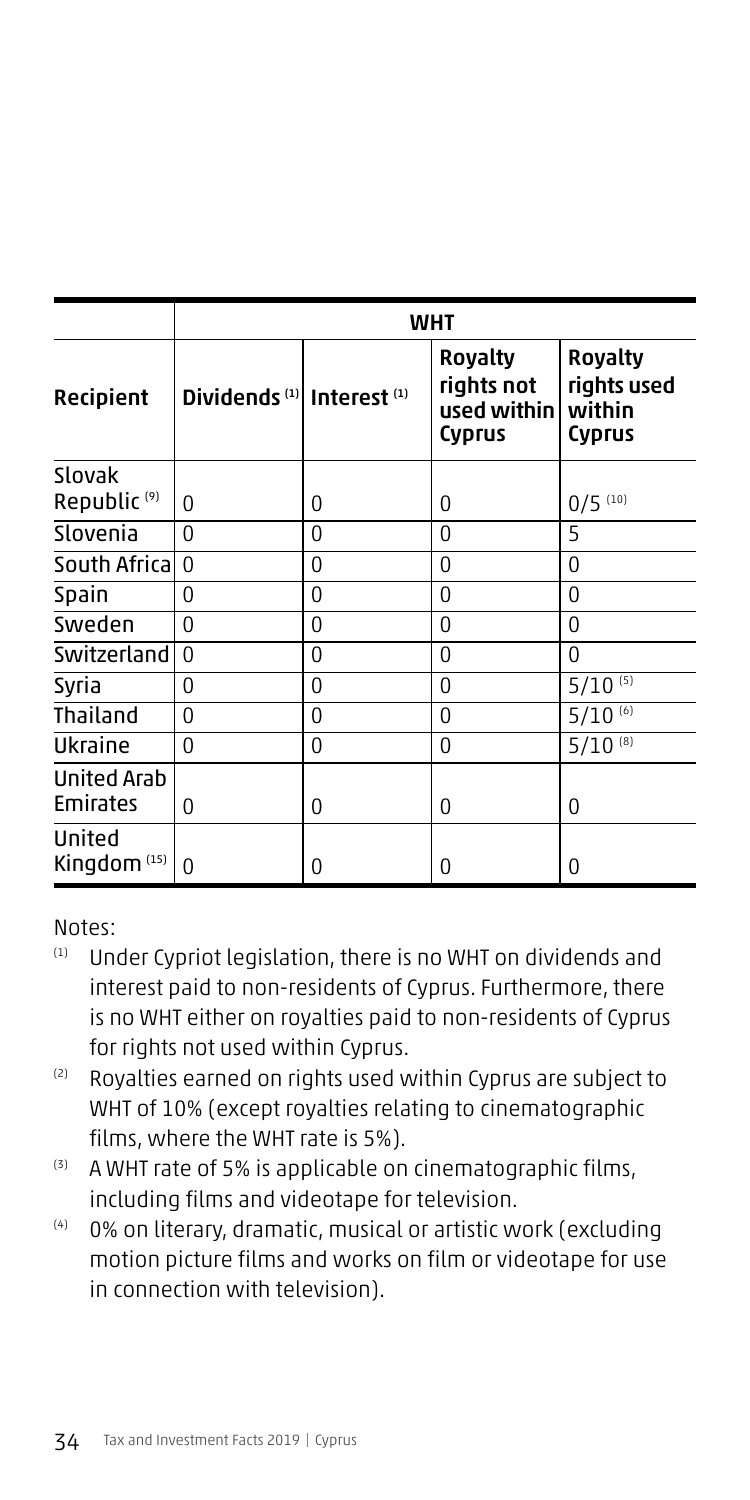- (5) The WHT rate of 5% is applicable on cinematographic film royalties.
- (6) 5% WHT applies for any copyright of literary, dramatic, musical, artistic or scientific work.
- (7) Bosnia, Montenegro and Serbia apply the Yugoslavia/Cyprus treaty.
- (8) A 5% WHT rate will be levied on payment of royalties in respect of any copyright of scientific work, any patent, trademark, secret formula, process, or information concerning industrial, commercial, or scientific experience and cinematographic films.
- (9) The Cyprus-Czechoslovakia treaty applies for the Slovak Republic.
- (10) 5% WHT rate applies for patents, trademarks, designs or models, plans, secret formulas or processes, or any industrial, commercial, or scientific equipment, or for information concerning industrial, commercial or scientific equipment, or for information concerning industrial, commercial, or scientific experience.
- (11) 10% WHT rate applies for patents, trademarks, designs or models, plans, secret formulas or processes, computer software or industrial, commercial, or scientific equipment, or for information concerning industrial commercial or scientific experience.
- (12) 0% WHT rate applies if the payer is a company that is resident in Cyprus and the beneficial owner of the income is a company (other than partnership) that is a resident in Latvia. 5% WHT rate applies for all other cases.
- (13) The treaty is effective as of 1 January 2018.
- (14) The treaty is effective as of 1 January 2018 for Cyprus.
- (15) The treaty is effective as of 1 January 2019 for Cyprus.
- (16) The treaty/amendments to the treaty is/are effective as of 1 January 2019.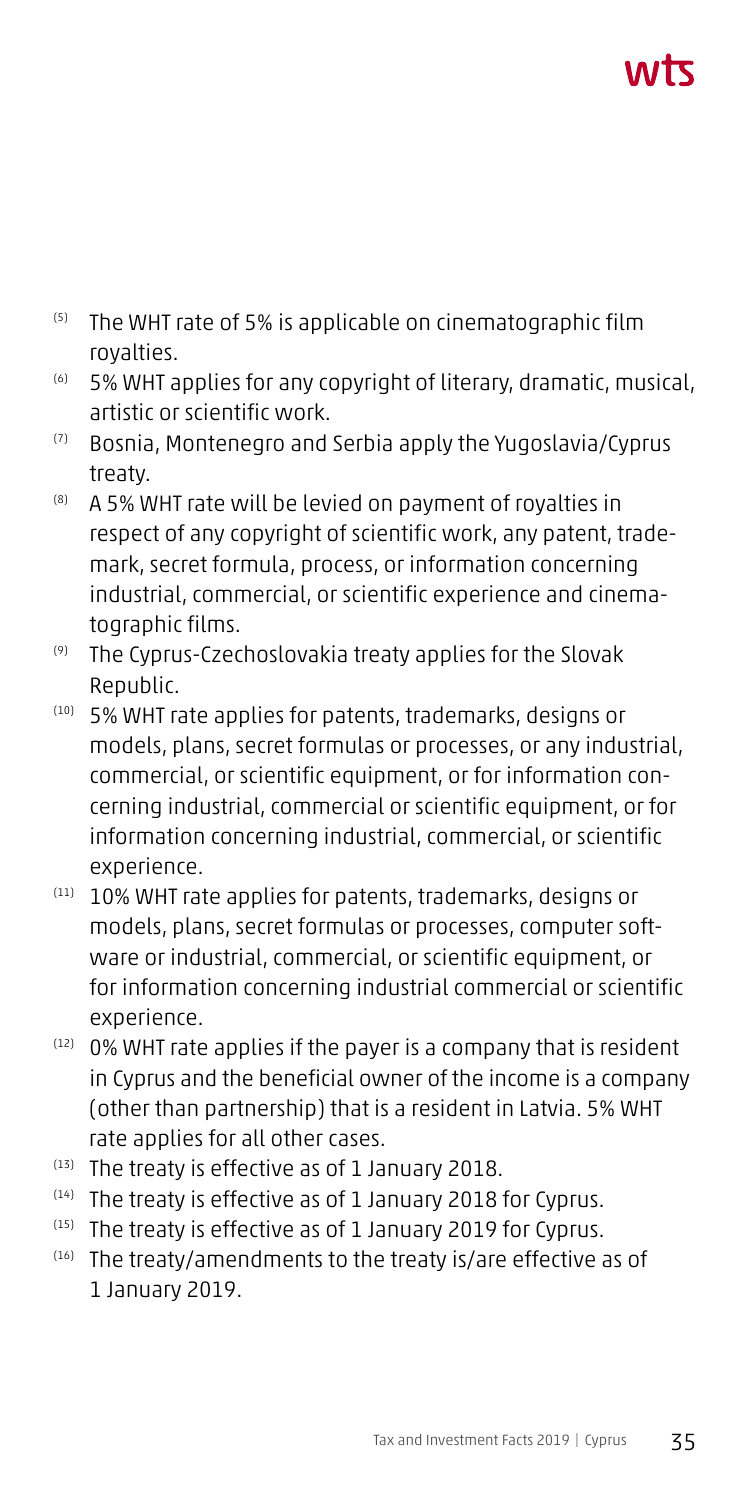## 2.3.3 Capital Gains

In line with the provisions of the CGT Law described in Section 2.2.3. Capital Gains and Losses, if a non-Cyprus tax-resident company realises capital gains upon the sale of immovable property situated in Cyprus or upon the disposal of shares in a company which (i) directly owns immovable property situated in Cyprus or (ii) indirectly owns immovable property in Cyprus and more than 50% of the market value of its shares is derived from immovable property in Cyprus, then 20% CGT will be imposed on such capital gains.

## 2.4 Tax Compliance

## Tax filing

In Cyprus, the tax year is the calendar year. Business organisations are required to prepare audited accounts based on generally accepted auditing standards and submit tax returns every calendar year based on these accounts.

Companies should be registered online and submit their annual tax returns electronically. In accordance with the provisions of the Assessment and Collection of Taxes Law, a company's tax return must be filed electronically no later than 31 March of the year following the year of assessment. An immediate penalty is imposed in the event of late filing.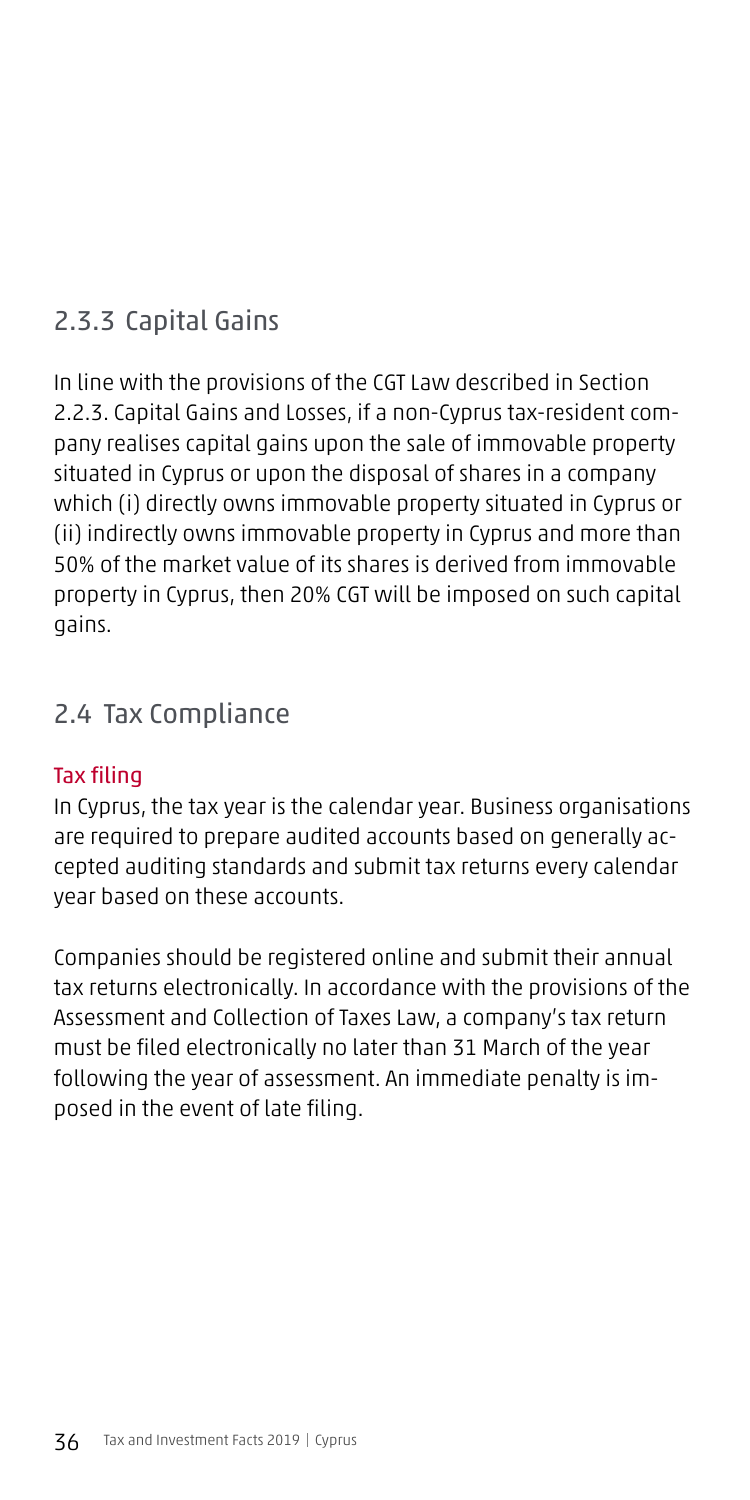# ハバて

#### Tax assessment and payment

Corporate tax is collected through a self-assessment system. Cypriot tax-resident companies pay provisional tax on estimated taxable profits during the year of assessment. Payment is made in two equal instalments on 31 July and 31 December. The final tax liability, based on the actual taxable profits of a company, is again paid through a self-assessment system on or before 1 August of the year following the year of assessment. An additional tax of 10% is imposed on the final tax due (which equals the final tax less the provisional tax paid), if the estimated chargeable income declared for provisional tax purposes is less than 75% of the actual final taxable profit of the company for the year.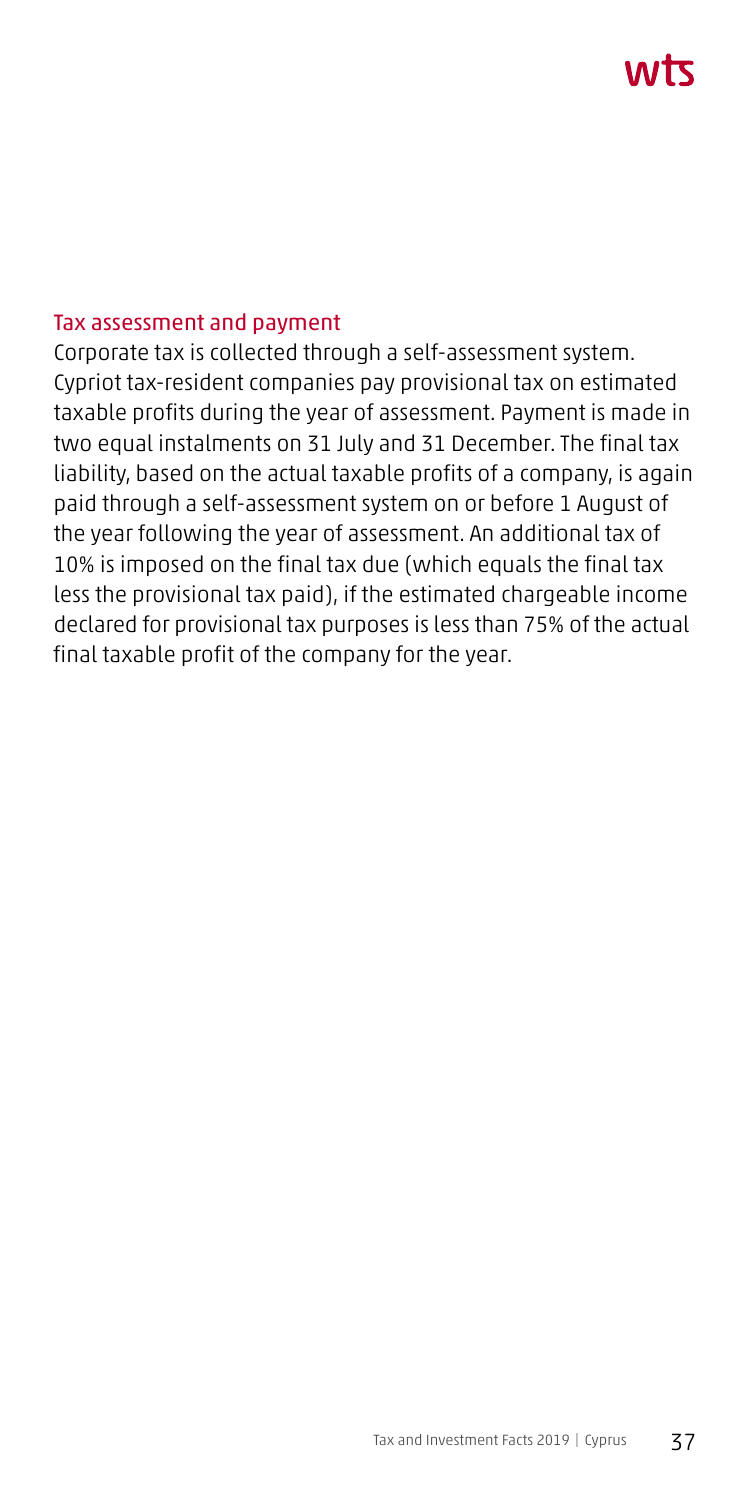## 3 Double Taxation Agreements

Cyprus has entered-into more than 64 double tax treaties to date.

| Andorra        | Hungary            | Qatar                       |
|----------------|--------------------|-----------------------------|
| Armenia        | Iceland            | Romania                     |
| Austria        | India              | Russia                      |
| Azerbaijan***  | Iran               | San Marino ******           |
| Barbados       | Ireland            | Saudi Arabia                |
| Belarus        | Italy              | Serbia*                     |
| Belgium        | Jersey             | Seychelles                  |
| Bosnia*        | Kingdom of Bahrain | Singapore                   |
| Bulgaria       | Kuwait             | Slovakia**                  |
| Canada         | Kyrgyzstan***      | Slovenia                    |
| China          | Latvia             | South Africa                |
| Czech Republic | Lebanon            | Spain                       |
| Denmark        | Lithuania          | Sweden                      |
| Egypt          | Luxembourg *****   | Swiss Confederation         |
| Estonia        | Malta              | Syria                       |
| Ethiopia       | Mauritius ******   | Thailand                    |
| Finland        | Moldova            | The States of Guernsey      |
| France         | Montenegro*        | Ukraine ***                 |
| Georgia        | Norway             | <b>United Arab Emirates</b> |
| Germany        | Poland             | United Kingdom ****         |
| Greece         | Portugal           | <b>USA</b>                  |
|                |                    | Uzbekistan <sup>***</sup>   |

Notes:

\* Serbia, Montenegro and Bosnia apply the Yugoslavia/ Cyprus treaty \*\* The Cyprus-Czechoslovakia treaty applies for the Slovak Republic. \*\*\* The treaty between Cyprus and the Union of Soviet Socialist Republics is still in force.

\*\*\*\* The treaty is effective from 1 January 2019 for Cyprus.

\*\*\*\*\* The treaty/amendments to the treaty is/are effective from 1 January 2019.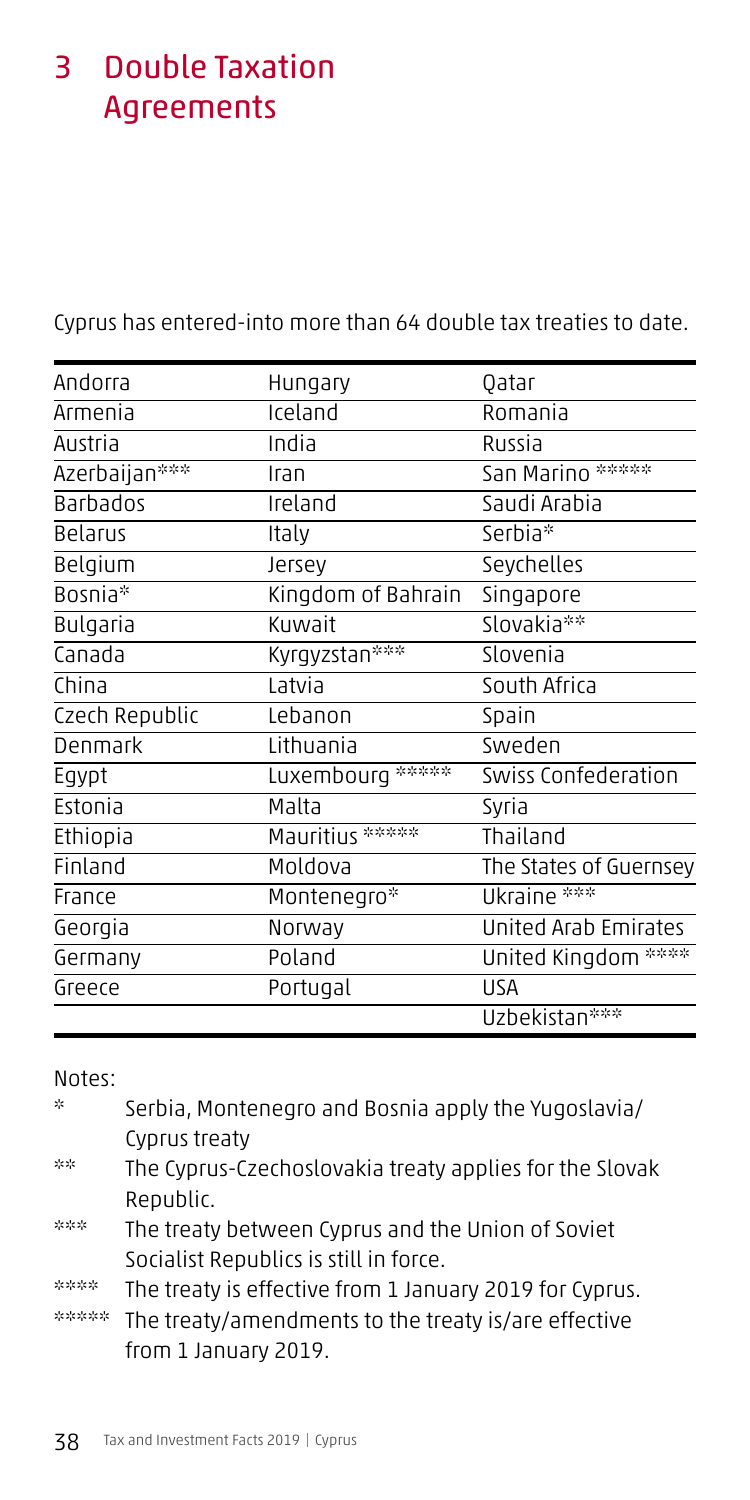## 4 Transfer Pricing

#### **Overview**

Transfer pricing principles have to be taken into account and documentation has to be prepared for transactions between related parties to support that they have been carried out under purely commercial terms (i.e. at arm's length).

ハハト

On 30 June 2017 the Cyprus Tax Authorities issued a circular (the 'Circular') providing guidance for the tax treatment of intra-group financing transactions. The Circular (effective from 1 July 2017) closely follows the application of the arm's length principle of the OECD Transfer Pricing (TP) Guidelines. It applies for all relevant existing and future intra-group financing transactions, with no grandfathering provisions to be provided for existing intra-group financing transactions.

The Circular tackles the tax treatment of Cyprus tax-resident entities and permanent establishments situated in Cyprus that engage in intra-group financing transactions (the activity of granting loans or cash advances to related companies that are or should be remunerated by interest and are financed by financial means and instruments, such as debentures, private loans, cash advances and bank loans).

The Circular requires the carrying out of a comparability analysis to describe the relevant transaction and determine the applicable arm's length remuneration. Of particular note in the comparability analysis are the requirements for:

- → sufficient equity for the taxpayer to be able to assume and manage the risks emanating from the transaction and bear the financial consequences if such risks materialise;
- → adequate substance in Cyprus to control the risks and exercise the decision-making capabilities to enter into such risk-bearing transactions and to monitor the risks. To justify such control of risks, the taxpayer must have an actual presence in Cyprus and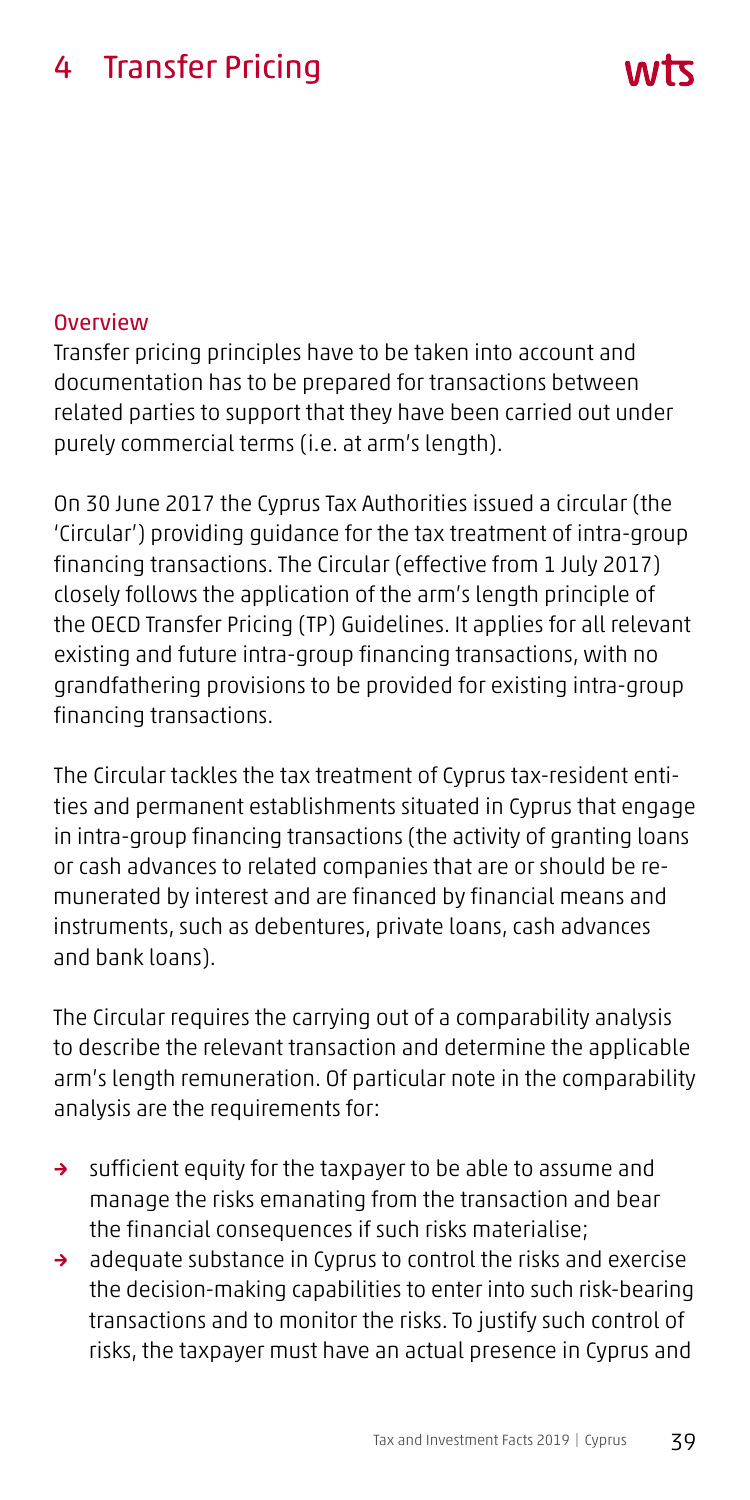the qualified personnel to perform the functions relating to the initiation of the financing and the loan management.

Once the transaction has been accurately delineated then the arm's length remuneration is determined by identifying comparable transactions observed in the open market at the time of undertaking the transactions and considering the remuneration that would have been agreed on the open market (with relevant comparability adjustments, where required).

Under certain conditions taxpayers carrying out purely intermediary intra-group financing activity may opt for a Simplification Measure (resulting in a minimum 2% after-tax return on assets). Use of the Simplification Measure is subject to the exchange of information rules set under the EU Directive on Administrative Cooperation.

## Reporting requirements

The Circular prescribes the required content of a TP report and that such reports should be prepared by a TP expert and submitted to the Cyprus Tax Authorities by a licensed company auditor, who is required to carry out an assurance control confirming its quality. No TP analysis is required for the Simplification Measure. However, deviating from the minimum return of 2% is only accepted in exceptional cases and provided that it is justified by an appropriate TP analysis.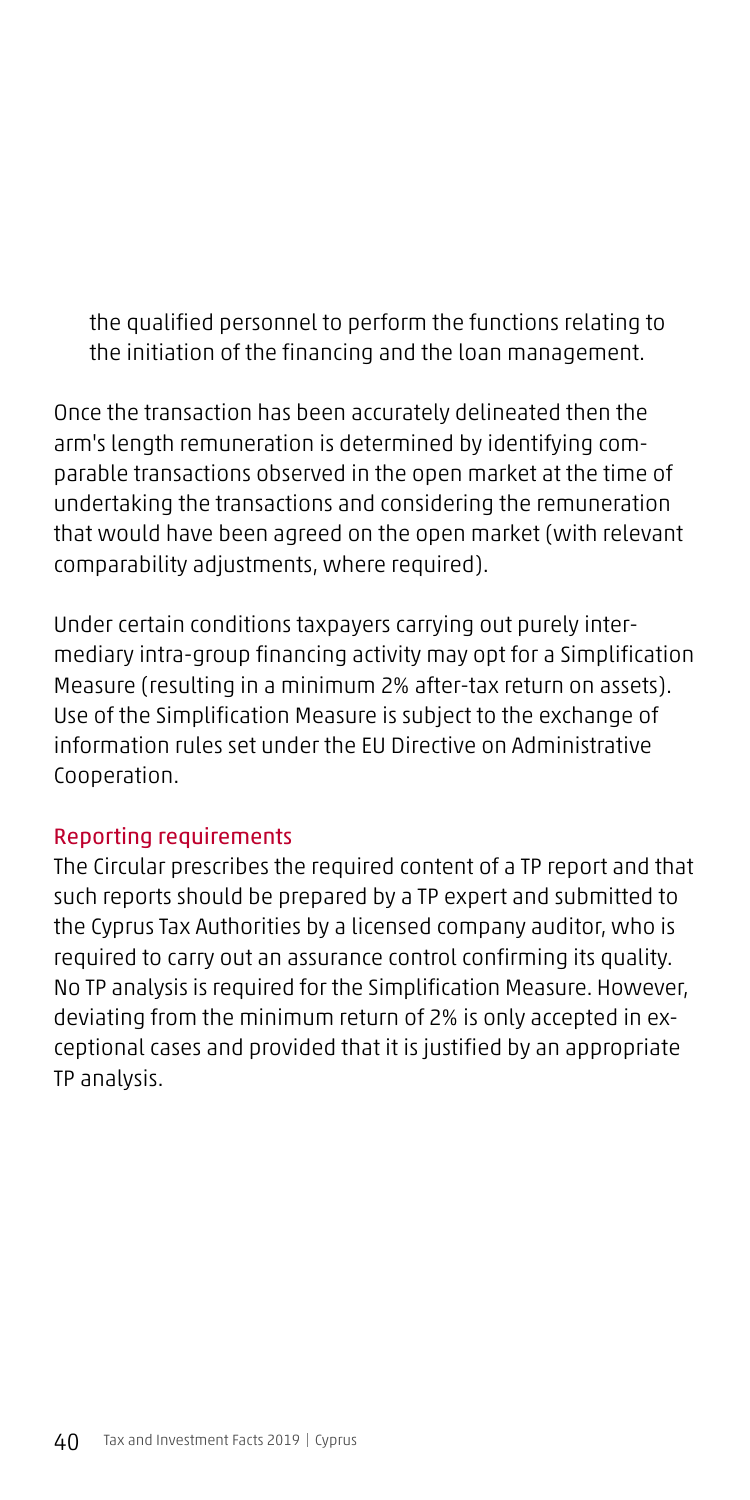# **AITT**

#### Country-by-Country (CbC) reporting

On 26 May 2017, the Cypriot Minister of Finance issued a Decree (replacing a Decree issued on 30 December 2016) introducing mandatory CbC reporting requirements for multinational enterprise groups generating consolidated annual turnover exceeding EUR 750 million ("MNE groups").

MNE groups with an ultimate Cyprus tax-resident parent are required to file a CbC report on an annual basis, which includes specific financial data covering income, taxes and other key measures of economic activity by territory. Under certain conditions, a CbC reporting requirement may also apply for Cyprus tax-resident entities belonging to an MNE group.

As per the Decree, Cyprus tax-resident constituent entities of an MNE group should notify the Cyprus Tax Authorities as to whether they are the reporting entity, and if they are not, provide details of the MNE group's reporting entity. For the 2018 financial year the deadline for the notification of the CbC report was 31 December 2018 (15 January 2018 for 2017).

The Cyprus Tax Authorities will apply the automatic exchange of information mechanism to exchange CbC reports filed by MNE groups in Cyprus. The reports will be exchanged with the tax authorities of the other EU Member States in which the MNE group operates, and all other jurisdictions that have signed the Multilateral Competent Authority Agreement on the exchange of CbC reports (MCAA).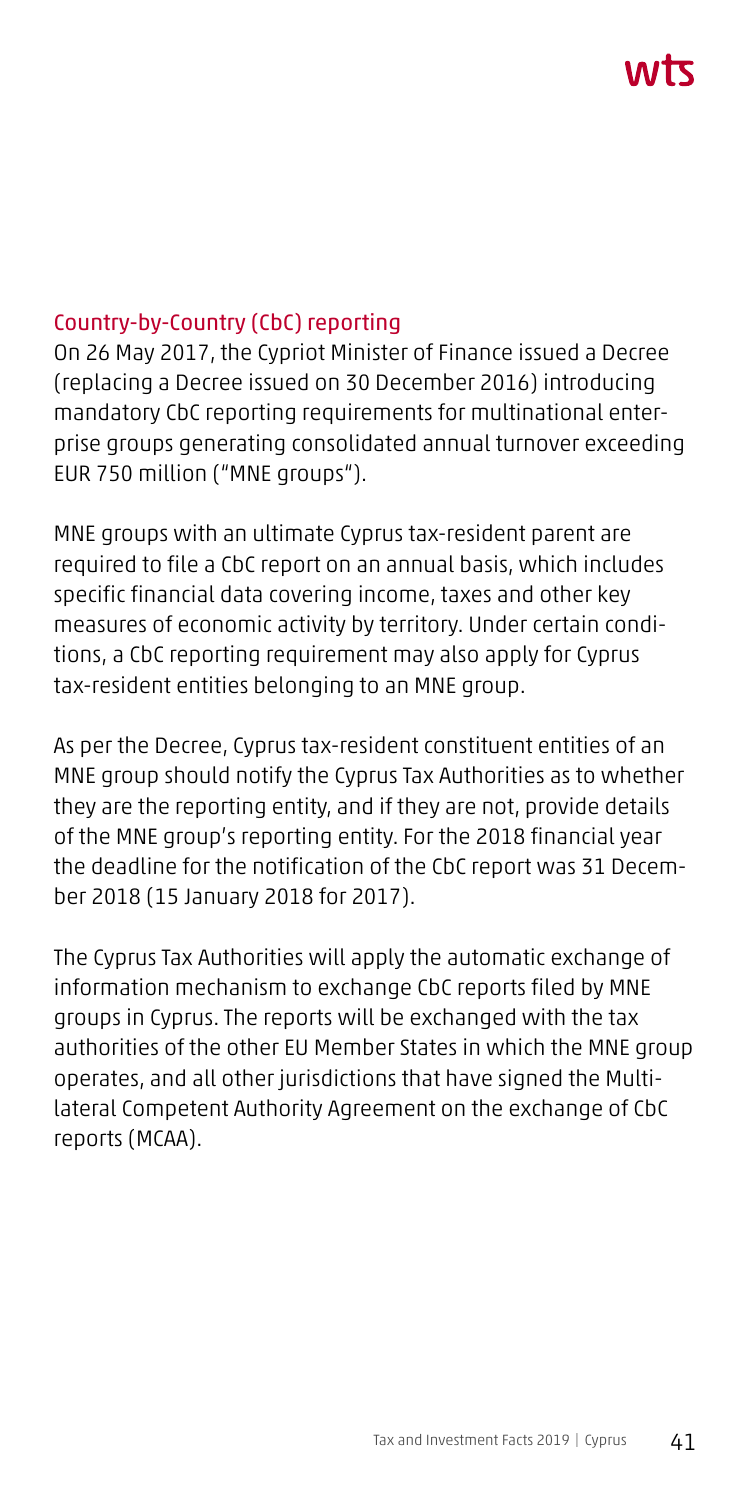## 5 Anti-avoidance Measures

On 14 November 2017, the Cyprus Tax Authorities launched a public consultation on the transposition into local legislation of the two EU Directives on Anti-tax Avoidance (ATAD I & II). The draft legislation introduces, amongst others, limitations on interest deductibility, the concept of the Controlled Foreign Company (CFC), and the General Anti-Abuse Rule (GAAR).

In particular, the consultation document reflects the following effective dates for the proposals:

- → Interest Expense Limitation Rules, Controlled Foreign Company Rule (CFC Rule) and General Anti-Abuse Rule (GAAR): effective from 1 January 2019;
- → Exit Taxation Rule provisions: effective from 1 January 2020;
- → Hybrid mismatch rules effective from 1 January 2020 (except for certain reverse-hybrid mismatch provisions: 1 January 2022).

The endorsement of the above provisions into local legislation would indeed affect businesses in Cyprus. However, due to the more robust and competitive Transfer Pricing regime developed in Cyprus during the last years, the impact of ATAD anti-abuse rules on Cypriot structures is expected to be reduced.

## 5.1 General Anti-Abuse Rule (GAAR)

The main target is to capture any non-genuine arrangements (or a series of such arrangements) which lack commercial rationale and do not reflect economic reality, and whose sole, main or one of the main purposes is obtaining a tax advantage that defeats the object or purpose of the applicable tax law. It is expected that this rule will apply only to wholly artificial arrangements as set out in the EU tax framework.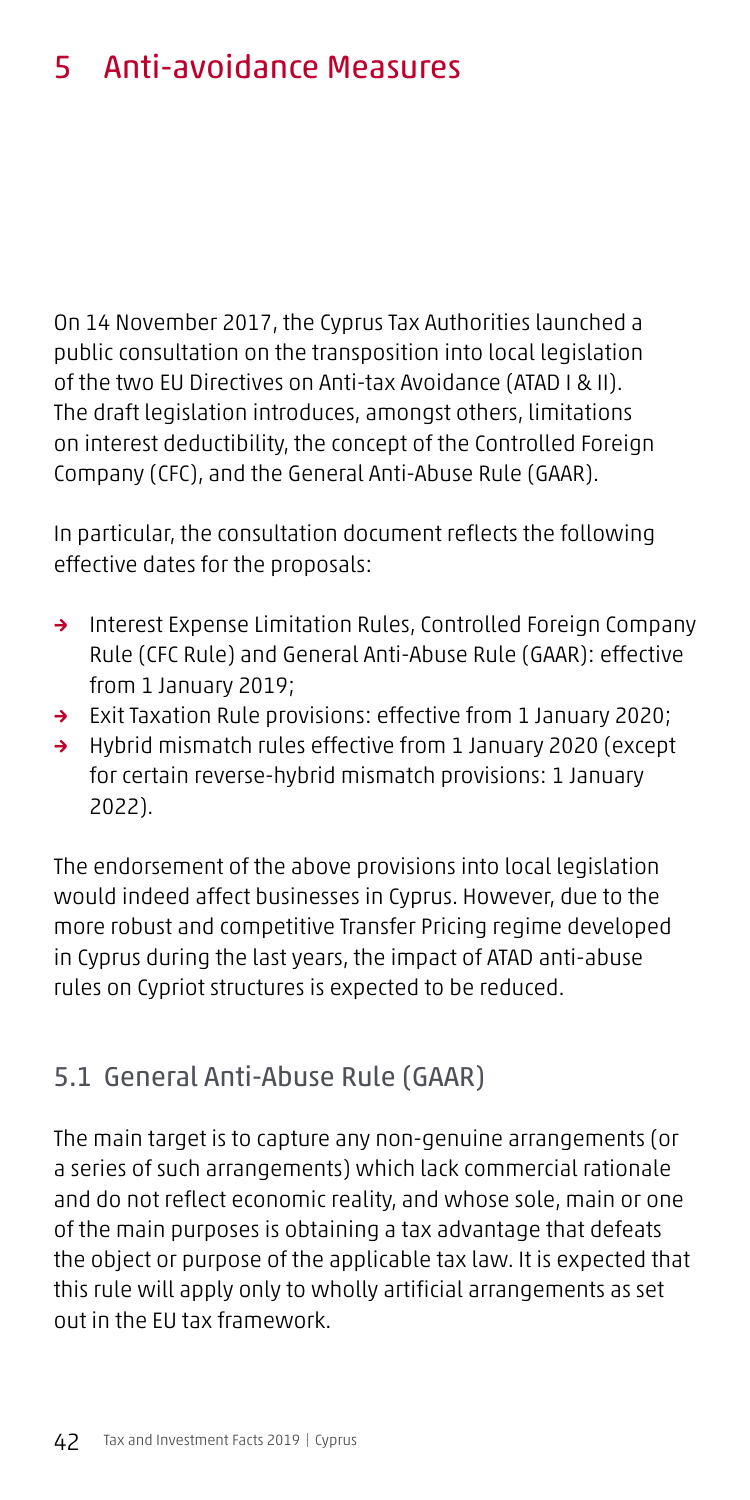The general anti-abuse rule is expected to affect all types of structure in Cyprus, including financing, holding, IP, and supply chain/ trading structures. However, since Cyprus tax legislation already contains general anti-avoidance provisions, the amending provisions are not expected to affect Cyprus taxpayers to a significant degree.

## 5.2 Thin Capitalisation Rules

There are no thin capitalisation provisions in the Cyprus tax law.

## 5.3 Controlled Foreign Company Rule (CFC Rule)

A CFC is defined as an exempt overseas permanent establishment or a foreign company in which a Cyprus tax-resident company has, directly or indirectly, alone or with associates, a more than 50% interest in share capital, voting rights or profit distributions, and whose corporate tax burden is less than half of what it would be under the Cypriot tax system.

Under the proposed bill, specific income categories, including interest, royalties and dividends receivable by the CFC are to be included as current income and taxed in accordance with the Cyprus rules, unless of course the CFC is in an EU or EEA country and engaged in substantive economic activity. The distributed profits of the CFC or the proceeds from the disposal of the CFC which have already been taxed in Cyprus under the CFC rule, shall not constitute taxable income for the Cyprus tax-resident company. In addition, any tax paid by the CFC in respect of the income subject to tax in Cyprus is allowed as a credit against the tax paid in Cyprus, subject to the provisions of the Income Tax Law and the provisions of any relevant Double Tax Treaty in force.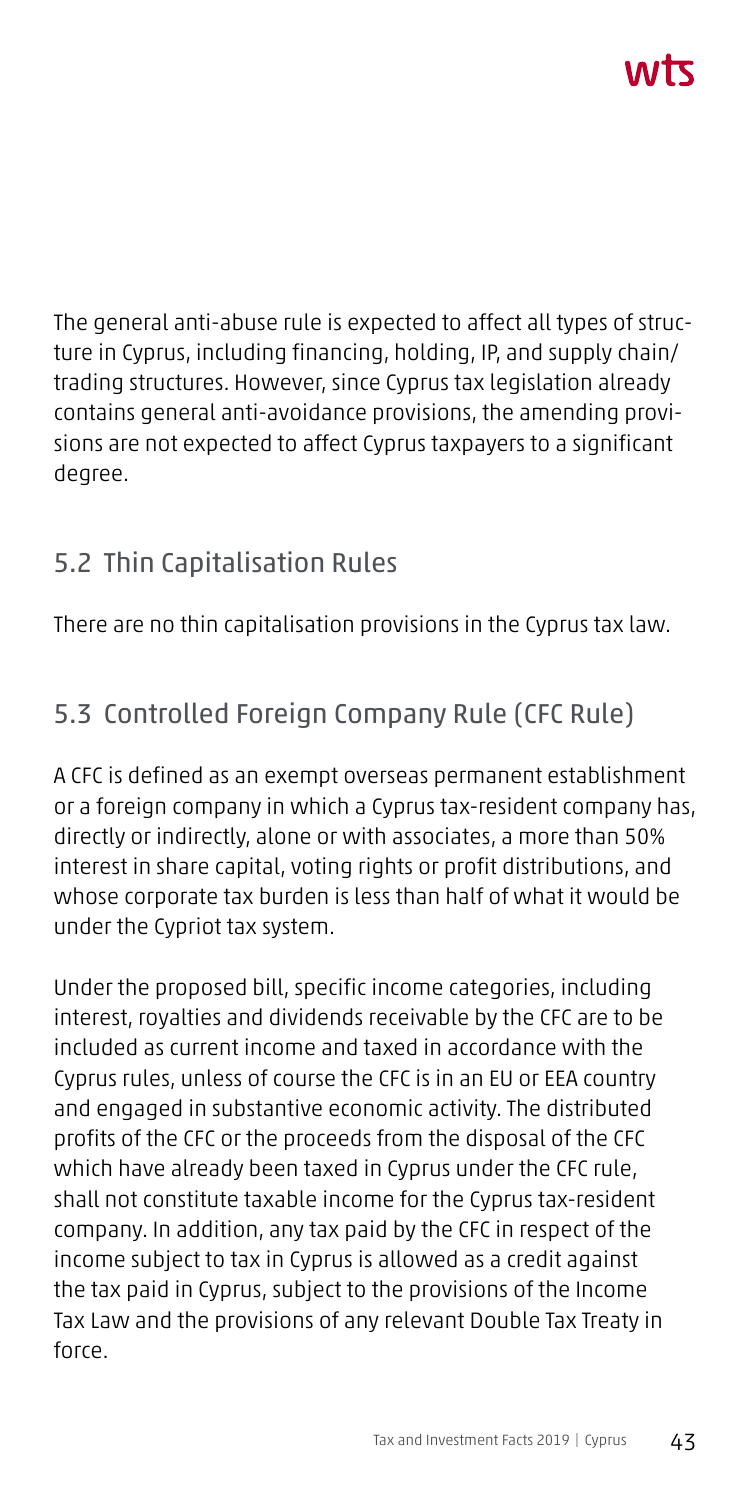## 5.4 Other

#### Exit taxation rule

To prevent tax base erosion, exit taxation rules provide that a taxpayer shall be subject to tax at an amount equal to the market value of the transferred assets, at the exit time of the assets, less their value for tax purposes in the following cases:

- → Cyprus tax-resident company transfers assets to its PE located in another EU Member State or a third country;
- → Cyprus PE transfers assets to its Head Office or another PE located in another EU Member State or a third country;
- → Cyprus tax-resident company transfers its tax residency to another EU Member State or a third country;
- → Cyprus PE transfers its business to another EU Member State or a third country.

The taxpayer may pay the exit tax in instalments over 5 years, but deferring exit taxation payments may be discontinued under certain circumstances. It is expected that the rule may be limited in scope and shall apply only to assets that are otherwise subject to Cypriot income tax.

#### Interest limitation rule

Although the Cyprus tax system has certain interest limitations, Cyprus will need to align with ATAD interest limitations from 1 January 2019. Specifically, the tax deductibility of 'exceeding borrowing cost' (defined as the difference between the tax deductible interest expense and the taxable interest income and other economically equivalent taxable income generated) shall be restricted to (i) the actual amount of 'exceeding borrowing cost' and (ii) the 30% of EBITDA (taxable income/earnings before interest, tax, and wear & tear allowances) whichever is lower.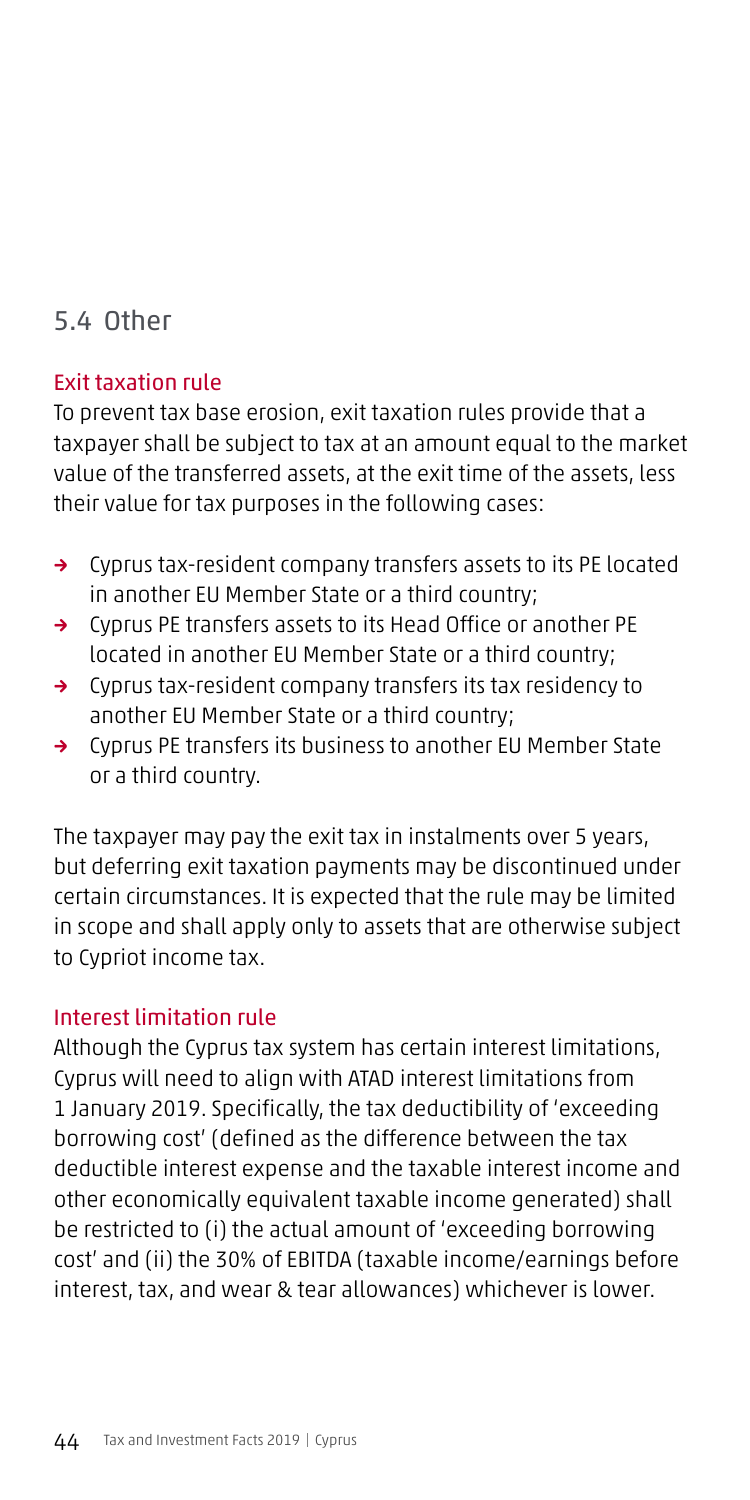In accordance with the "Equity escape" provision, a company which forms part of a consolidated group for financial accounting purposes shall be allowed to tax deduct its exceeding borrowing cost in full if its Equity/Total Assets ratio is equal to or higher than the respective group ratio (i.e. if it's not lower than the group's ratio by more than 2% points).

To apply the interest limitation rule (also including the "equity escape" provision), a Cyprus group (as defined according to the group loss relief provisions of the Income Tax Law, including PE in Cyprus as well), shall be treated as a single taxpayer. The benefit arising from the full deduction of the Cyprus Group's exceeding borrowing cost or the burden arising from the tax deduction restriction shall be apportioned between each company within the group, on an apportionment basis to be determined by a Tax Circular.

Exceeding borrowing cost which cannot be deducted in the tax year as well as any unused interest capacity may be carried forward for 5 years, subject to conditions.

The interest limitation rule does not apply to:

- → financial undertakings;
- → "standalone" entities (on a worldwide basis, those that are not members of a group/have no associates/have no permanent establishments);
- → "exceeding borrowing cost" in relation to loans which were concluded before 17 June 2016 but not in relation to any subsequent amendments to the loans,
- → EUR 3 million safe-harbour threshold, and
- → loans used to fund certain long-term public infrastructure projects.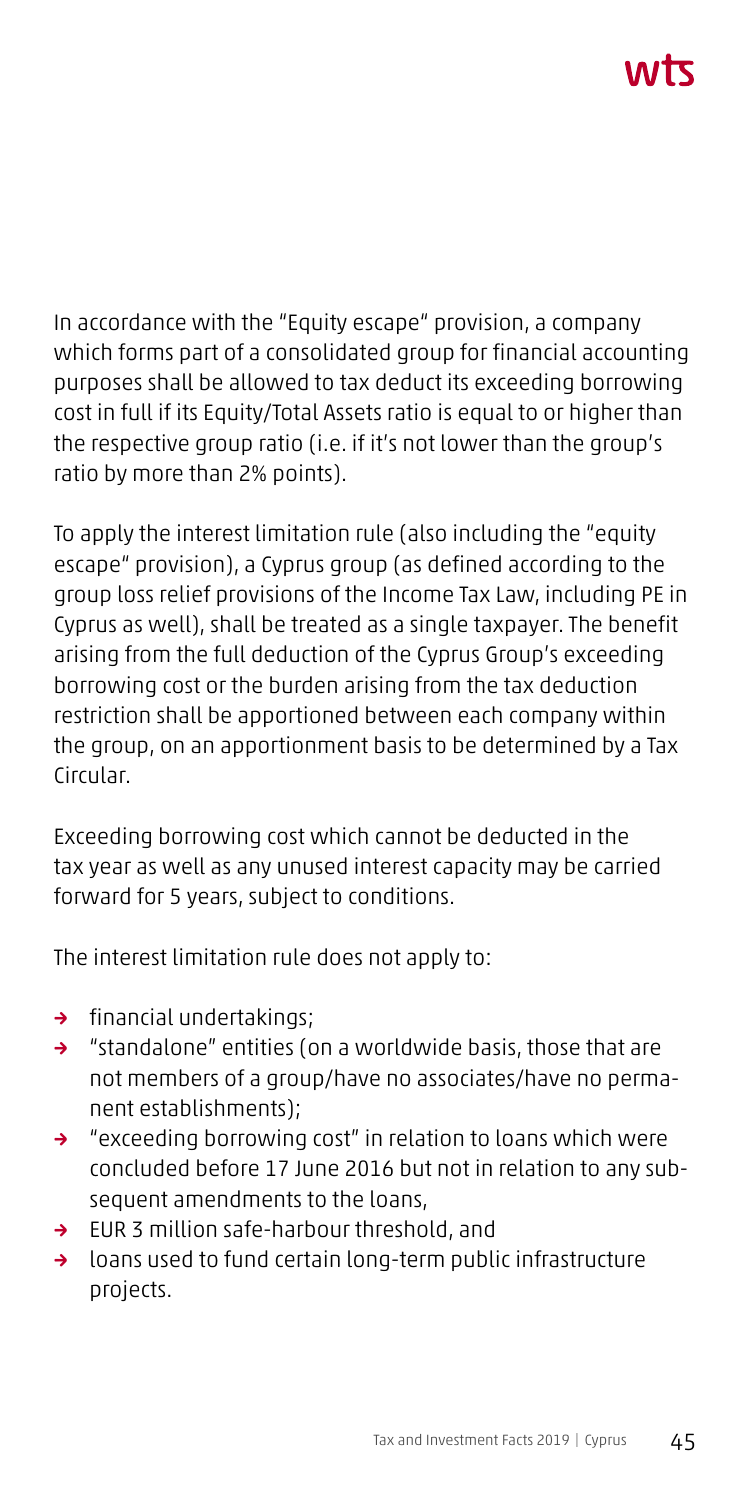#### Hybrid mismatch rules

Hybrid mismatches exploit differences between tax systems to achieve double non taxation, i.e. double deduction, deduction without inclusion, and non-taxation without inclusion. The proposed rules are expected to apply to cases that result in:

- $\rightarrow$  a double deduction (i.e. deduction for the same payment, expense or loss in the jurisdiction of the payer and the jurisdiction of the payee, or
- → a deduction without inclusion (i.e. a payment that is deductible for tax purposes in the payer's jurisdiction but is not included in the taxable income of the receiving taxpayer)

In the case of a mismatch resulting to double deduction, the Member State of the payee shall deny the tax deduction; and if the tax deduction is not denied in the Member State of the investor, it shall be denied in the Member State of the payer. Similarly, with a mismatch resulting in a deduction without inclusion, the deduction should be denied in the Member state of the payer, and if the tax deduction is not denied in the Member State of the payer, an amount equal to said deduction shall be included in the taxable income in the Member State of the payee.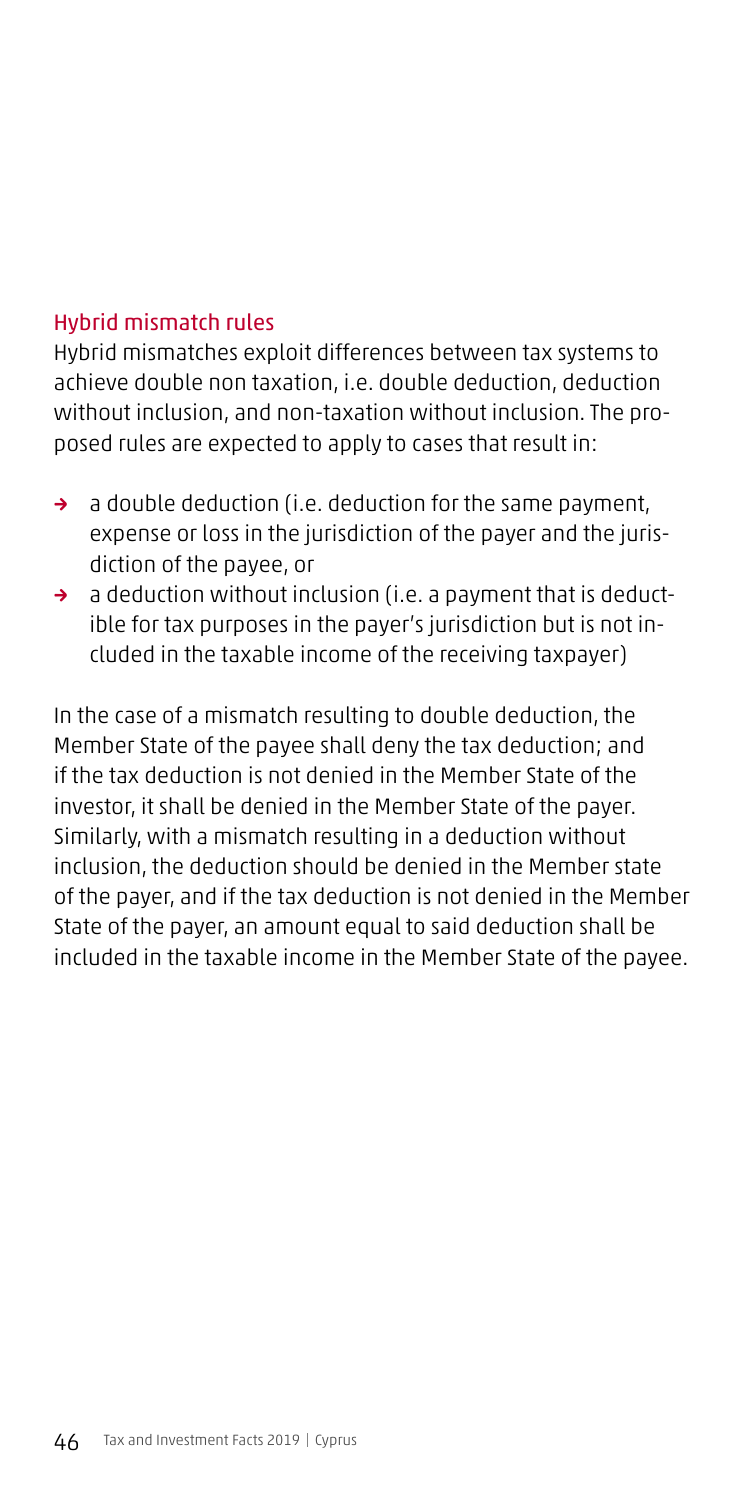## 6 Taxation of Individuals / Social Security Contributions

## 6.1 Residency rules

An individual who spends more than 183 days in the Republic of Cyprus is considered tax resident. From 1 January 2017 an individual can also be a tax resident even if they satisfy the "60-day rule".

The "60-day rule" for Cyprus tax residency is satisfied if all of the following conditions are met within the same tax year (i.e. 1 January – 31 December):

- → does not spend more than 183 days (on aggregate) in any other country;
- → is not a tax resident of any other country;
- → spends at least 60 days in the Republic;
- → maintains a permanent home in the Republic that is either owned or rented
- → conducts business in the Republic and/or is employed in the Republic and/or holds an office of a company which is a tax resident in the Republic at any time during the tax year, provided that such is not terminated during the tax year.

To calculate the days in and out of Cyprus, the following shall apply:

- → the day of departure from Cyprus counts as a day of residence outside Cyprus
- → the day of arrival in Cyprus counts as a day of residence in Cyprus
- → arrival and departure from Cyprus on the same day counts as one day of residence in Cyprus, and
- → departure and arrival in Cyprus on the same day counts as one day of residence outside Cyprus.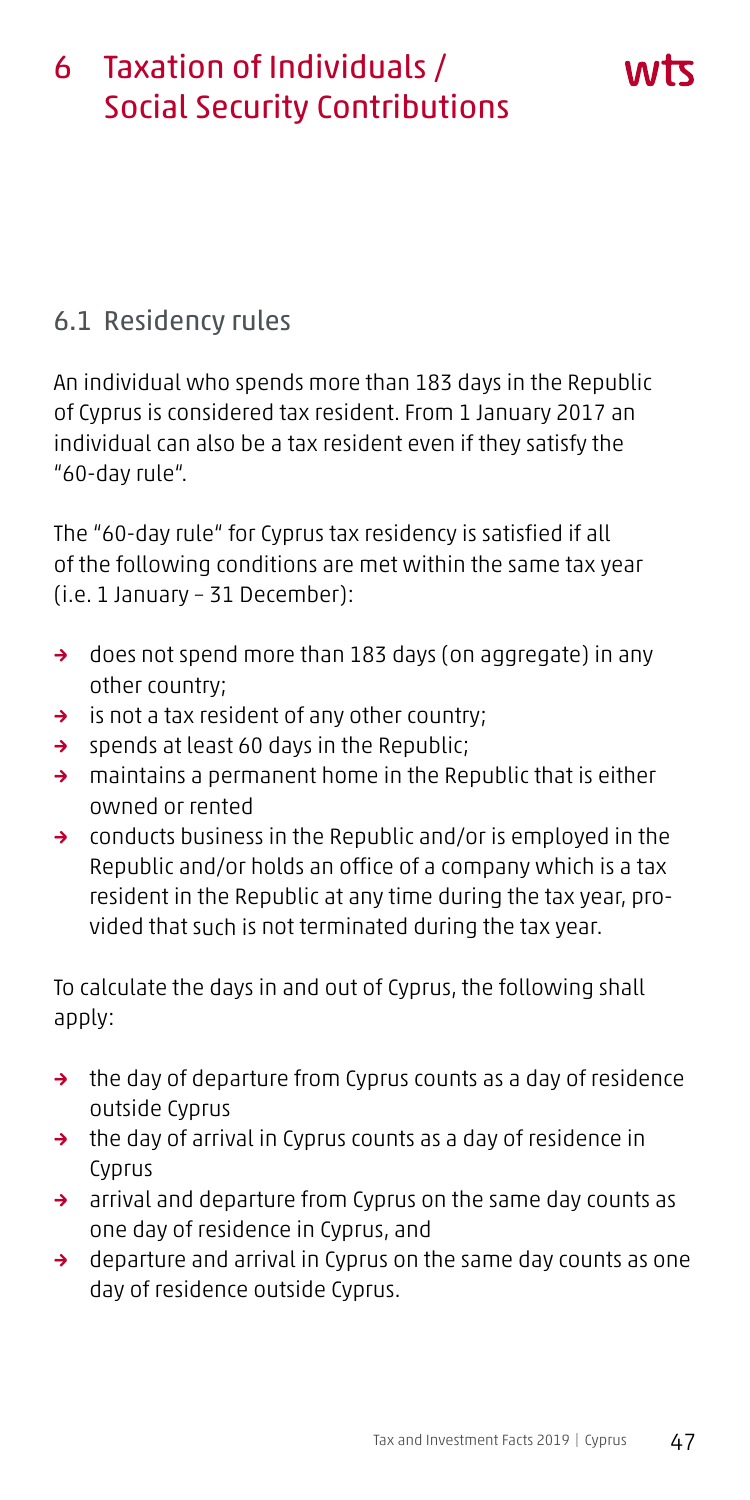## 6.2 Income Liable for Tax

#### Personal Income Tax

Cyprus levies tax based on residence and source. An individual which is tax resident in the Republic is taxed under personal income tax on income accruing or arising from sources both within and outside the Republic. An individual which is not tax resident in the Republic is only taxed on income accruing or arising from sources within the Republic.

#### Special Contribution for Defence (SDC)

The SDC is imposed only on dividend, "passive" interest and rental income earned by individuals who are both tax resident in Cyprus and domiciled in Cyprus $(1)$  for the purposes of the SDC. The following tax rates apply for individuals:

|                                                                                                                        | Tax rates             |
|------------------------------------------------------------------------------------------------------------------------|-----------------------|
| Dividend income from Cyprus                                                                                            | $17%$ <sup>(2)</sup>  |
| tax-resident companies                                                                                                 |                       |
| Dividend income from non-Cyprus<br>tax-resident companies                                                              | $17\%$ <sup>(2)</sup> |
| Interest income from ordinary<br>activities or closely related to<br>ordinary activities of the<br>business ("active") | Zero $(3)$            |
| Other interest income ("passive")                                                                                      | $30\%$ <sup>(2)</sup> |
| Gross rental income<br>(reduced by 25%)                                                                                | $3\%$ <sup>(4)</sup>  |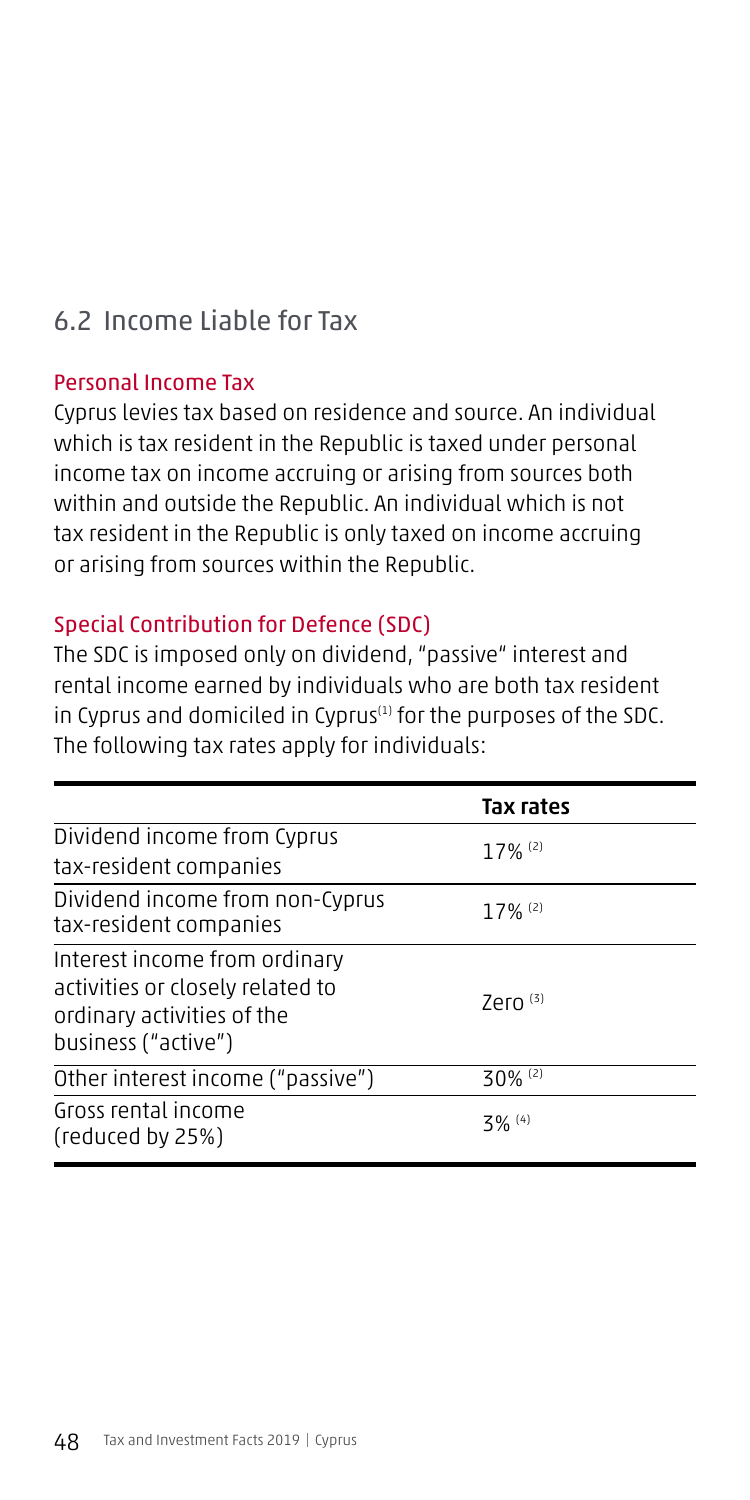# ハバて

#### Notes:

- $(1)$  From 16 July 2015 individuals are subject to the SDC if they are both tax resident in Cyprus and domiciled in Cyprus. An individual is domiciled in Cyprus for the purposes of the Special Contribution for Defence if (s)he has a domicile of origin in Cyprus as per the Wills and Succession Law (with certain exceptions) or if (s)he has been a tax resident in Cyprus for at least 17 out of the 20 tax years immediately prior to the tax year of assessment. "Domicile of Origin" is acquired at birth and, as a rule, is the same as the domicile of the father at the time of birth, and in exceptional cases of the mother. For those individuals with a "Domicile of Origin" in Cyprus, detailed rules are used to determine the individuals' domicile status for SDC purposes. Anti-avoidance provisions apply.
- (2) The SDC rate on interest income of 30% is effective for interest received or credited from 29 April 2013 onwards. Interest income earned by individuals from Cyprus government savings bonds and development bonds as well as all interest earned by a provident fund is subject to the SDC at the rate of 3% (instead of 30%). In cases where the total income of an individual (including interest) does not exceed EUR 12,000 in a tax year, the rate on interest income is reduced to 3% (instead of 30%).<br>(3) "Active" interest income is subject to the personal tax rate.
- 
- (4) Rental income is also subject to the personal tax rate.

Non-tax residents are exempt from the SDC for all their income, whether earned from Cyprus or foreign sources. This exemption also applies to individuals who are tax resident in Cyprus but not domiciled in Cyprus for the purposes of the SDC, subject to antiabuse provisions.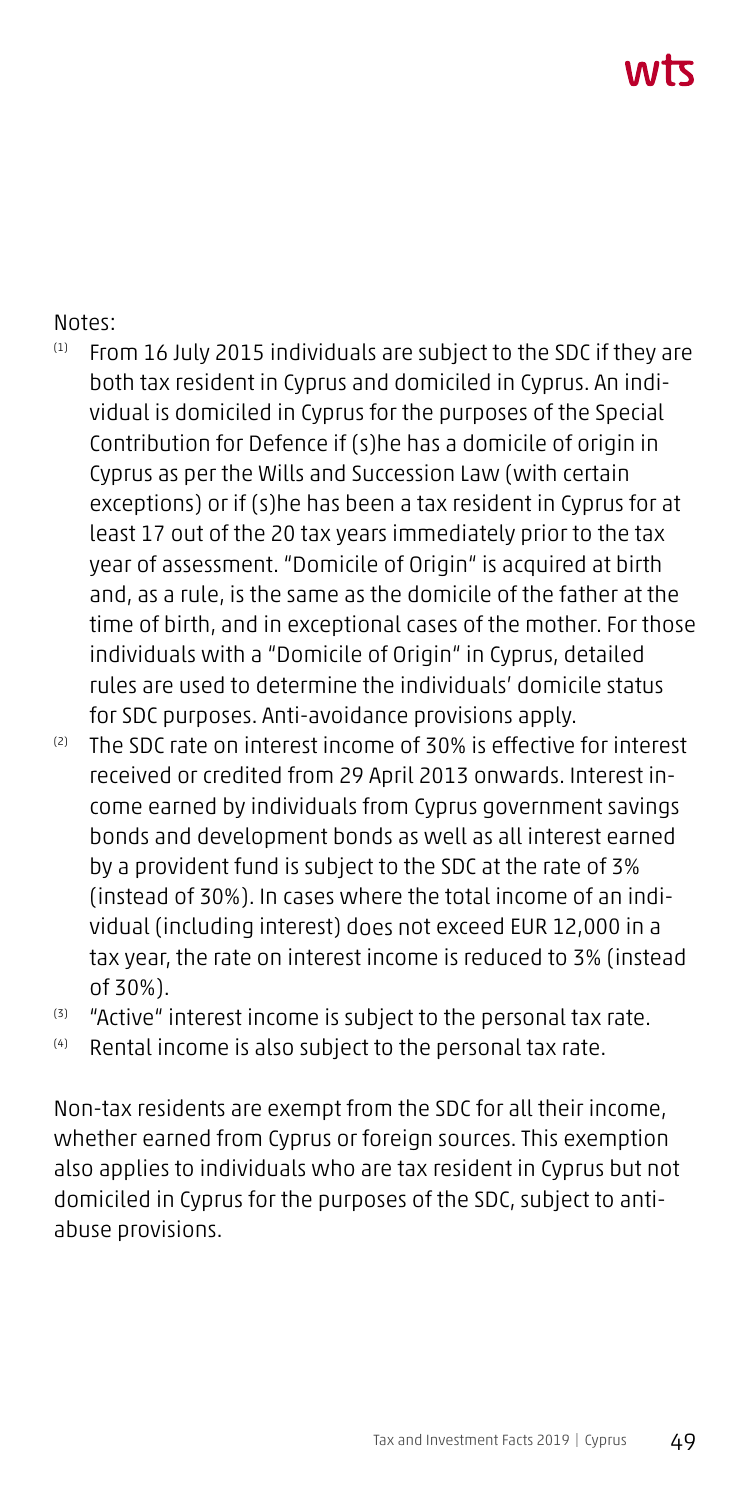## 6.3 Exceptions and Allowable Deductions

Various income sources are tax exempt, whilst some personal expenses are allowed as a deduction for tax purposes.

#### **Exceptions**

The following income sources of individuals are exempt from personal income tax.

- → The whole amount of dividends and interest, except for interest arising from the ordinary business activities or closely related to the ordinary business activities of an individual. Such dividends and interest ('passive') may be subject to the SDC if the individual is also domiciled in Cyprus for SDC purposes (see Section 6.2. Income liable to tax).
- → Foreign Exchange (FX) gains with the exception of FX gains arising from trading in foreign currencies and related derivatives.
- → Gains arising from the disposal of securities (i.e. shares, bonds, etc.).
- → 50% of the remuneration from any employment in Cyprus of an individual who was not a resident of Cyprus before the commencement of the employment. The exemption applies for a period of 10 years for employment commencing from 1 January 2012 provided that the annual remuneration of the individual exceeds EUR 100,000. For employment commencing from 1 January 2015 the exemption does not apply if said individual was a Cyprus tax resident for 3 (or more) tax years out of the 5 tax years immediately prior to the tax year in which the employment commenced, or in the preceding tax year. In certain cases it is possible to claim exemption where income falls below EUR 100,000 per annum.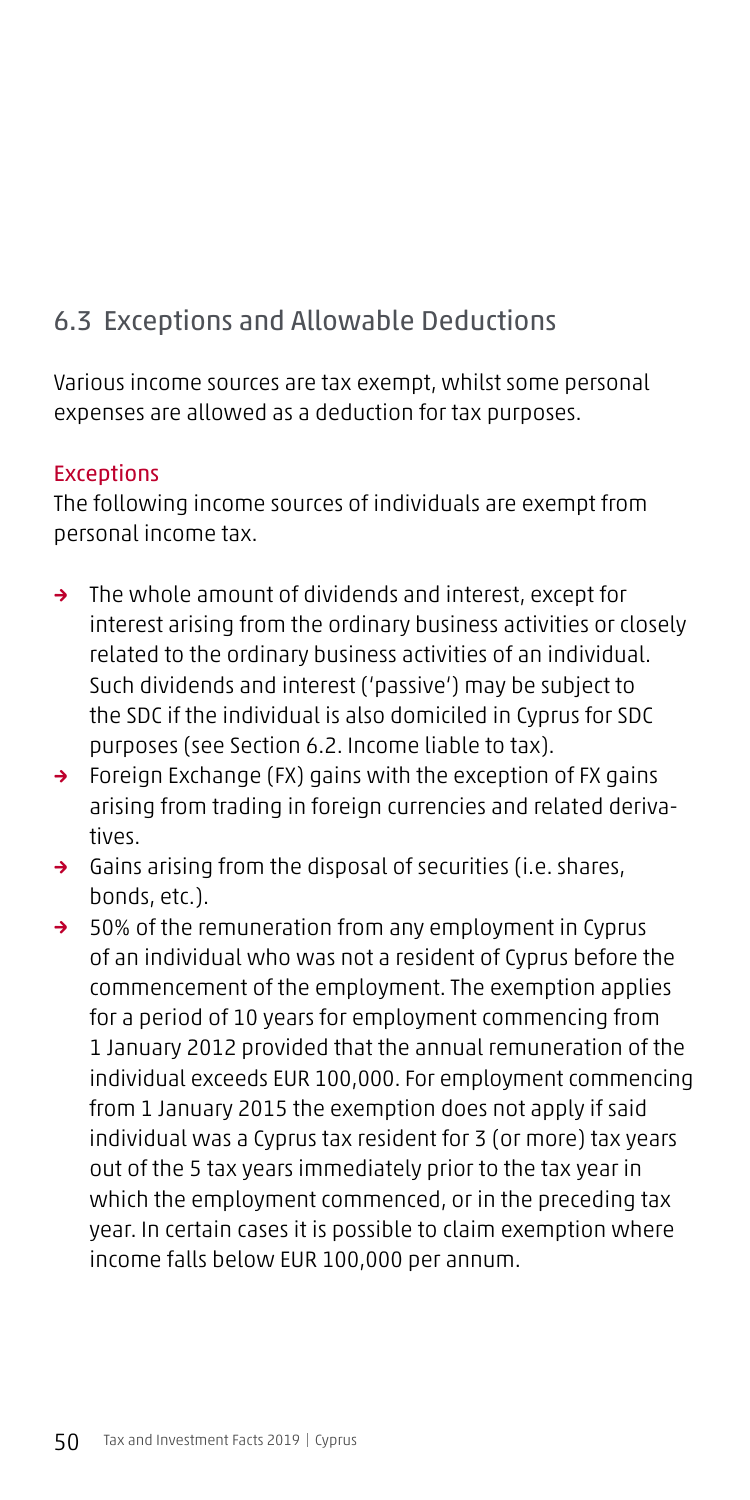# ハバて

- → 20% of the remuneration (with a maximum annual amount of EUR 8,550) from any employment in Cyprus of an individual who was not a resident of Cyprus before the commencement of the employment. For employment commencing during or after 2012, the exemption applies for a period of 5 years from the tax year following the year in which the employment commenced, with the last eligible tax year being 2020. This exemption may not be claimed in addition to the 50% exemption for employment income mentioned above.
- → The whole amount of the remuneration from rendering salaried services outside the Republic to a non-resident employer or to a permanent establishment outside the Republic of a resident employer for a total period in the year of assessment of more than 90 days.
- → Any predetermined lump sum received in the form of a retirement bonus, commutation of pension or compensation for death or injuries.
- → A lump sum received from life insurance policies (subject to restrictions).
- → Capital sums accruing to individuals from any payments to approved funds (e.g. provident funds).
- → Certain types of social grant (e.g. annual grant for blind persons, annual grant for each dependent child of a family resident in Cyprus, etc.) are exempt from personal income tax.
- → 20% exemption from personal income tax of the gross rental income for the rental of buildings (i.e. not for land) in lieu of actual expenses for repairs and maintenance, etc.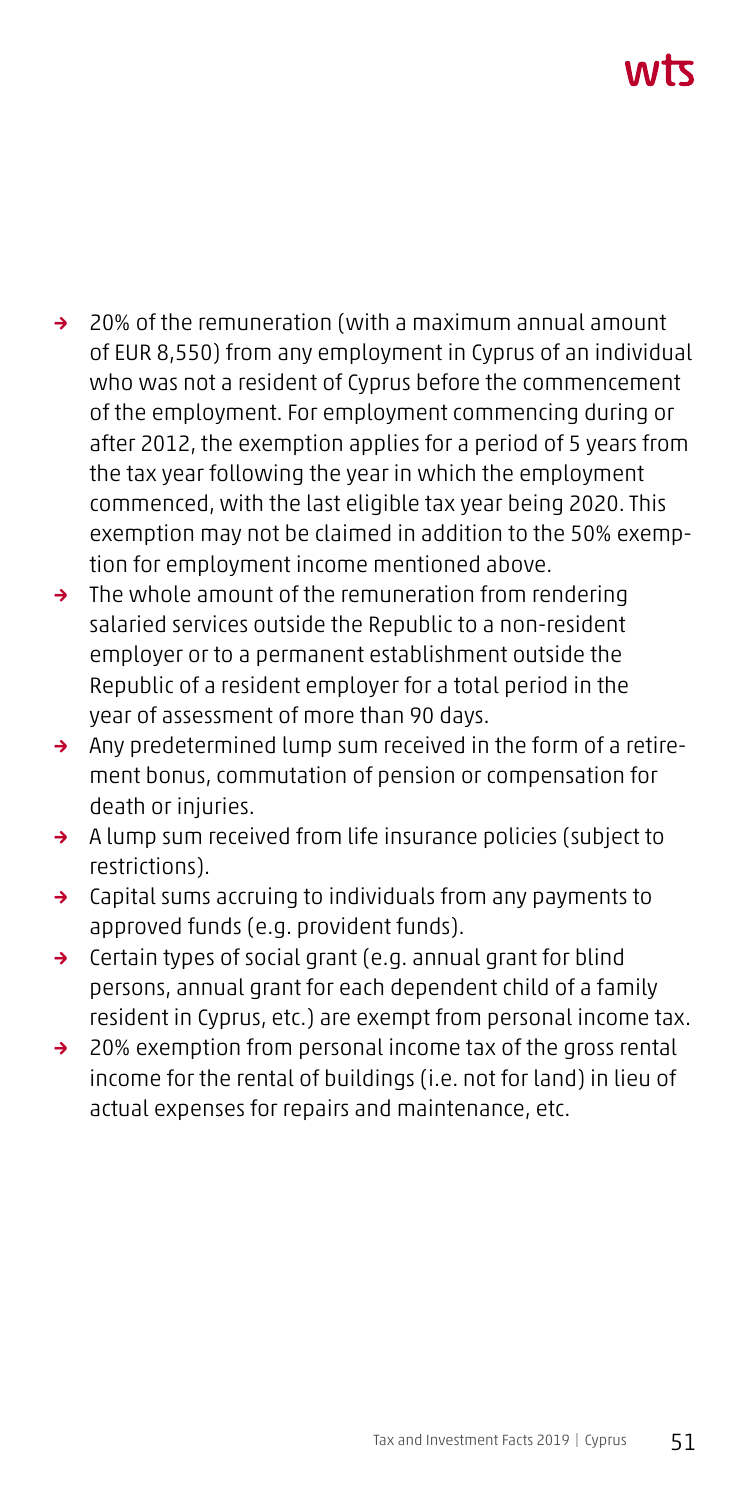## Allowable deductions

The following are deductible from income:

- → Contribution to trade unions or professional bodies
- → Charitable contributions to approved charities (with receipts) are deductible.
- → Total life insurance premiums (restricted to 7% of the insured amount)\*,
- → Employee contributions to the social insurance fund, individual pension and provident fund contributions (the deductible pension/provident fund contribution is restricted to 10% of remuneration)\*,
- → Employee medical fund contributions, including contributions to National Health System medical fund (restricted to 1.5% of remuneration)\*.
- → As of 1 January 2017, amounts invested each year (either directly or, in certain cases, indirectly) in approved innovative small/medium-sized enterprises may be claimed as tax deductible for personal income tax purposes. The deduction is capped at 50% of the taxable income calculated prior to claiming this deduction (subject to a maximum deduction of EUR 150,000 per year). Unused deductions can be carried forward and claimed in the following 5 years, subject to the caps mentioned.
- → Expenditure incurred for the maintenance of a building in respect of which a Preservation Order is in force (up to EUR 1,200, EUR 1,100 or EUR 700 per square metre (depending on the size of the building).
- → For individuals required to prepare audited financial statements, current year losses and losses of the previous 5 years can be claimed as tax deductible.

## Note:

\* the total of these deductions is subject to an overall maximum deduction of 1/6 of chargeable income.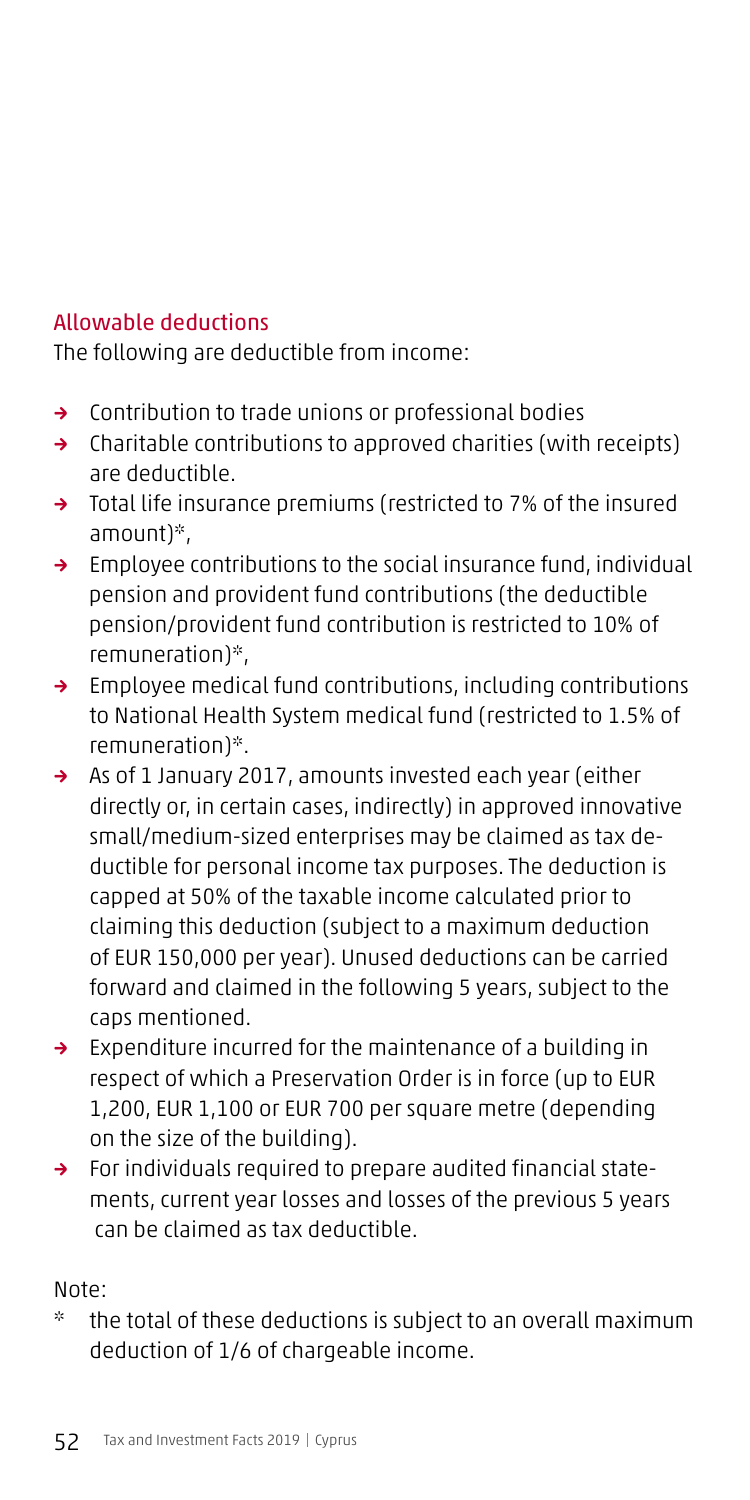## 6.4 Tax Rates

Individuals are taxed at progressive rates of income tax from 0% to 35%.

| Taxable income<br>(EUR) | Tax rate<br>(%) | Tax<br>(EUR) | <b>Cumulative</b><br>tax (EUR) |
|-------------------------|-----------------|--------------|--------------------------------|
| $0 - 19,500$            | Zero            | Zero         | Zero                           |
| 19,501 - 28,000         | 20              | 1,700        | 1,700                          |
| $28,001 - 36,300$       | 25              | 2,075        | 3.775                          |
| $36,301 - 60,000$       | 30              | 7,110        | 10,885                         |
| 60,001 and over         | 35              |              |                                |

## 6.5 Tax Compliance

## Tax filing and payment

There is a self-assessment system in Cyprus where individuals have to prepare and submit their personal income tax return on a calendar-year basis. Tax returns are submitted in electronic format and submission deadlines vary depending on the individual taxpayer's profile.

For the 2018 tax year and thereafter, the electronic submission deadlines for income tax returns and for settlements via selfassessment on income tax due will be as follows:

- → for employees and pensioners: 31 July 2019
- → for self-employed individuals, whose annual turnover does not exceed EUR 70,000 and who are not obliged to prepare audited financial statements: 30 September 2019 for electronic submission and 30 June 2019 for self-assessment on income tax due
- → for self-employed individuals, whose annual turnover exceeds EUR 70,000: 31 March 2020 for electronic submission and 1 August 2019 for self-assessment on income tax due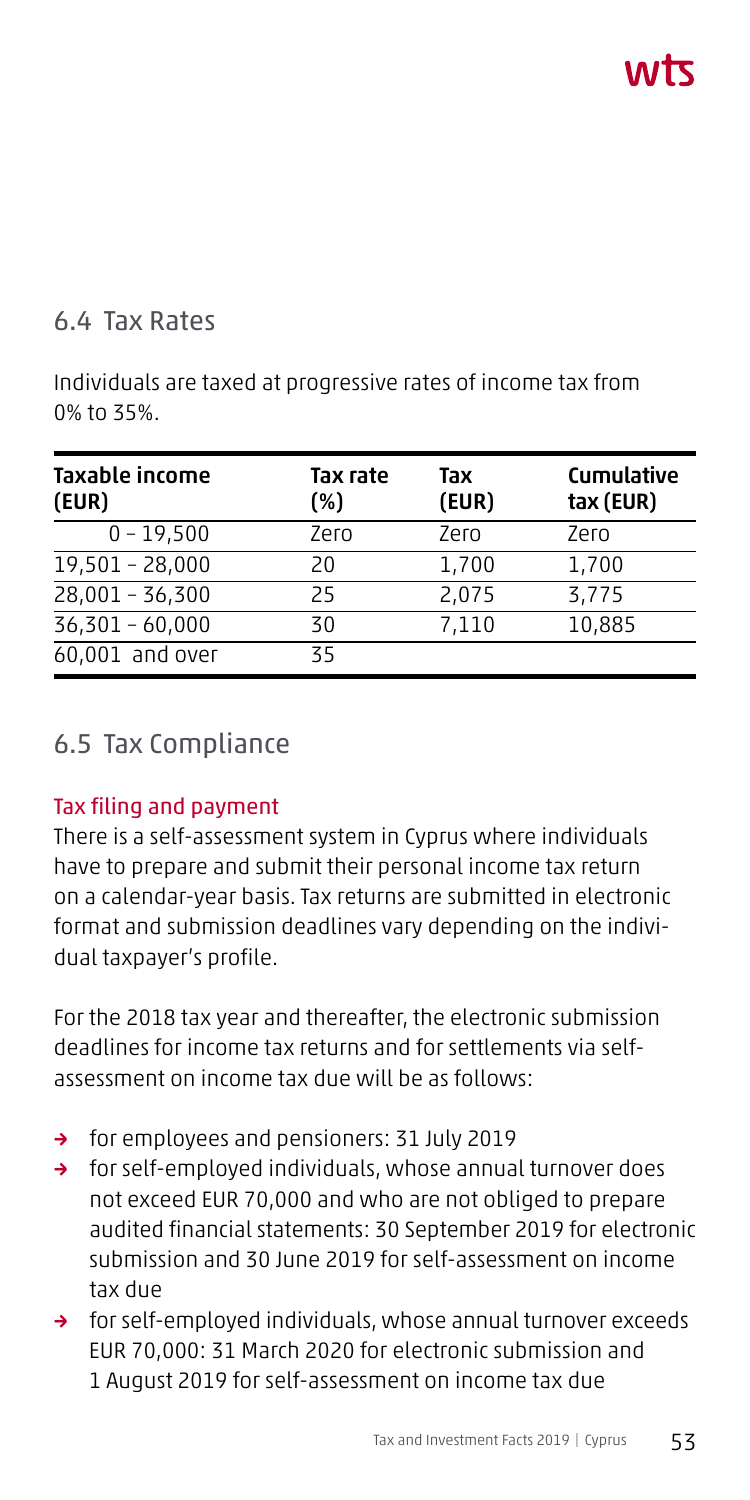There is an obligation to withhold personal income tax on salaries under the pay-as-you-earn (PAYE) system. Also, if a taxpayer has other income not subject to withholding tax (WHT), payments of estimated tax must be paid in two equal instalments on 31 July and 31 December within the same tax year.

## 6.6 Social Insurance Contributions

## For employees

The rate of social insurance contributions is applied to a maximum level of emoluments. The maximum level of emoluments for 2019 (which is the same for 2018, 2017 and 2016) is expected to be EUR 54,396 (EUR 1,046/week, or EUR 4,533/month).

The 7.8% rate applies for both the employer and the employee up to 31 December 2018. From 1 January 2019, the rate increases to 8.3% for both the employee and the employer for the next 5 years. Thereafter, the rate will increase by 0.5% every 5 years until it reaches 10.3% from 1 January 2039.

|                          | %                                            |
|--------------------------|----------------------------------------------|
| Social cohesion fund     | <b>2</b> (calculated on total emoluments,    |
|                          | no maximum level)                            |
| <b>Redundancy fund</b>   | 1.2 (restricted to maximum emoluments        |
|                          | as with social insurance contributions)      |
| Industrial training fund | <b>0.5</b> (restricted to maximum emoluments |
|                          | as with social insurance contributions)      |
| <b>Holiday fund</b>      | 8.0 (restricted to maximum emoluments        |
| (if not exempt)          | as with social insurance contributions)      |
|                          |                                              |

The employer also makes the following other contributions based on employee's emoluments: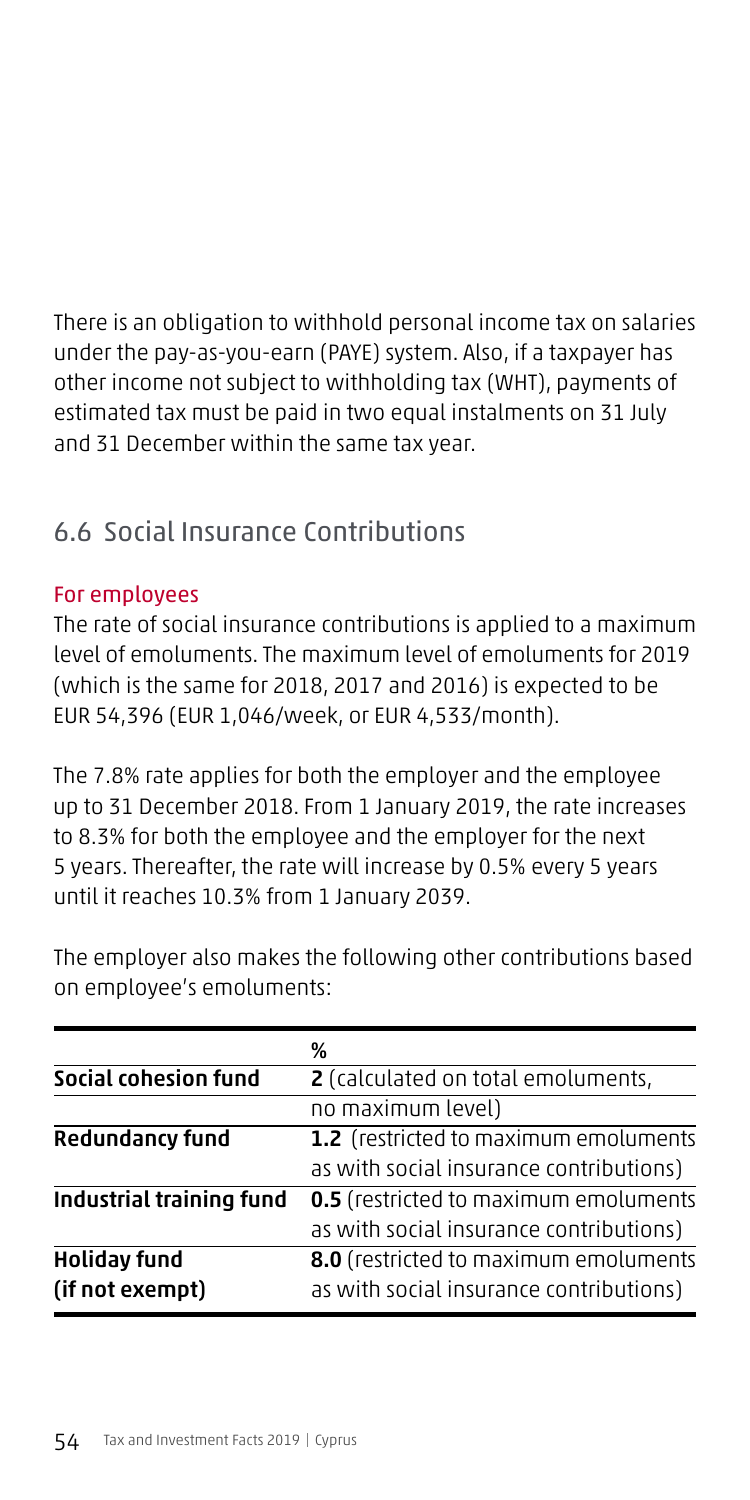# **VVIL**

#### For self-employed persons

From 1 January 2019 the contributions of self-employed persons are 15.6% of their income (14.6% for 2014-2018). Thereafter the rate will increase by 1% every 5 years until it reaches 19.6% from 1 January 2039. The amount of the contributions is subject to a lower and an upper limit, which is set annually by the profession or trade of the self-employed person.

#### National Health System (NHS)

Contributions to the NHS started on 1 March 2019 and will increase from 1 March 2020 as follows:

| Category                                                                                                                           | <b>Applied</b><br>Οn                                                  | <b>Applied from</b><br>1 March 2019* | <b>Applied from</b><br>1 March 2020* |
|------------------------------------------------------------------------------------------------------------------------------------|-----------------------------------------------------------------------|--------------------------------------|--------------------------------------|
| 1 Employees                                                                                                                        | Own emolu-<br>ments                                                   | 1,70%                                | 2,65%                                |
| 2 Employer                                                                                                                         | Employees'<br>emoluments                                              | 1,85%                                | 2,90%                                |
| 3 Self-employed                                                                                                                    | Own income                                                            | 2,55%                                | 4,00%                                |
| 4 Pensioners                                                                                                                       | Pension                                                               | 1,70%                                | 2,65%                                |
| 5 Persons holding<br>office **                                                                                                     | Officers'<br>remuneration                                             | 1,70%                                | 2,65%                                |
| <b>6</b> Republic of Cyprus<br>or Natural/Legal<br>person responsible<br>for the remunera-<br>tion of persons<br>holding an office | Officers'<br>remuneration                                             | 1,85%                                | 2,90%                                |
| 7 Persons earning<br>rental, interest,<br>dividend and<br>other income                                                             | Rental,<br>interest,<br>dividend<br>income, etc.                      | 1,70%                                | 2,65%                                |
| 8 Republic's Con-<br>solidated Fund                                                                                                | Emoluments/<br>pensions of<br>persons (1),<br>$(3)$ , $(4)$ and $(5)$ | 1,65%                                | 4,70%                                |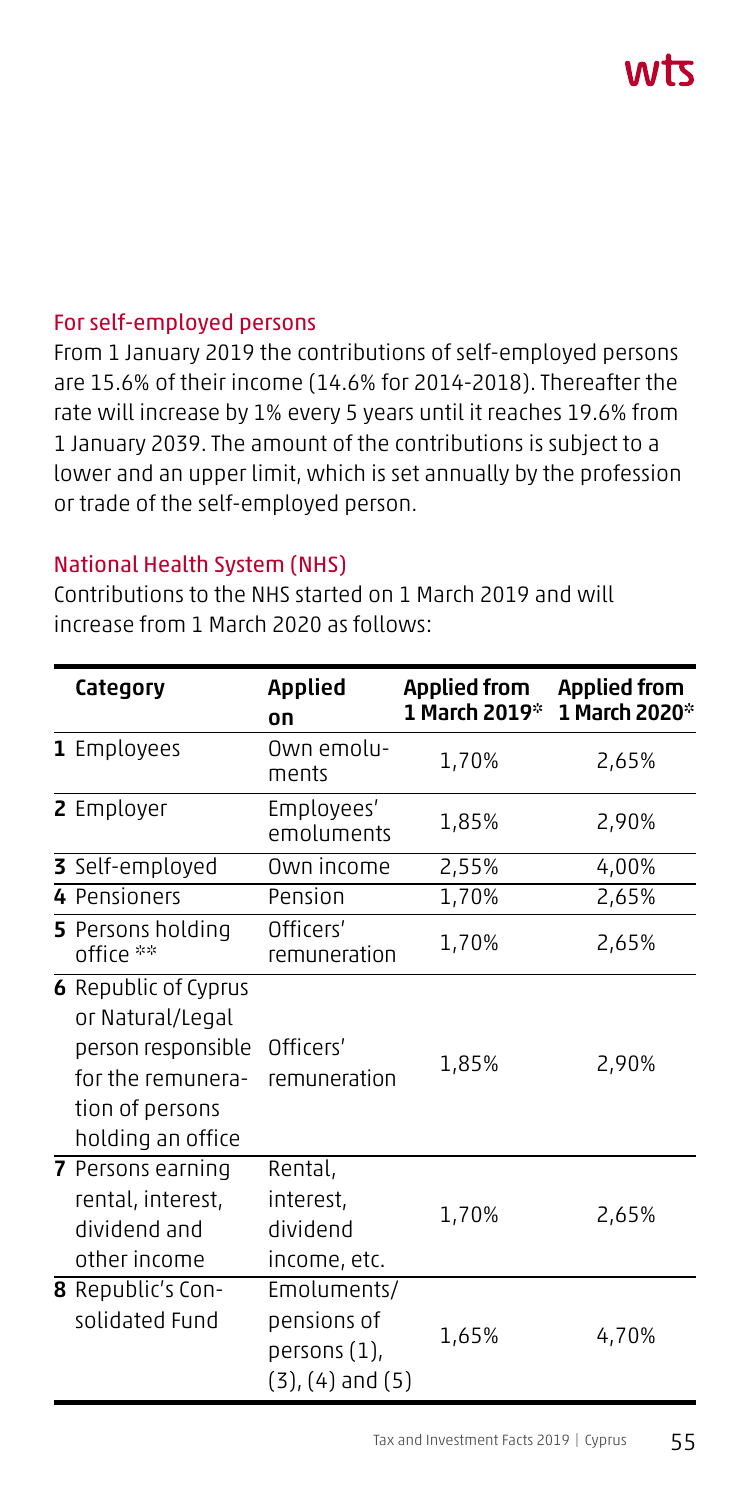Notes:

- \* NHS contributions are capped at annual income of EUR 180,000.
- \*\* Relates to holders of public or local authority offices or other offices, the income from which does not fall within the scope of categories (1), (3), (4), (7).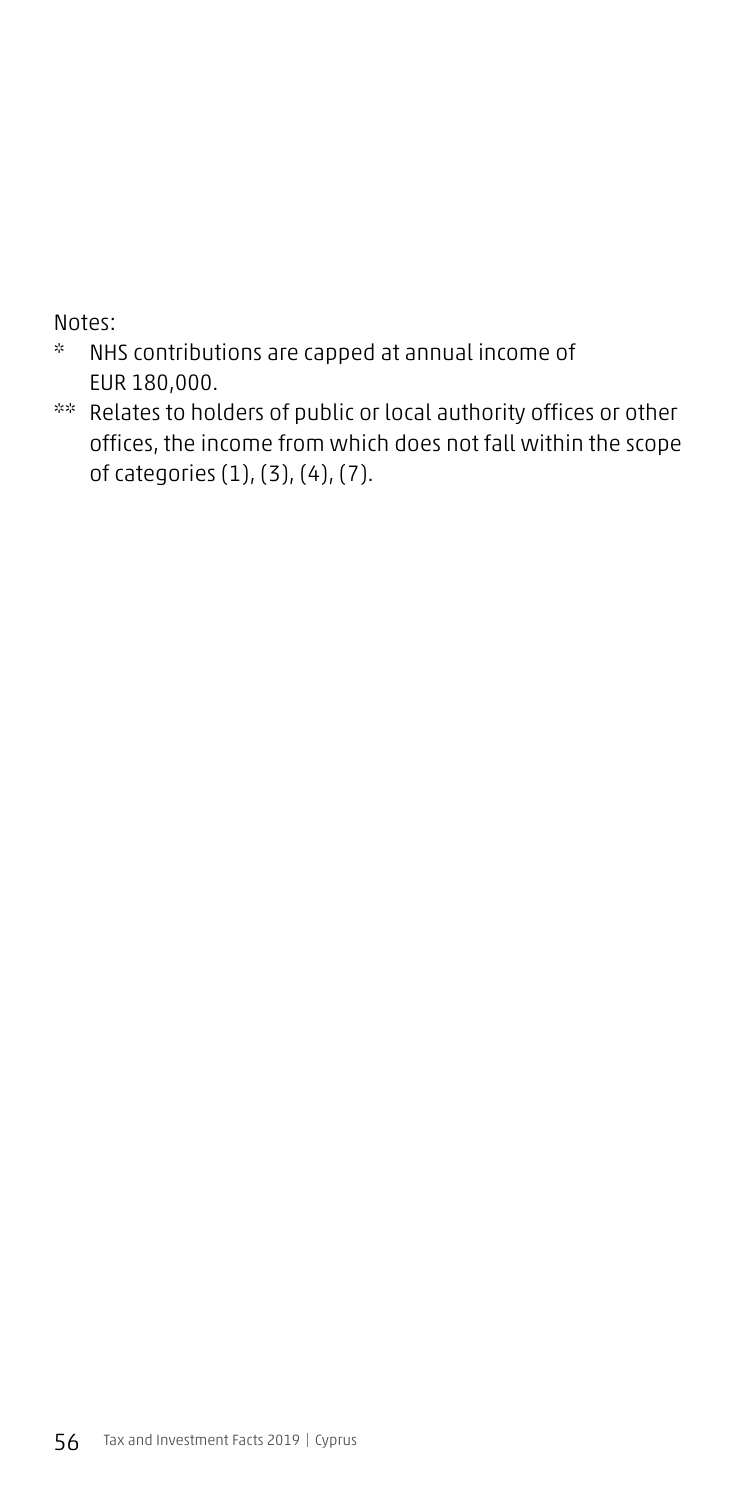## 7 Indirect Taxes

## 7.1 Value Added Tax / Goods and Services Tax

VAT is imposed on the provision of goods and services in Cyprus, as well as on the acquisition of goods from the EU and the importation of goods into Cyprus. Taxable persons charge VAT on their taxable supplies ('VAT output') and are charged with VAT on goods or services which they receive ('VAT input').

The VAT legislation provides for the following tax rates:

| <b>Standard rate</b> | 19% |                                                                                                                                                                                                                                                                                                                                                                                                                                                                                                                                                           |
|----------------------|-----|-----------------------------------------------------------------------------------------------------------------------------------------------------------------------------------------------------------------------------------------------------------------------------------------------------------------------------------------------------------------------------------------------------------------------------------------------------------------------------------------------------------------------------------------------------------|
| <b>Reduced rate</b>  | 9%  | → Hotel accommodation;<br>Transportation of passengers and<br>their accompanying luggage within<br>Cyprus using urban, intercity and rural<br>taxis and tourist and Intercity buses;<br>→ Movement of passengers in inland<br>waters and their accompanying<br>luggage.                                                                                                                                                                                                                                                                                   |
| <b>Reduced rate</b>  | 5%  | > Supply of fertilisers, animal feeding<br>products and seeds;<br>> Books, magazines and newspapers;<br>→ Non-bottled water;<br>$\rightarrow$ Liquid gas;<br>→ Supply of foodstuffs;<br>Supply of pharmaceutical products and<br>vaccines used for healthcare;<br>→ Various goods for use by handicapped<br>persons;<br>$\rightarrow$ Ice cream and similar products;<br>→ Road sweeping, garbage collection<br>and recycling;<br>$\rightarrow$ Services of authors, composers and<br>artists;<br>$\rightarrow$ Funeral services and supplies of coffins. |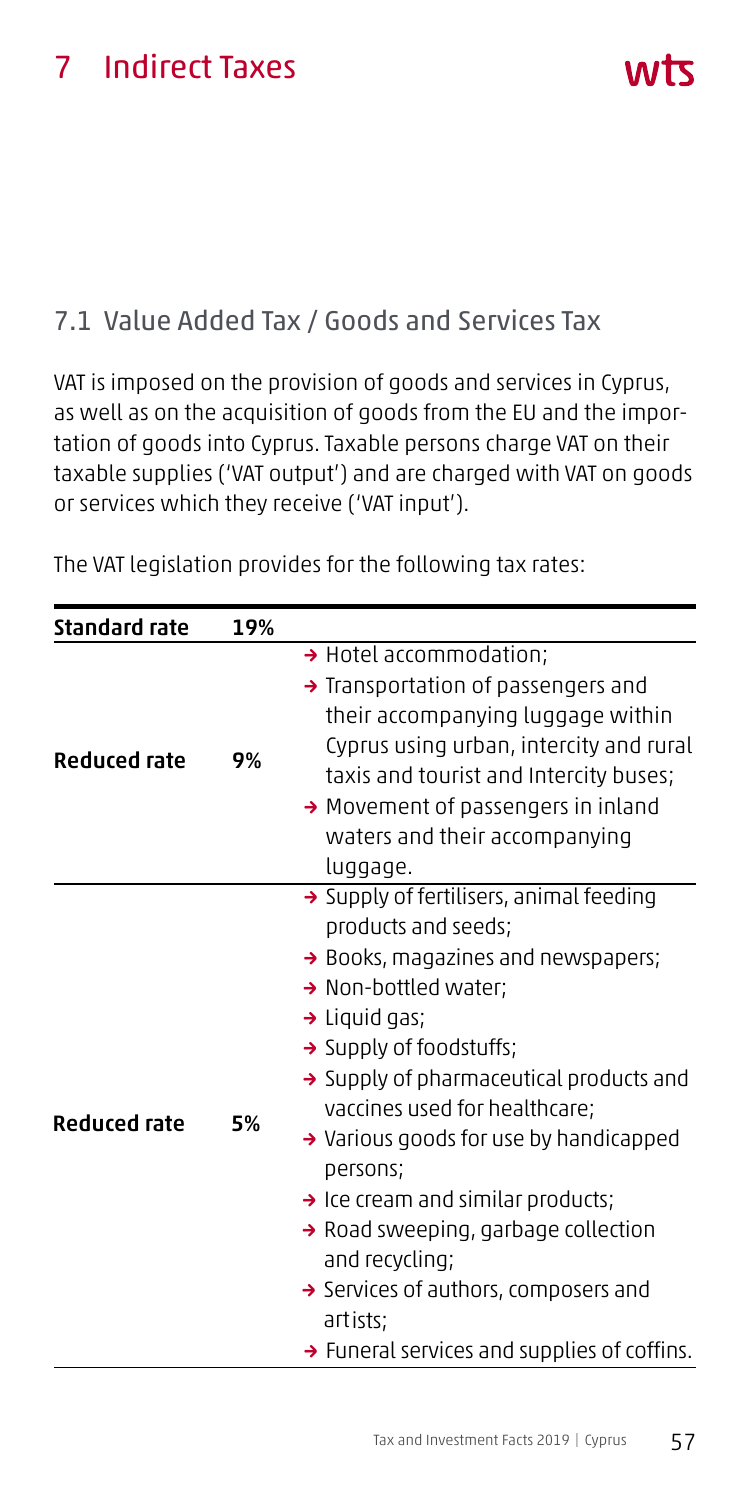|           |    | $\rightarrow$ Exports to non-EU countries;            |
|-----------|----|-------------------------------------------------------|
|           |    | $\rightarrow$ Supply modification, repair, main-      |
| Zero rate |    | tenance, chartering and hiring of sea-                |
|           |    | going vessels used to navigate on the                 |
|           |    | open sea and which carry passengers                   |
|           |    | for reward or are used for commercial,                |
|           |    | industrial and other activities;                      |
|           |    | $\rightarrow$ Supply modification, repair, main-      |
|           |    | tenance, chartering and hiring of air-                |
|           |    | craft used by airlines for mainly reward              |
|           | 0% | purposes or international routes;                     |
|           |    | $\rightarrow$ Supply of services to meet the direct   |
|           |    | needs of sea-going vessels and air-                   |
|           |    | crafts;                                               |
|           |    | $\rightarrow$ Transportation of passengers from       |
|           |    | Cyprus to a place outside Cyprus and                  |
|           |    | vice versa using a sea-going vessel or                |
|           |    | aircraft;                                             |
|           |    | $\rightarrow$ Supplies of gold to the Central Bank of |
|           |    | Cyprus;                                               |
|           |    | $\rightarrow$ Commissions received from abroad for    |
|           |    | import and export of goods.                           |

The VAT legislation exempts the following goods and services from VAT:

- → leasing of buildings used for residential purposes
- → most banking, financial services and insurance services;
- → most hospital, medical and dental care services;
- → certain cultural, educational and sports activities;
- → supplies of used real buildings;
- → postal services provided by the national postal authority;
- → lottery tickets, and betting coupons for football and horse racing;
- → management services provided to mutual funds.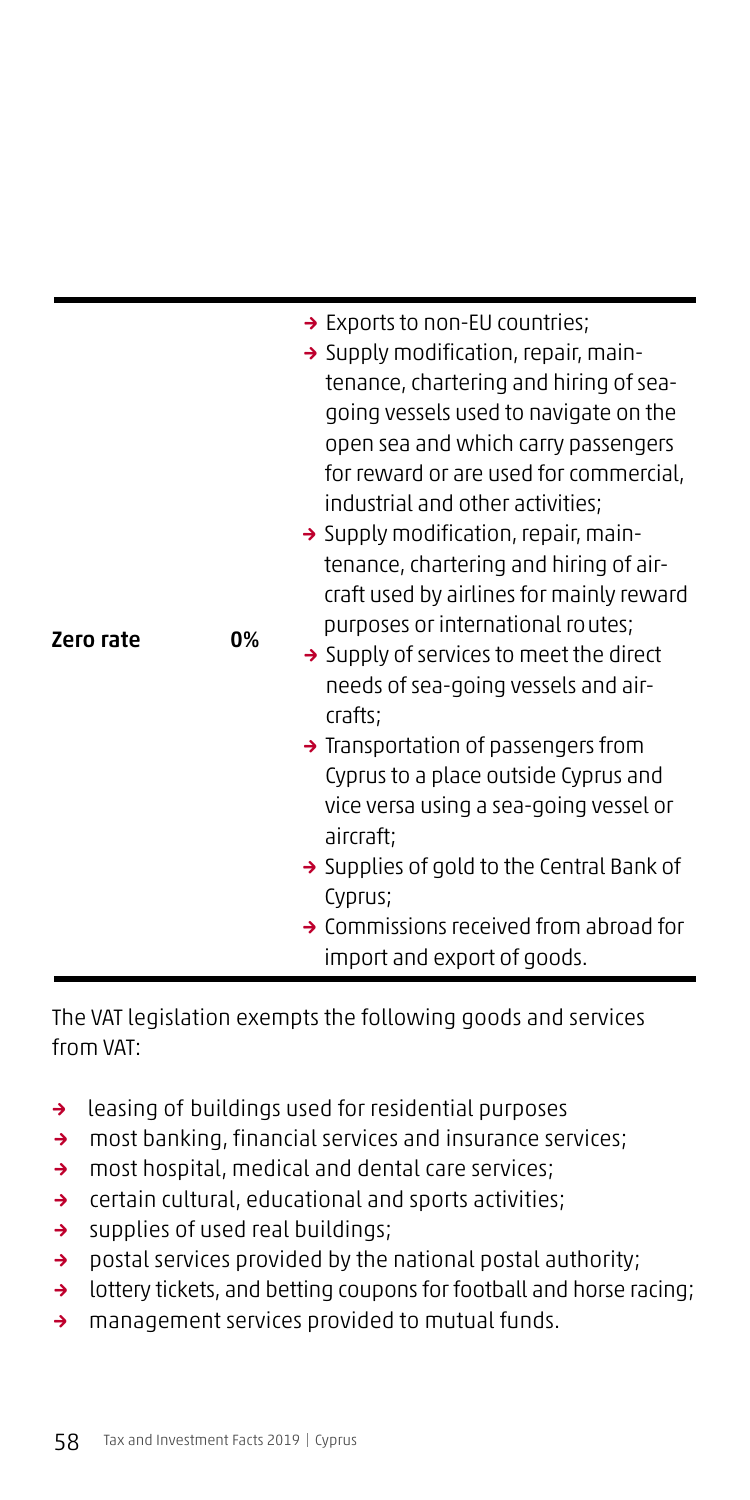# ハバて

#### VAT Registration

Registration is compulsory for businesses:

- → with turnover in excess of EUR 15,600 a year or with expected turnover in excess of EUR 15,600 in a subsequent period of 30 days.
- → that make acquisitions of goods from other EU Member States in excess of EUR 10,251.61 during any calendar year and for businesses that offer distant sales in excess of EUR 35,000.
- → engaged in the supply of intra-Community services for which the recipient must account for VAT under the reverse charge rules. There is no threshold for registration when supplying intra-Community services.
- → carrying out economic activities where they receive any services from abroad for which Cypriot VAT must be accounted under the reverse charge provision (threshold of EUR 15,600 for any consecutive 12-month period).

The registration is effected by completing the appropriate application form.

#### VAT declaration and payment/return of VAT

VAT returns must be submitted electronically on a quarterly basis, and payments must be made by the 10th day of the second month following the month in which the tax period ends. If the VAT output in a VAT period exceeds the total VAT input, a payment has to be made to the state. If the VAT input exceeds the VAT output, the excess VAT input is refunded or carried forward as a credit and set off against future VAT output.

## VAT on immovable property

→ Leasing of immovable property (land and commercial buildings, other than residential buildings) used by the lessee in making taxable supplies is subject to the 19% standard rate. The lessor has the right to opt (irrevocable option) not to impose VAT on the specific property.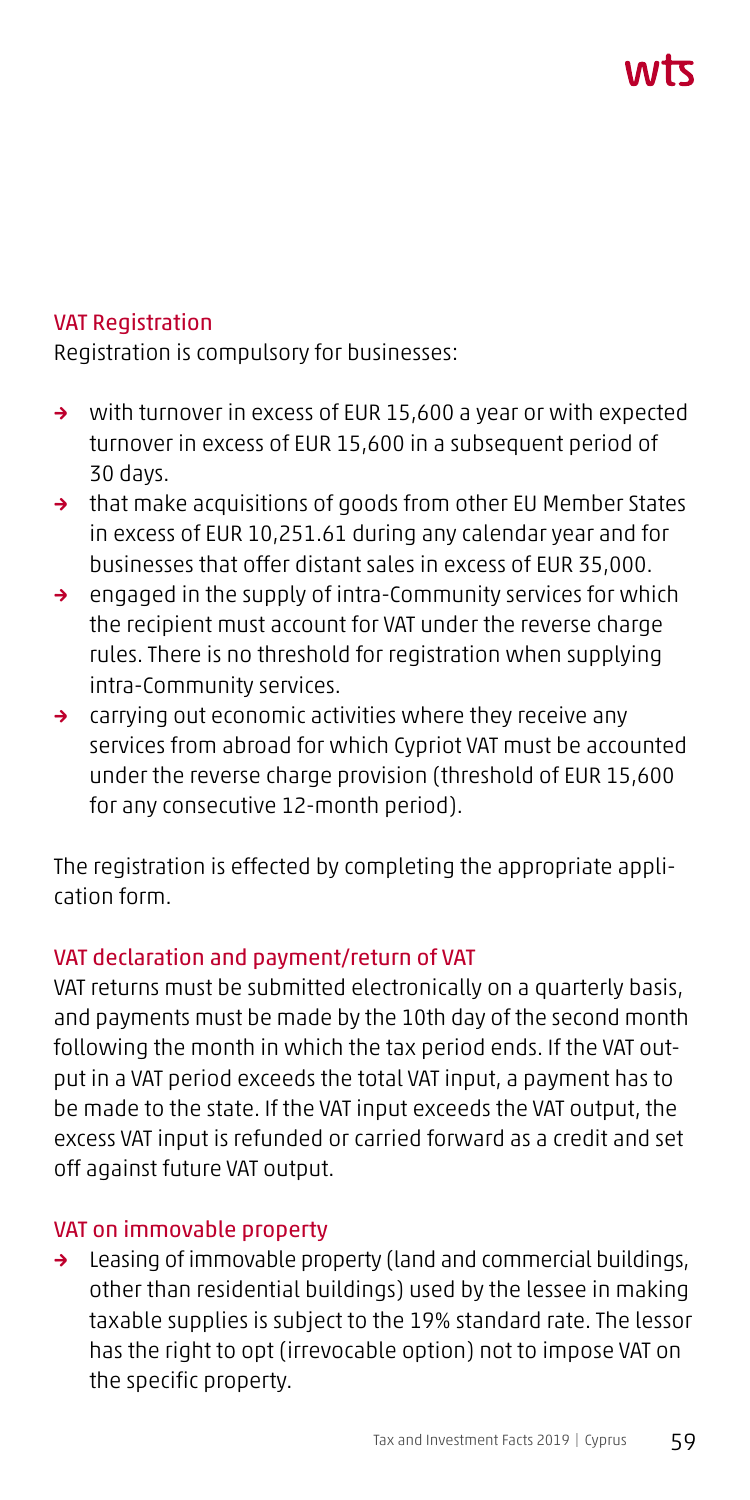- → As of 2 January 2018, the sale of non-developed building land is subject to the 19% standard rate. Non-developed building land includes all non-developed land plots that are intended for the construction of one or more structures.
- → Repossession of immovable property by financial institutions under the process of loan restructuring or for compulsory transfer to the lender (applied from 2 January 2018). VAT must be accounted under the reverse charge provisions.
- → Leases of immovable property which effectively transfer the risks and rewards of ownership of immovable property are considered supplies of goods, and are thus subject to VAT at the 19% standard rate.

Also, the reduced rate of 5% is imposed on the:

- → acquisition and/or construction of residences for use as the primary and permanent place of residence, and
- → renovation and repair of private residences.

## 7.2 Transfer Taxes

The fees charged by the Department of Land and Surveys to the acquirer for transfers of immovable property are as follows:

| <b>Market Value</b><br>(EUR) | Rate<br>(%) | Fee<br>(EUR) | <b>Cumulative</b><br>fee (EUR) |
|------------------------------|-------------|--------------|--------------------------------|
| First 85,000                 |             | 2,550        | 2,550                          |
| From 85,001 to 170,000       |             | 4,250        | 6,800                          |
| Over 170,000                 | 8           |              |                                |

It is important to note that:

→ No transfer fees are payable if VAT is applicable upon purchasing the immovable property.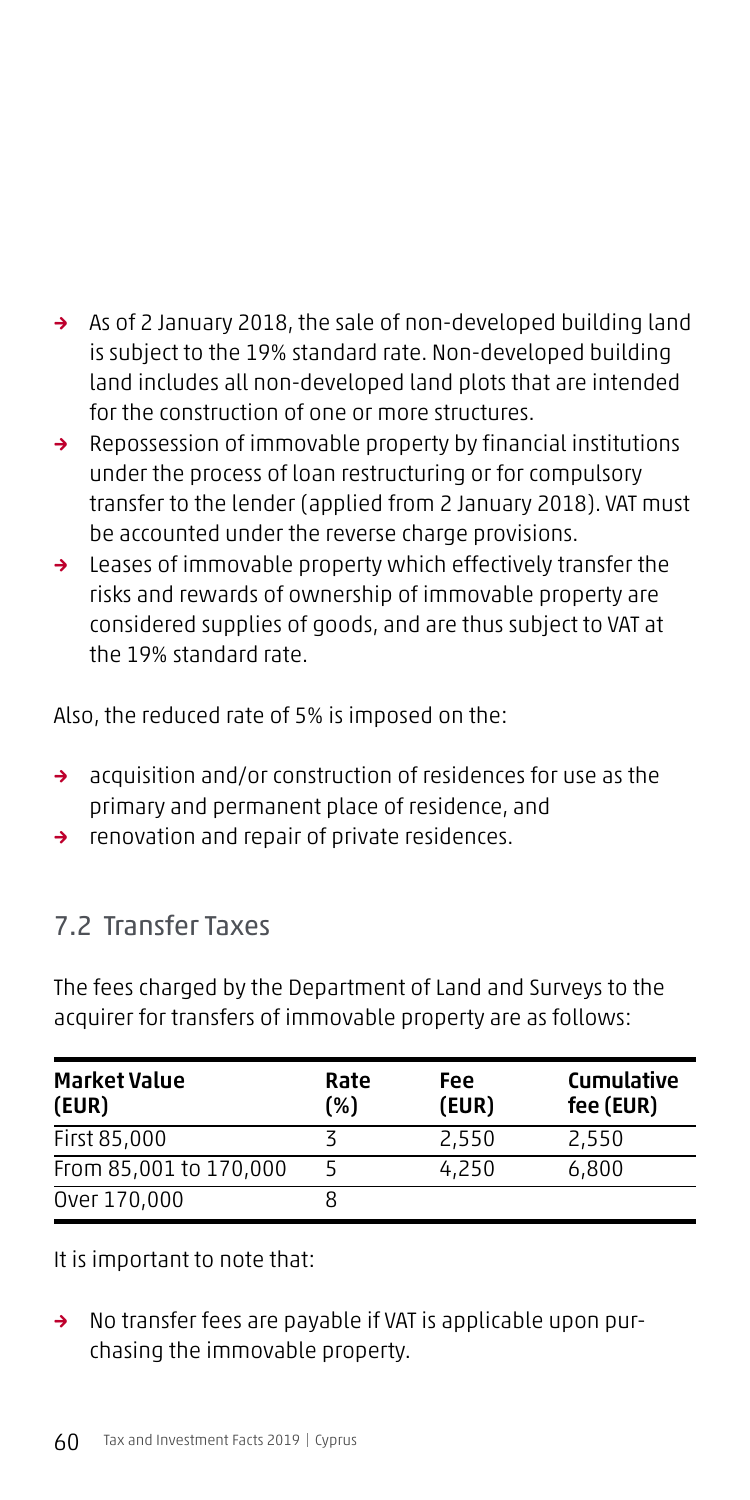# ハバて

→ The above transfer fees are reduced by 50% if the purchase of immovable property is not subject to VAT.

Where property is transferred without a consideration ("free") then the transfer fees are calculated on the value of the property (as at 1 January 2013) as follows:

- → from parents to children Zero
- → between spouses 0.1%
- → between third-degree relatives 0.1%
- → to trustees EUR 50

Mortgage registration fees are 1% of the current market value.

## 7.3 Others

## Stamp duty

Cypriot stamp duty is imposed only on written instruments relating to the sale and purchase of assets located in Cyprus or to matters that will take place in Cyprus.

The applicable rates (as from 1 March 2013) are based on the value stipulated in each instrument and are zero for values up to EUR 5,000, 0.15% for values from EUR 5,001 up to EUR 170,000, and 0.2% for values above EUR 170,000, subject to an overall maximum stamp duty of EUR 20,000.

Transactions which fall within the scope of reorganisations are exempt from stamp duty. Also, documents relating to assets situated outside Cyprus or business affairs that take place outside Cyprus are exempt from stamp duty, unless they are brought into Cyprus. In such cases the stamp duty should be paid within 30 days from the date the agreement came into Cyprus, otherwise, additional penalties will be incurred.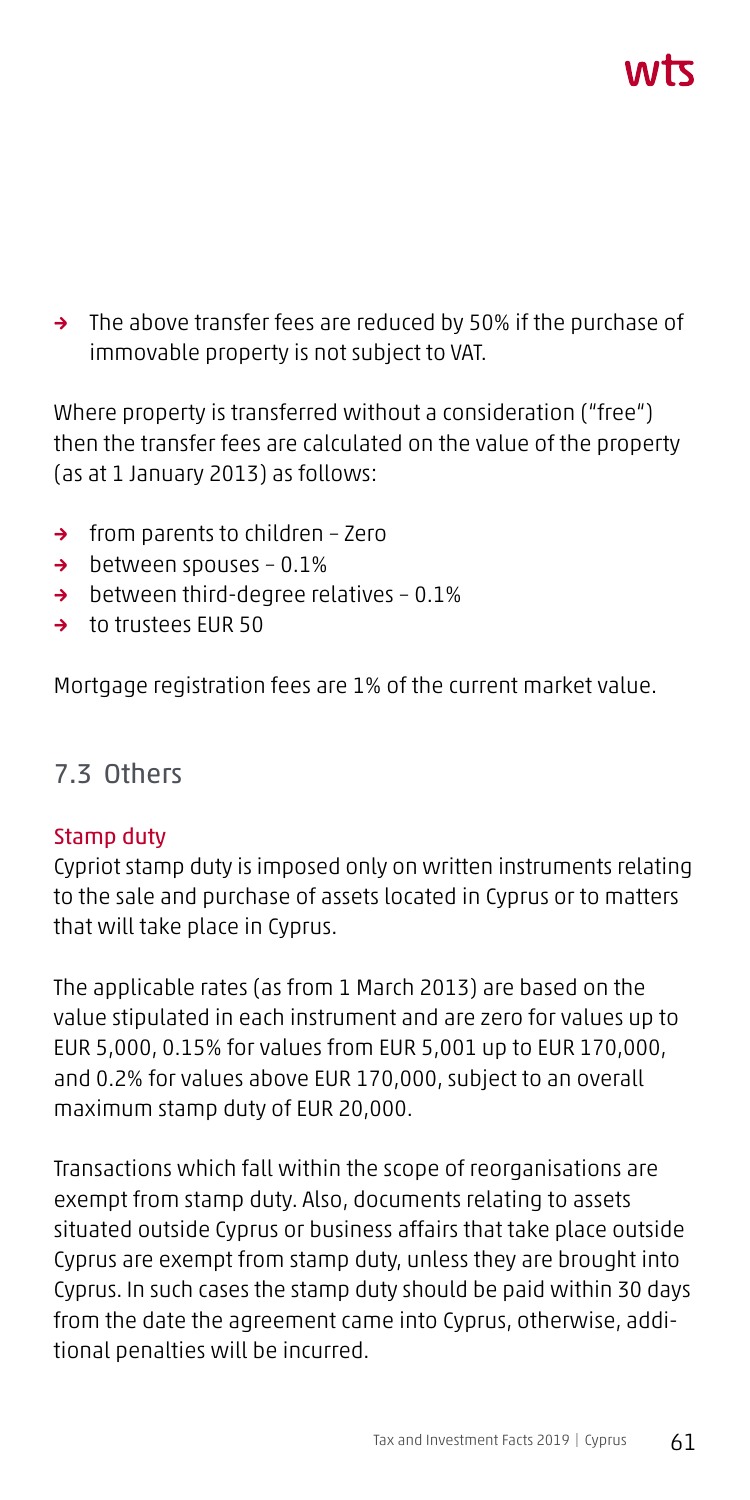#### Custom duties and excise taxes

Customs duties may be imposed upon the importation of goods into Cyprus, depending on the nature of the goods and the respective customs duty codes. The customs duties are imposed in accordance with the provisions of applicable legislation. Excise taxes are imposed on certain products, including means of transport, petroleum, tobacco products and alcoholic drinks.

#### Capital duty

- → Upon the incorporation of a limited liability company (either by shares or by guarantees), a capital duty of EUR 105 is payable to the Registrar of Companies.
- → For issued share capital there is a flat duty of EUR 20 if the shares are issued at a premium and no duty if shares are issued at nominal value.
- → For any subsequent increases there is no capital duty for the additional authorised share capital and a EUR 20 flat-rate duty on every issue (regardless whether the shares are issued at nominal value or at a premium).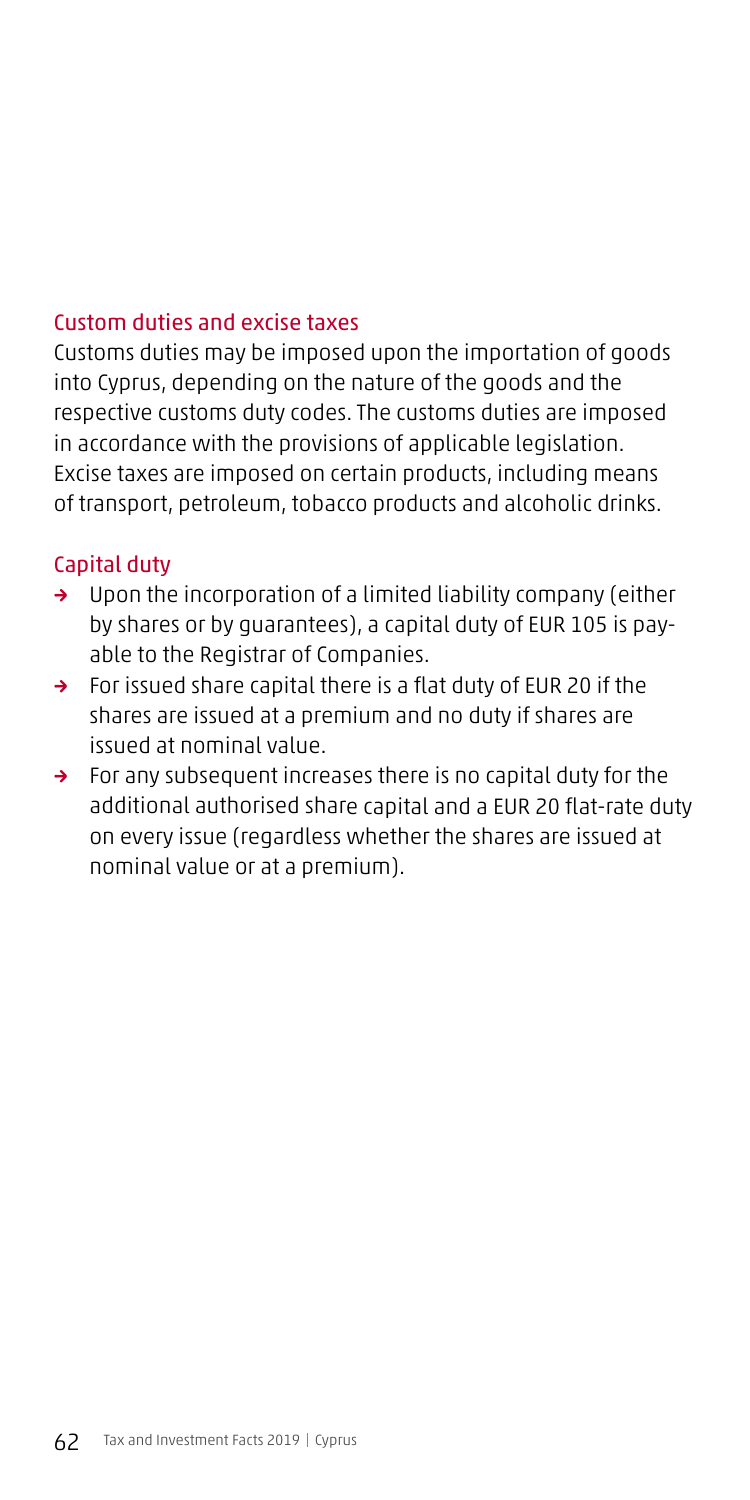# 8 Inheritance, Gift and Wealth Tax

Unlike many other countries, Cyprus has neither any inheritance nor any gift or wealth tax.

wts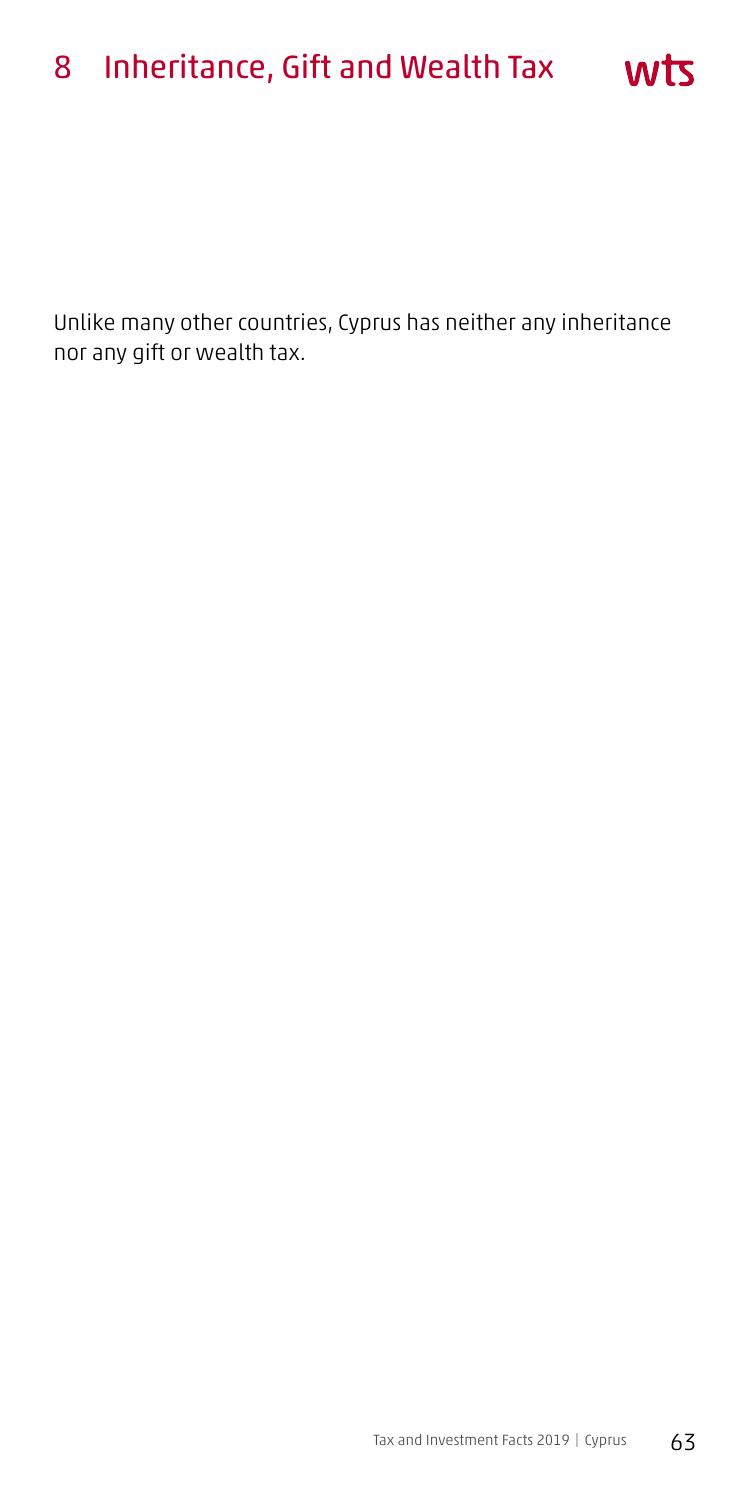Disclaimer WTS Global | P.O. Box 19201 3001 BE Rotterdam | The Netherlands info@wts.de | wts.com

Contact Central Eastern Europe Tamás Gyányi tamas.gyanyi@wtsklient.hu +36 1 887 3700

This issue of Tax and Investment Facts is published by WTS Global. The information is intended to provide general guidance with respect to the subject matter. This general guidance should not be relied on as a basis for undertaking any transaction or business decision, but rather the advice of a qualified tax consultant should be obtained based on a taxpayer's individual circumstances. Although our publication is carefully reviewed, we accept no responsibility in the event of any inaccuracy or omission. For further information consult your contact within WTS Global or one of the listed contacts.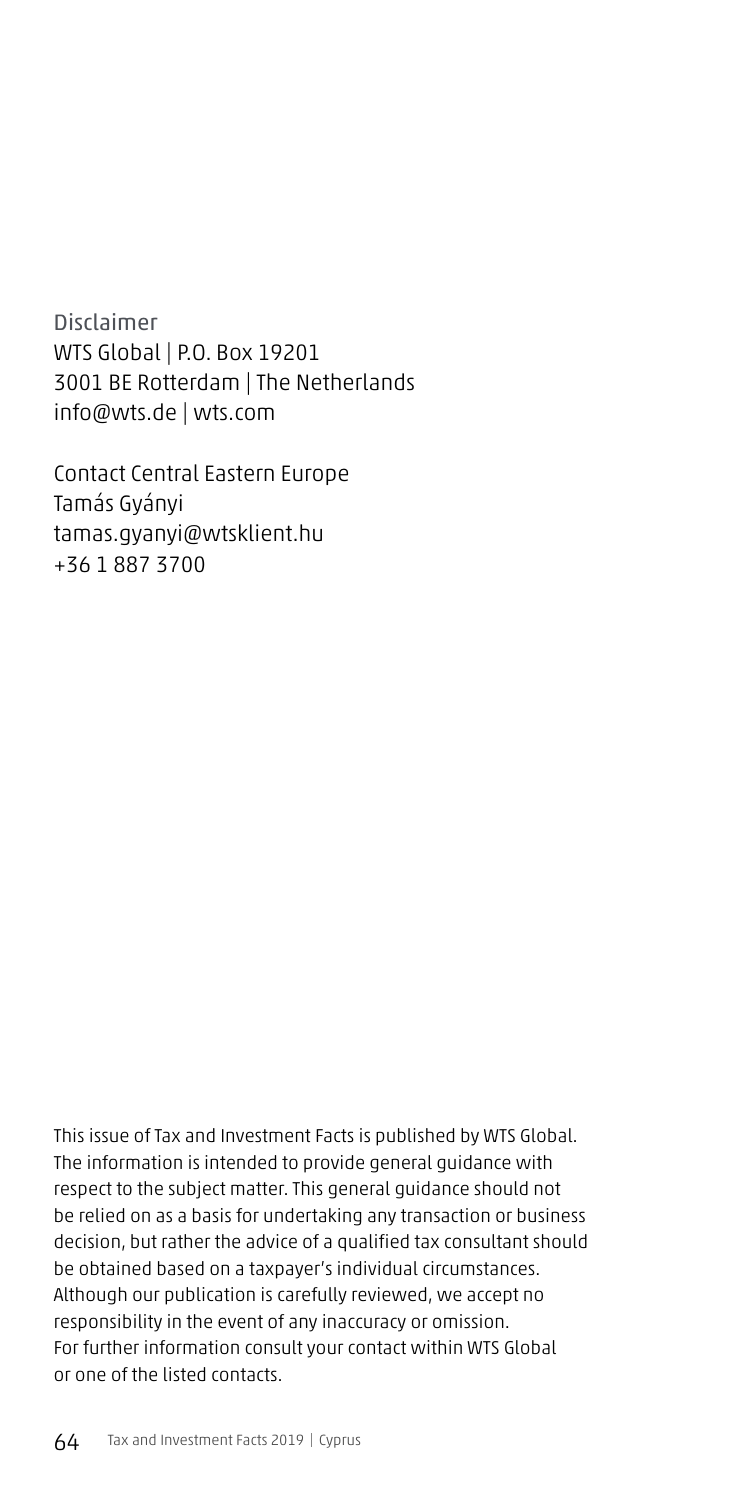#### About

With representation in over 100 countries, WTS Global has already grown to a leadership position as a global tax practice offering the full range of tax services and aspires to become the preeminent non-audit tax practice worldwide. WTS Global deliberately refrains from conducting annual audits in order to avoid any conflicts of interest and to be the long-term trusted advisor for its international clients. Clients of WTS Global include multinational companies, international mid-size companies as well as private clients and family offices.

The member firms of WTS Global are carefully selected through stringent quality reviews. They are strong local players in their home market who are united by the ambition of building a truly global practice that develops the tax leaders of the future and anticipates the new digital tax world.

WTS Global effectively combines senior tax expertise from different cultures and backgrounds and offers world-class skills in advisory, in-house, regulatory and digital, coupled with the ability to think like experienced business people in a constantly changing world.

For more information please see: wts.com